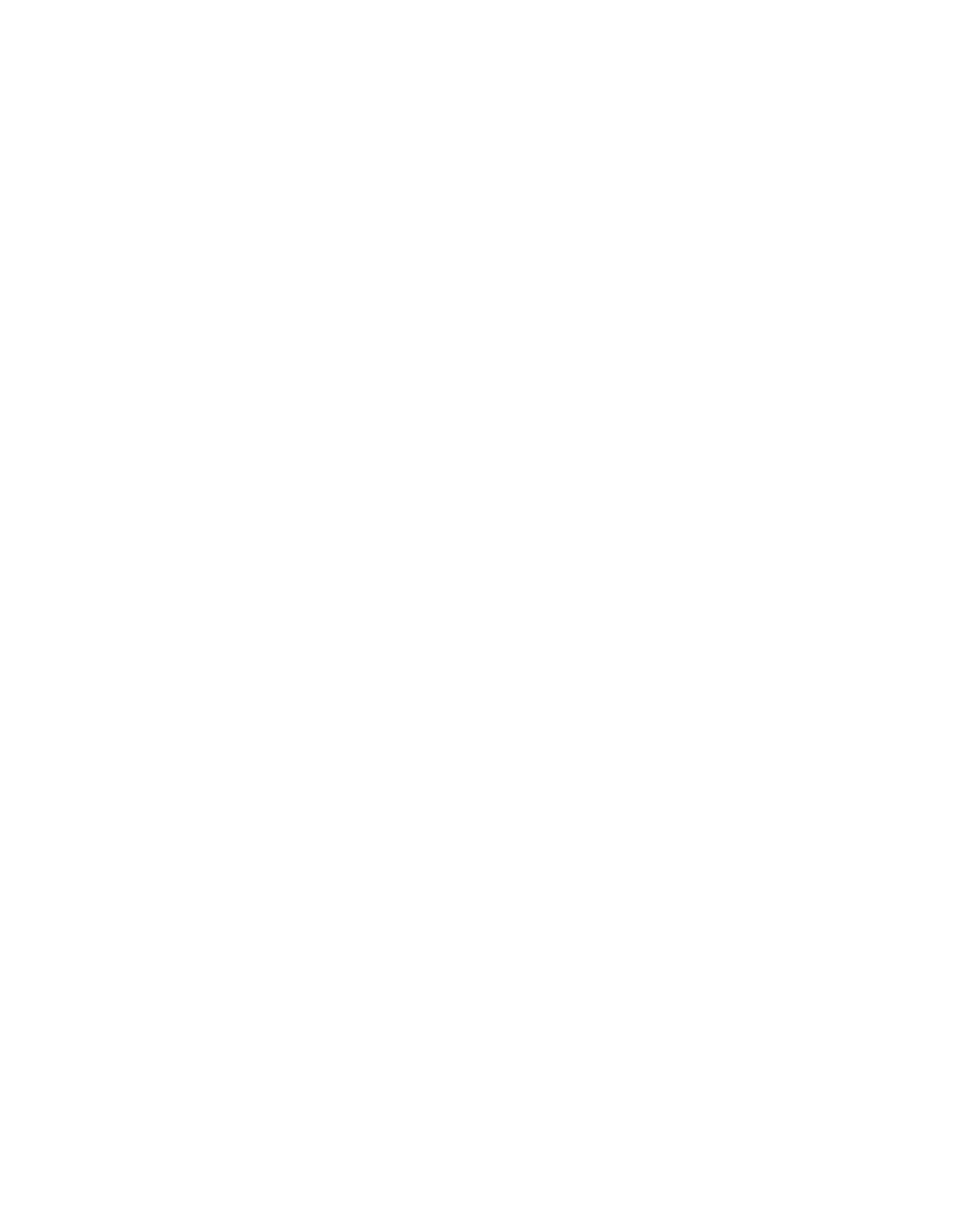# TABLE OF CONTENTS

| Section 2. Approvals of Building Systems and Compliance Assurance Programs 7  |  |
|-------------------------------------------------------------------------------|--|
|                                                                               |  |
|                                                                               |  |
|                                                                               |  |
|                                                                               |  |
|                                                                               |  |
|                                                                               |  |
|                                                                               |  |
|                                                                               |  |
|                                                                               |  |
|                                                                               |  |
|                                                                               |  |
|                                                                               |  |
|                                                                               |  |
|                                                                               |  |
|                                                                               |  |
|                                                                               |  |
|                                                                               |  |
|                                                                               |  |
| Section 8. Notification of Changes in Name, Address, Ownership, or Location18 |  |
|                                                                               |  |
|                                                                               |  |
|                                                                               |  |
|                                                                               |  |
|                                                                               |  |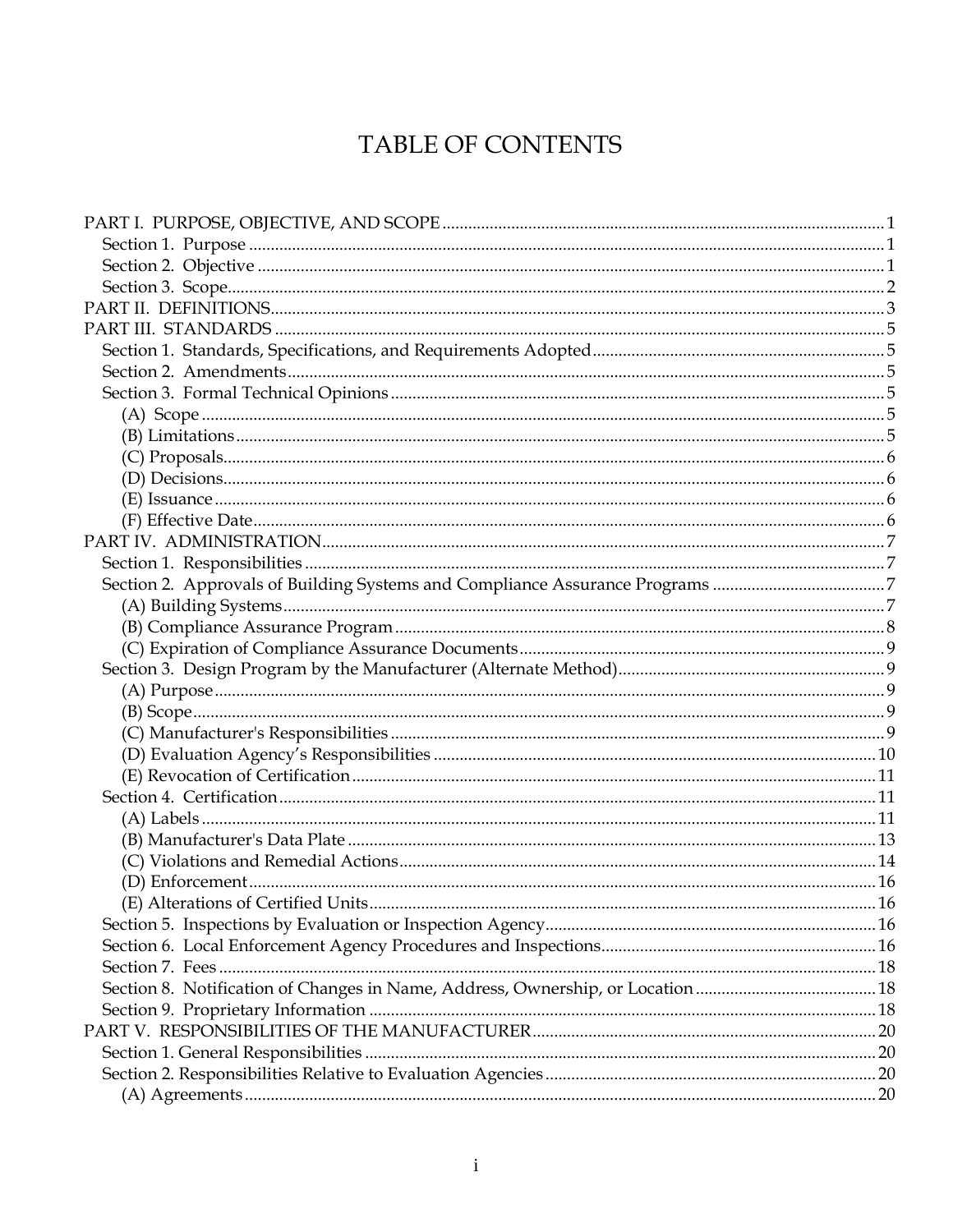# Table of Contents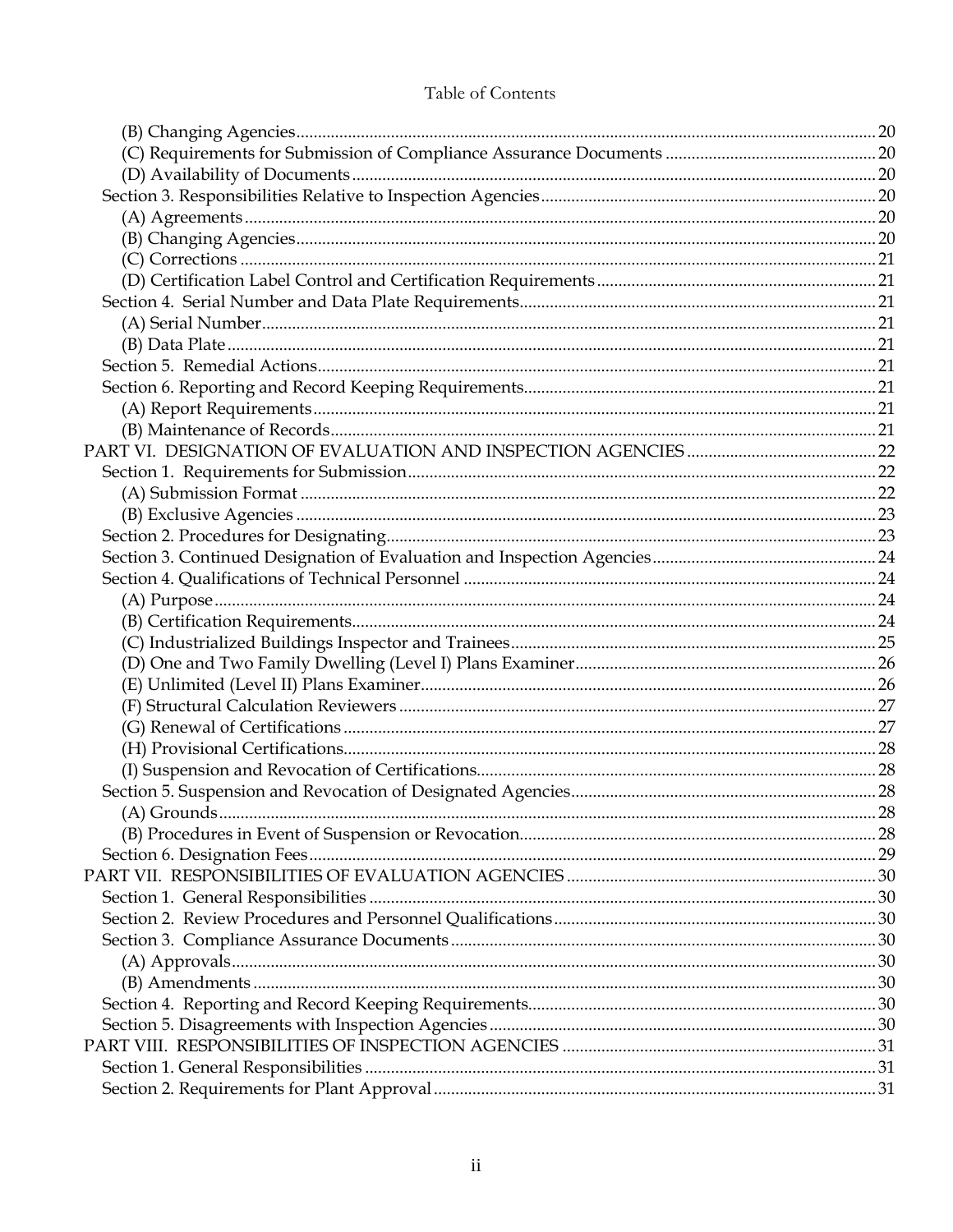# Table of Contents

| PART IX. REQUIREMENTS FOR SUBMISSION OF COMPLIANCE ASSURANCE DOCUMENTS34 |  |
|--------------------------------------------------------------------------|--|
|                                                                          |  |
|                                                                          |  |
|                                                                          |  |
|                                                                          |  |
|                                                                          |  |
|                                                                          |  |
|                                                                          |  |
|                                                                          |  |
|                                                                          |  |
|                                                                          |  |
|                                                                          |  |
|                                                                          |  |
|                                                                          |  |
|                                                                          |  |
|                                                                          |  |
|                                                                          |  |
|                                                                          |  |
|                                                                          |  |
|                                                                          |  |
|                                                                          |  |
|                                                                          |  |
|                                                                          |  |
|                                                                          |  |
|                                                                          |  |
|                                                                          |  |
|                                                                          |  |
|                                                                          |  |
|                                                                          |  |
|                                                                          |  |
|                                                                          |  |
|                                                                          |  |
|                                                                          |  |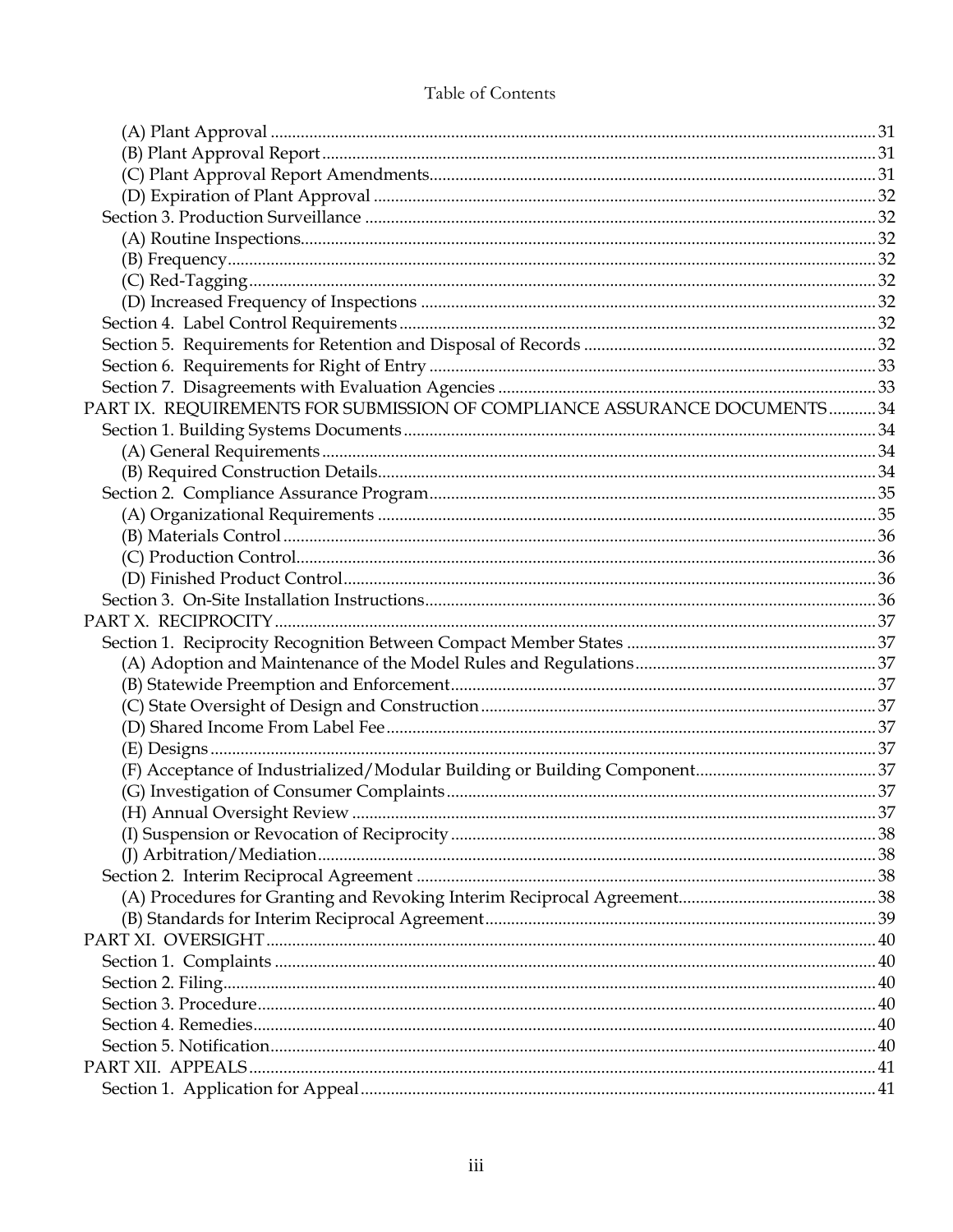# Table of Contents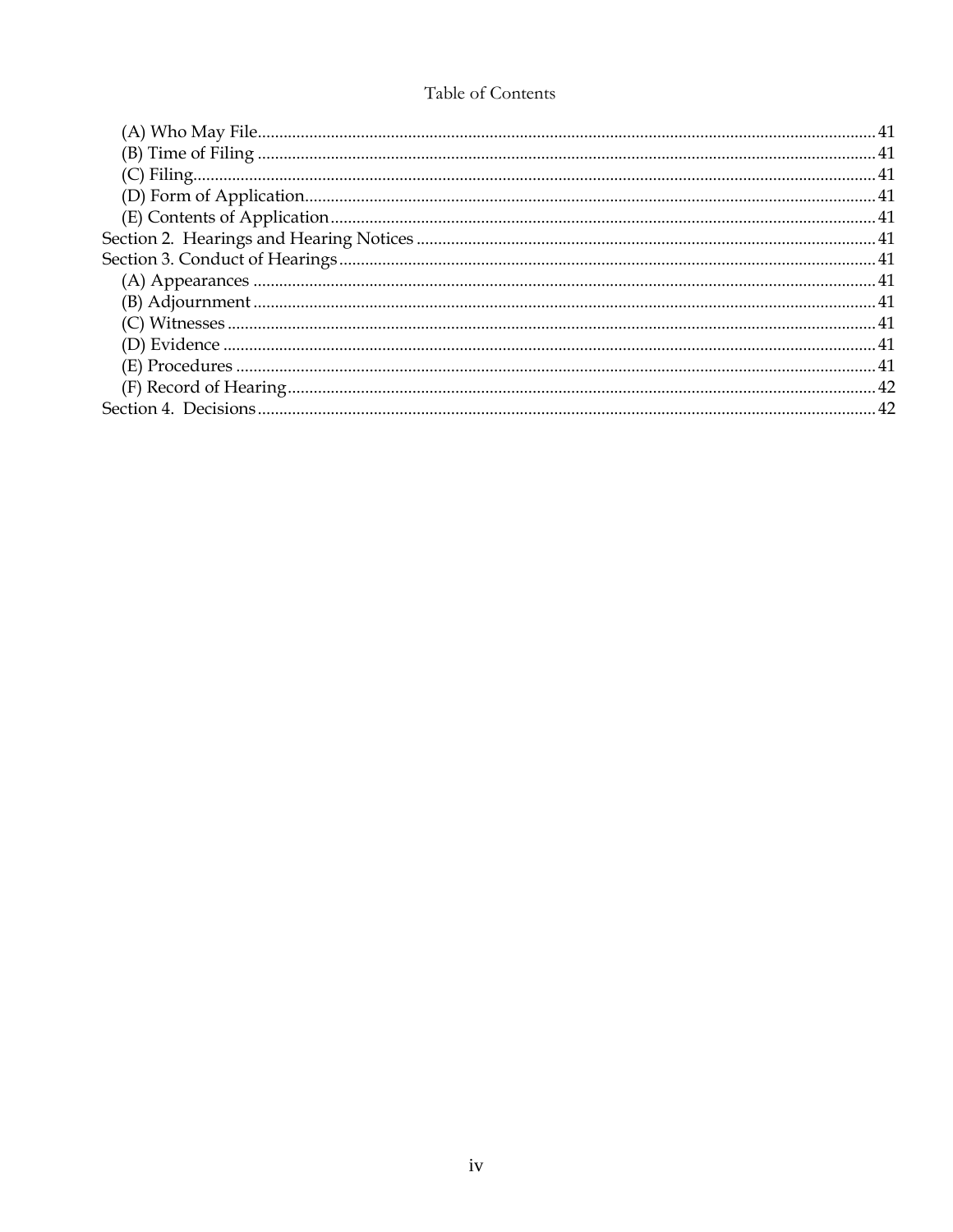# <span id="page-6-1"></span>PART I. PURPOSE, OBJECTIVE, AND SCOPE

#### **SECTION 1. PURPOSE**

**(**A) The purpose of this document is to provide uniform administrative procedures supporting the creation and operation of a state-level compact that need not be approved by U.S. Congress under the U.S. Constitution and applicable decisions of the U.S. Supreme Court. Accordingly, these Uniform Administrative Procedures shall be interpreted in accordance with the following principles:

(1) These Uniform Administrative Procedures shall not enhance state political power nor encroach on federal supremacy.

(2) These Uniform Administrative Procedures shall not authorize the participating states to exercise any powers that they could not exercise in the absence of the Interstate Compact on Industrialized/ Modular Buildings.

(3) These Uniform Administrative Procedures shall not delegate any sovereign power to the Commission.

(4) Each participating state retains complete freedom to adopt or reject these Uniform Administrative Procedures.

(5) These Uniform Administrative Procedures shall not provide to the Commission any authority to punish failures to comply with these Uniform Administrative Procedures; provided, however, the Commission may act on behalf of the participating states in certifying, withholding, or revoking certification of evaluation and inspection agencies and industrialized/ modular buildings and building components

(6) These Uniform Administrative Procedures shall not affect a participating state's freedom to certify, for that state's intrastate purposes, evaluation and inspection agencies operating in that state and industrialized/modular buildings and building components for use in that state, where such evaluation or inspection agency or industrialized/modular building or building component has not been or is not certified

<span id="page-6-0"></span>pursuant to the Interstate Compact on Industrialized/Modular Buildings.

(B) The further purpose of this document is to provide uniform administrative procedures for a participating state to adopt by reference to effectively implement the Interstate Compact on Industrialized/Modular Buildings. The adoption of these Uniform Administrative Procedures by the participating state will create uniformity in the compliance requirements of individual states; promote the use of new technologies, techniques, and materials; and increase the availability of safe, decent, and affordable housing and other building occupancies.

(C) It is further the purpose of this document to provide uniform administrative procedures for the Commission to assure state and local officials, and other parties, in other states, of the substantial compliance of industrialized/modular building construction with the construction standard or requirements of such other states; to assess the adequacy of building systems; and to verify and assure the competency and performance of evaluation and inspection agencies. Adherence to which will be evidenced by the affixing of a Commission's certification label pursuant to these Uniform Administrative Procedures.

#### <span id="page-6-2"></span>**SECTION 2. OBJECTIVE**

To provide uniform administrative procedures pursuant to the findings and declarations of the Interstate Compact on Industrialized/Modular Buildings, as stated below:

(A) The Commission finds that:

(1)Industrialized/modular buildings and building components are constructed in factories in the various states and are a growing segment of the nation's affordable housing and commercial building stock.

(2)The regulation of industrialized/ modular buildings and building components varies from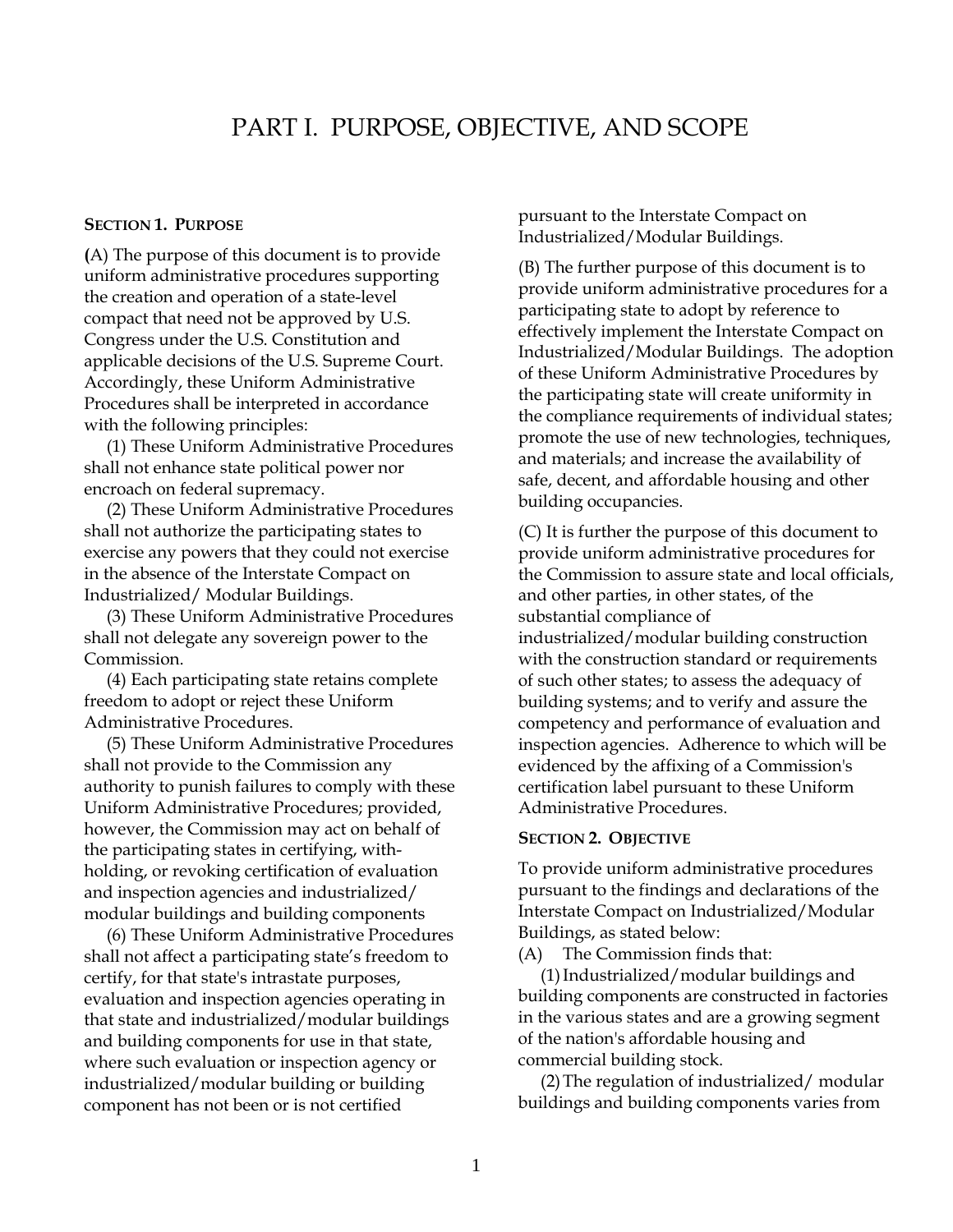state to state and locality to locality, which creates confusion and burdens state and local building officials and the industrialized/modular buildings industry.

(3)Regulation by multiple jurisdictions imposes additional costs, which are ultimately borne by the owners and users of industrialized/modular buildings and building components; restricts market access; and discourages the development and incorporation of new technologies.

(B)It is the policy of the Commission to:

(1)Provide the states which regulate the design and construction of industrialized/ modular buildings and building components with a system to coordinate and uniformly administer their rules and regulations for such buildings, all in a manner to assure mutual acceptance of industrialized/modular buildings and building components.

(2)Provide to the U.S. Congress assurances that would preclude the need for a voluntary preemptive Federal regulatory system for industrialized/modular housing, as outlined in Section 572 of the Housing and Community Development Act of 1987, including development of model standards for industrialized/modular housing construction, such that design and performance will insure quality, durability, and safety; will be in accordance with cost-effective energy conservation standards; all to promote the lowest total construction and operating costs over the life of such housing.

#### <span id="page-7-0"></span>**SECTION 3. SCOPE**

These Uniform Administrative Procedures govern the manner in which the Commission will assure participating states of the substantial compliance of industrialized/modular building construction with the construction standard of the state in which such construction will be erected; to assess the adequacy of building systems; and to verify and assure competency and performance of evaluation and inspection agencies. Industrialized/modular buildings or building components certified pursuant to these

Uniform Administrative Procedures may be sold for, delivered to, or installed on building sites located in any such participating state.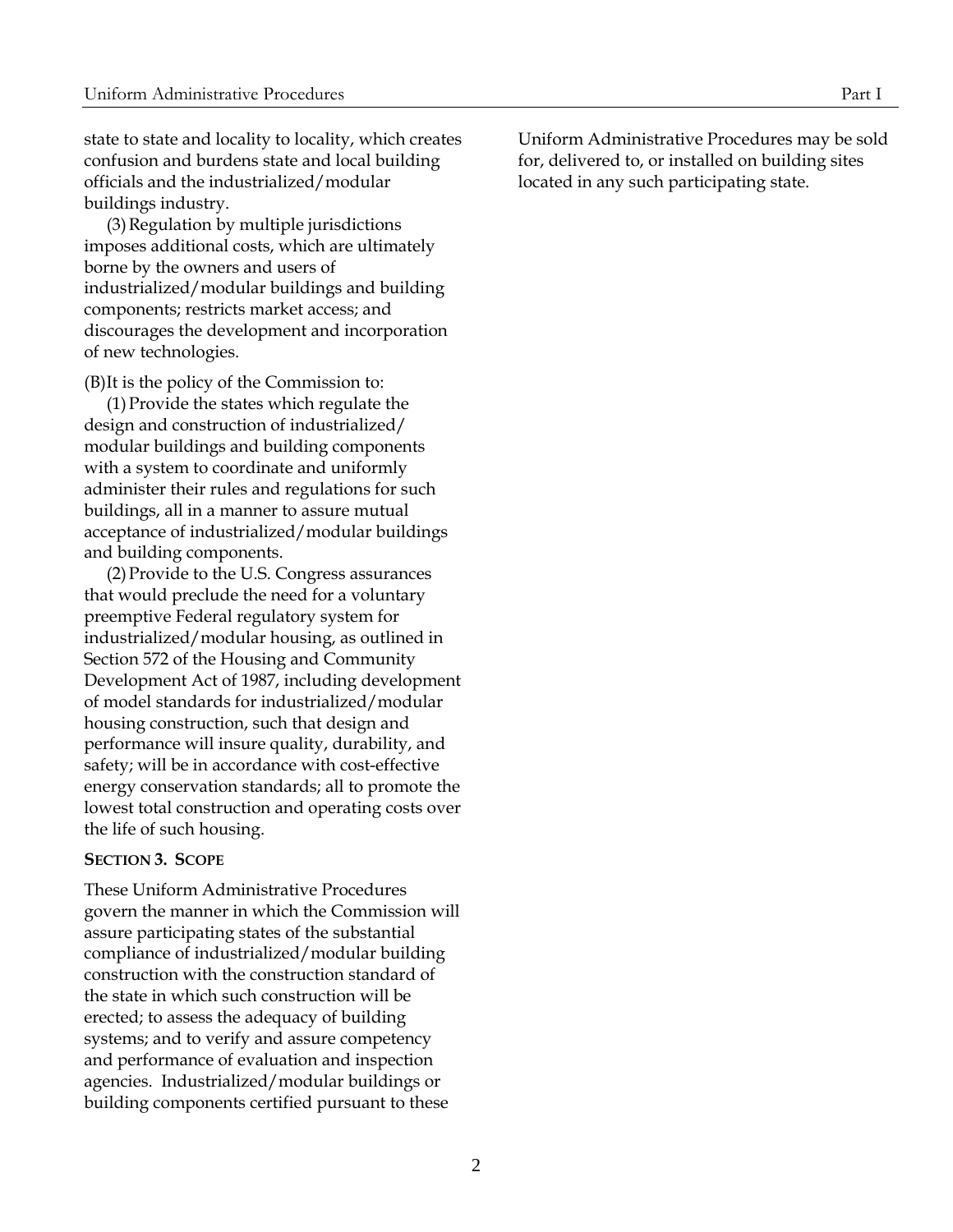# PART II. DEFINITIONS

Wherever used or referred to in these Uniform Administrative Procedures, the terms below shall have the meanings assigned to them unless a different meaning is clearly indicated by the context.

"ACT" means the laws of the participating state governing industrialized/modular construction as amended and supplemented by the enabling legislation of the Interstate Compact on Industrialized/Modular Buildings.

"APPROVED" means approved by the Industrialized Buildings Commission, a participating state, or a designated evaluation/ inspection agency.

"BUILDING COMPONENT" means any subsystem, subassembly, or other system of closed construction designed for use in or as part of a structure, which may include structural, electrical, mechanical, plumbing, and fire protection systems and other systems affecting health and safety.

"BUILDING SYSTEM" means the method of constructing a type of industrialized/modular building or building component described by plans, specifications, and other documentation which together establish a set of limits meeting the building codes, standards, and other requirements of these regulations for that type of industrialized/modular building or building component, which may include structural, electrical, mechanical, plumbing, and fire protection systems and other systems affecting health and safety.

"CERTIFICATION" means the process by which participating states and local building inspection agencies are assured that elements of closed construction, not practical to inspect at the building site, conform to the building codes.

<span id="page-8-0"></span>"CERTIFICATION LABEL" means an approved insignia or seal evidencing certification in accordance with these Uniform Administrative Procedures.

"CLOSED CONSTRUCTION" means any building, building component, assembly, or system manufactured in such a manner that concealed parts or processes of manufacture cannot be inspected at the building site without disassembly, damage, or destruction. The definition shall not include products, such as structural, electrical, and plumbing fixtures and equipment which are tested, listed, labeled, and certified by a nationally recognized testing laboratory.

"CODE" means the codes, standards, specifications, and requirements adopted pursuant to Part III, Section 2 of the Model Rules and Regulations.

"COMMISSION" means the Industrialized Buildings Commission.

"COMPLIANCE ASSURANCE DOCUMENTS" means approved building system documents, an approved compliance assurance manual, and approved on-site installation instructions.

"COMPLIANCE ASSURANCE PROGRAM" means the policies and procedures which assure that industrialized/modular buildings and building components, including their manufacture, storage, delivery, assembly, handling, and installation, conform with these Uniform Administrative Procedures.

"DESIGNATED" means selected by the Commission to perform one (1) or more of the inspection and/or evaluation functions described under these Uniform Administrative Procedures.

"EVALUATION AGENCY" means a designated person or organization, private or public, determined by the Commission to be qualified by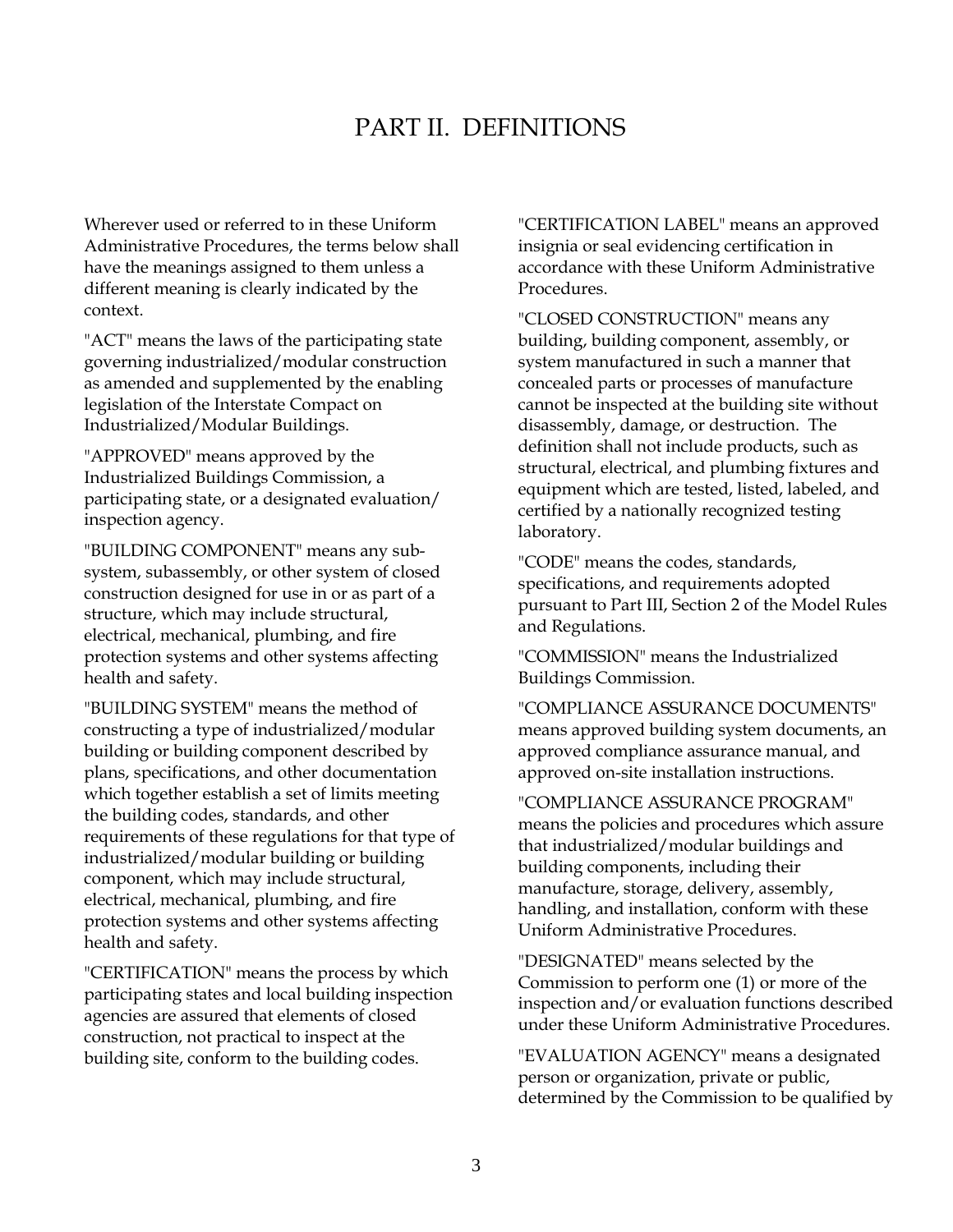reason of facilities, personnel, experience, and demonstrated reliability and independence of judgment, to investigate and evaluate industrialized/modular buildings, building components, building systems, or compliance assurance programs.

"INDEPENDENCE OF JUDGMENT" means not being affiliated with or influenced or controlled by building manufacturers or by producers, suppliers, or vendors of products or equipment used in industrialized/modular buildings and building components, in any manner which is likely to affect capacity to render reports and findings objectively and without bias.

"INDUSTRIALIZED/MODULAR BUILDING" means any building of closed construction; i.e., constructed in such a manner that concealed parts or processes of manufacture cannot be inspected at the site, without disassembly, damage, or destruction, and which is made or assembled in manufacturing facilities, off the building site, for installation, or assembly and installation, on the building site. "Industrialized/ modular building" includes, but is not limited to, modular housing which is factory-built singlefamily and multi-family housing (including closed wall panelized housing) and other modular, nonresidential buildings. "Industrialized/modular building" does not include any structure subject to the requirements of the National Manufactured Home Construction and Safety Standards Act of 1974.

"INSPECTION AGENCY" means a designated person or organization, private or public, who is determined by the Commission to be qualified by reason of facilities, personnel, experience, and demonstrated reliability and independence of judgment, to monitor compliance assurance programs.

"INSTALLATION" means the process of affixing, or assembling and affixing, industrialized/modular buildings or building components on the building site.

"INTERIM RECIPROCAL AGREEMENT" means a formal reciprocity agreement as defined in the enabling legislation of the Interstate Compact on Industrialized/Modular Buildings.

"LOCAL ENFORCEMENT AGENCY" means the agency or agencies of the participating states or local government with authority to inspect buildings and enforce the law, ordinances, and regulations which establish standards and requirements applicable to the construction, installation, alteration, repair, or relocation of buildings.

"MODULE" means a closed wall structure or substantial part of a closed wall structure incorporating one or more rooms used as habitable, occupiable, or mechanical/equipment space.

"NONCONFORMANCE" means the failure to adhere to the requirements of an approved building system, or where the building system is not specific, to the code.

"PARTICIPATING STATE" means any compacting state or any non-compacting state acting under the purview of an interim reciprocal agreement.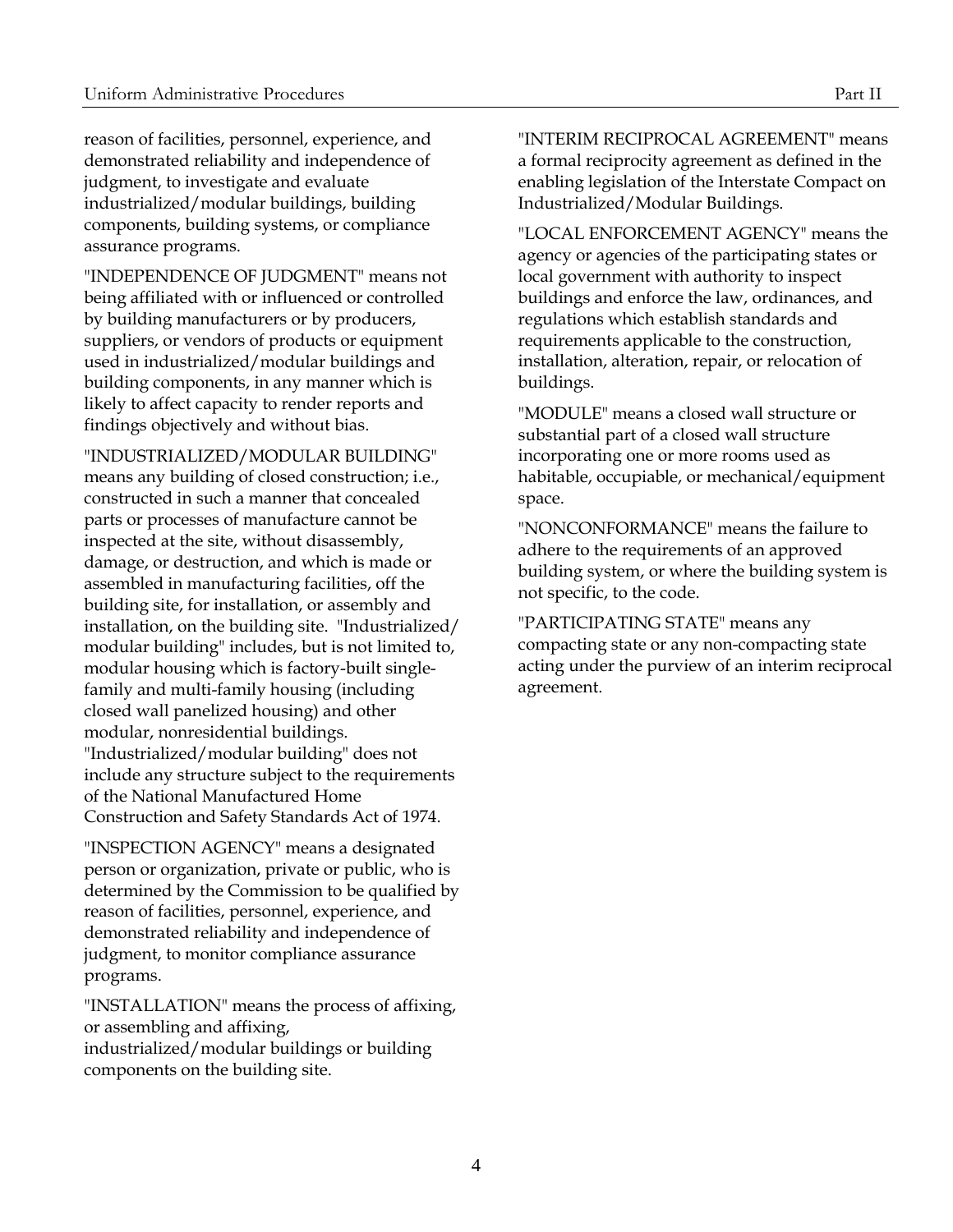# <span id="page-10-1"></span>PART III. STANDARDS

#### **SECTION 1. STANDARDS, SPECIFICATIONS, AND REQUIREMENTS ADOPTED**

The codes of the participating states are hereby incorporated by reference and shall constitute the construction standards which govern the design, manufacture, handling, storage, delivery, and installation of industrialized/modular buildings and building components manufactured pursuant to these Uniform Administrative Procedures.

Each participating state shall maintain appropriate information, indicating those areas of the participating state which it has established as having special environmental conditions such as snow, wind loads, seismic conditions, temperature, humidity, and soil conditions requiring special or different building standards. Such information shall be provided to the Commission and shall be available for public inspection.

#### <span id="page-10-2"></span>**SECTION 2. AMENDMENTS**

A participating state may propose amendments to its adopted codes, standards, specifications, and requirements. Each proposed amendment shall include a proposed date for the amendment to take effect. All public hearings concerning such amendments shall be held pursuant to the laws of that participating state. Written notice of all such proposals and any subsequent adoptions shall be provided to the Commission.

Consistent with Part IV, Section 2(A)(6) hereof, the participating state shall notify all manufacturers with approved building systems, local governmental jurisdictions, and other concerned persons of all amendments, and each manufacturer shall have 180 calendar days or such additional time as the participating state shall deem reasonable following the sending of such notification to submit to the evaluation agency and incorporate such modifications into

<span id="page-10-0"></span>its building systems as may be required to comply with such changes. All industrialized/modular buildings or building components manufactured (i) prior to the effective date of such changes, or (ii) during the 180 calendar day period following the sending of notice to the manufacturer, or (iii) in the case of any manufacturer who submits its modifications to the evaluation agency as required but receives no affirmative or negative response from the evaluation agency with respect thereto, following such 180 calendar day period, may be certified if the modifications conform to the existing approved building system. Where imminent danger to life safety is involved, the participating state may require that immediate effect be given to amendments to the codes, standards, specifications, and requirements adopted herein. For purposes of this Section, an industrialized/ modular building or building component is deemed to be manufactured at such time as the production start date in accordance with the approved compliance assurance program, or if the industrialized/modular building or building component is relocated, it is deemed to be in accordance with these Uniform Administrative Procedures per Part IV, Section 4(A)(7).

#### <span id="page-10-3"></span>**SECTION 3. FORMAL TECHNICAL OPINIONS**

<span id="page-10-4"></span>**(**A) **Scope** – The Commission shall issue a Formal Technical Opinion whenever it determines that it is necessary to ensure uniformity in the interpretation and/or enforcement of the participating state's standards, specifications, and requirements.

<span id="page-10-5"></span>(B) **Limitations** – The Commission will issue a Formal Technical Opinion only if a code section is adopted by more than one participating state and only when interpretations and/or enforcement of such code sections are inconsistent. If a code section is unique to a participating state, then that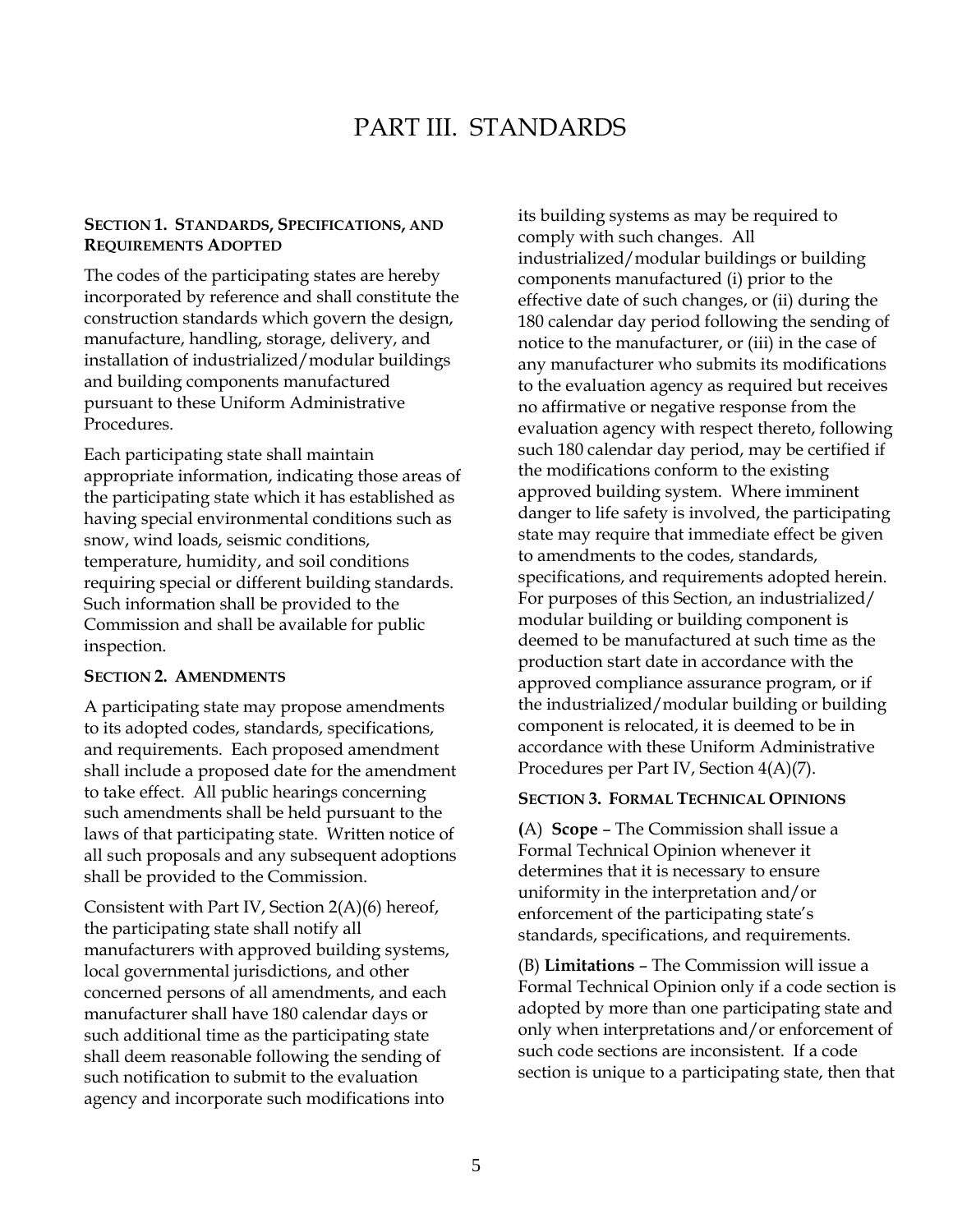state shall be solely responsible for issuing code interpretations.

<span id="page-11-0"></span>(C) **Proposals** – The issuance, amendment, or repeal of a Formal Technical Opinion may be proposed upon the initiative of the Commission or by any person or organization showing reasonable cause. Each proposal submitted under this section shall include:

(1) Applicable code section(s), name and year of code(s).

(2) Any prior code interpretations issued by the participating state(s) and/or model code organization(s).

(3) Any information and arguments available to support the action sought.

<span id="page-11-1"></span>(D) **Decisions** – All decisions of the Commission shall be in writing and shall be rendered within thirty (30) calendar days of the request or such additional time as necessary to assure full resolution of the issues involved on the basis of adequate information.

<span id="page-11-2"></span>(E) **Issuance** – If the Commission determines that there is sufficient cause to reissue, repeal, or amend a previous interpretation to ensure uniform enforcement of the code section, the Commission shall issue a Formal Technical Opinion. If the Commission determines that the request does not justify the issuance of a Formal Technical Opinion, the Commission shall deny the request and notify the person(s) involved of its decision stating the reasons therefor.

<span id="page-11-3"></span>(F) **Effective Date** – Formal Technical Opinions shall be binding from the date rendered.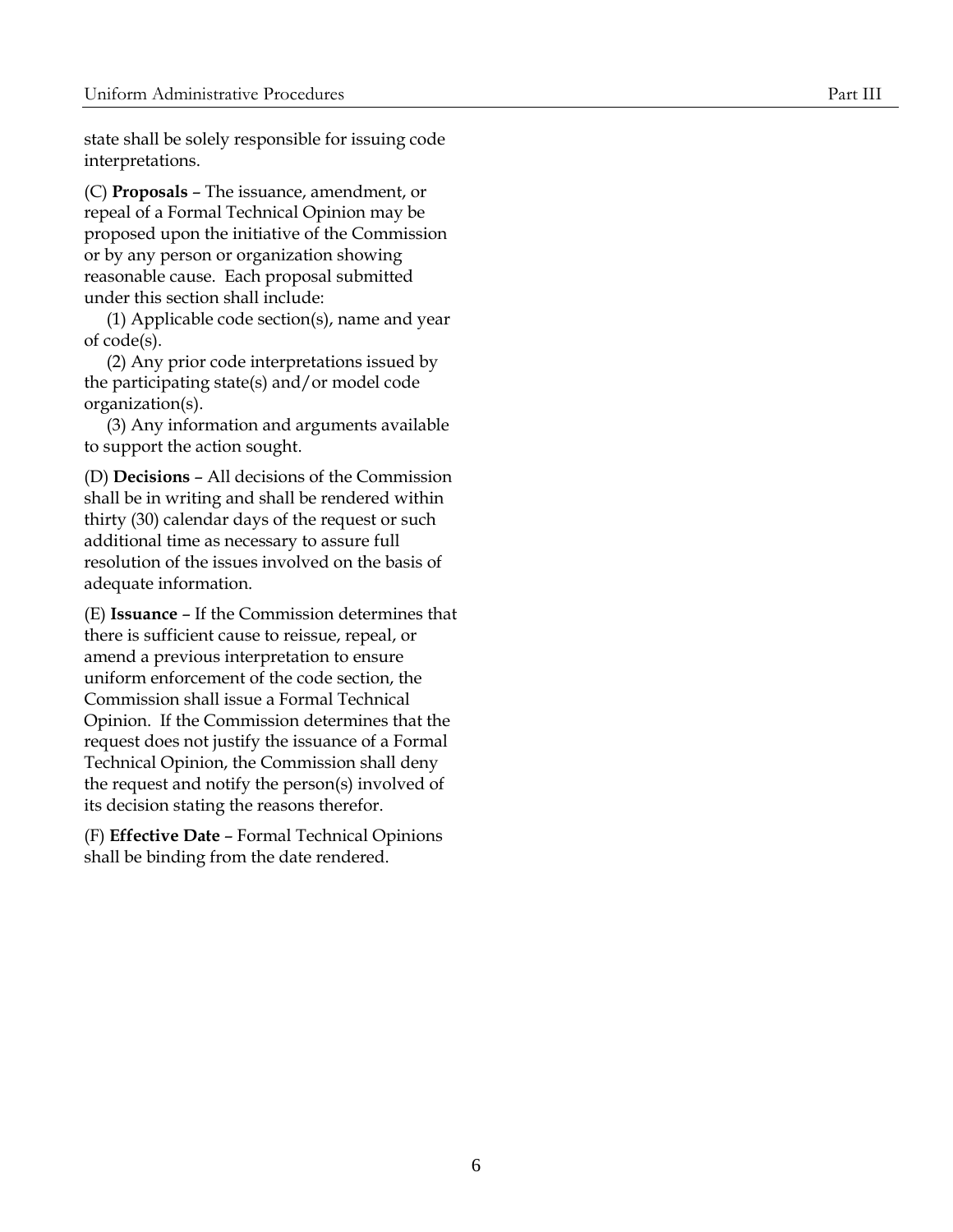# <span id="page-12-1"></span>PART IV. ADMINISTRATION

#### **SECTION 1. RESPONSIBILITIES**

The Commission shall administer all provisions of these Uniform Administrative Procedures. The evaluation and inspection agencies shall have the responsibility for evaluating and approving building systems, and inspecting and certifying industrialized/modular buildings and building components for compliance with these Uniform Administrative Procedures. The participating state shall accept industrialized/modular buildings, building components, building systems, and compliance assurance programs labeled and certified by designated evaluation and inspection agencies in accordance with these Uniform Administrative Procedures.

# **SECTION 2. APPROVALS OF BUILDING SYSTEMS AND COMPLIANCE ASSURANCE PROGRAMS**

The evaluation agency shall approve buildings, building components, or building systems, which comply with the codes, standards, specifications, and requirements adopted in Part III, Section 1, and with the other requirements of these Uniform Administrative Procedures, and shall approve compliance assurance programs which comply with the requirements of these Uniform Administrative Procedures.

#### <span id="page-12-3"></span>(A) **Building Systems**

(1) In order to obtain approval for industrialized/modular buildings and building components, a manufacturer shall submit a building system for evaluation in accordance with the requirements of these Uniform Administrative Procedures.

(2) A complete evaluation shall be performed and an evaluation report on the complete building system, as submitted, shall be issued.

(a) In the event that the building system is found to be unsuitable for evaluation, the applicant shall be notified in writing of such unsuitability and the basis thereof within

<span id="page-12-0"></span>fifteen (15) calendar days of the date the building system was received. Subsequent submissions shall be treated as a new application.

(b) In the event that the building system is found to be suitable for evaluation, a complete evaluation shall be performed within thirty (30) calendar days of the date the building system was received. Upon completion, the applicant shall be notified in writing of the results of the evaluation.

(3) The evaluation agency may accept and may require tests to determine whether a building system meets the requirements of these Uniform Administrative Procedures, if that determination cannot be made from evaluation of plans, specifications, and documentation prepared in accordance with the code, recognized standards, or currently accepted engineering practice. The building system test procedures used shall be reviewed and evaluated by the evaluation agency.

<span id="page-12-2"></span>(4) Approval of building systems shall be evidenced by the stamp and date of approval of the evaluation agency, on each sheet of the building system, or by other effective means of identification. A clear space must be provided on all sheets of plans near the title box for the stamp(s) of approval. One copy of all approved plans, specifications, documentation, and a building system approval letter shall be returned to the applicant.

(5) An approved building system shall not be varied without prior authorization by the evaluation agency. All approved changes shall be made a part of the written record of the approval. Such authorization shall be in writing or be confirmed in writing within ten (10) calendar days of any oral authorization.

(6) Except as provided for under Part IV, Section  $4(A)(7)$ , no revisions to the codes and requirements shall apply retroactively. The participating state shall notify all manufacturers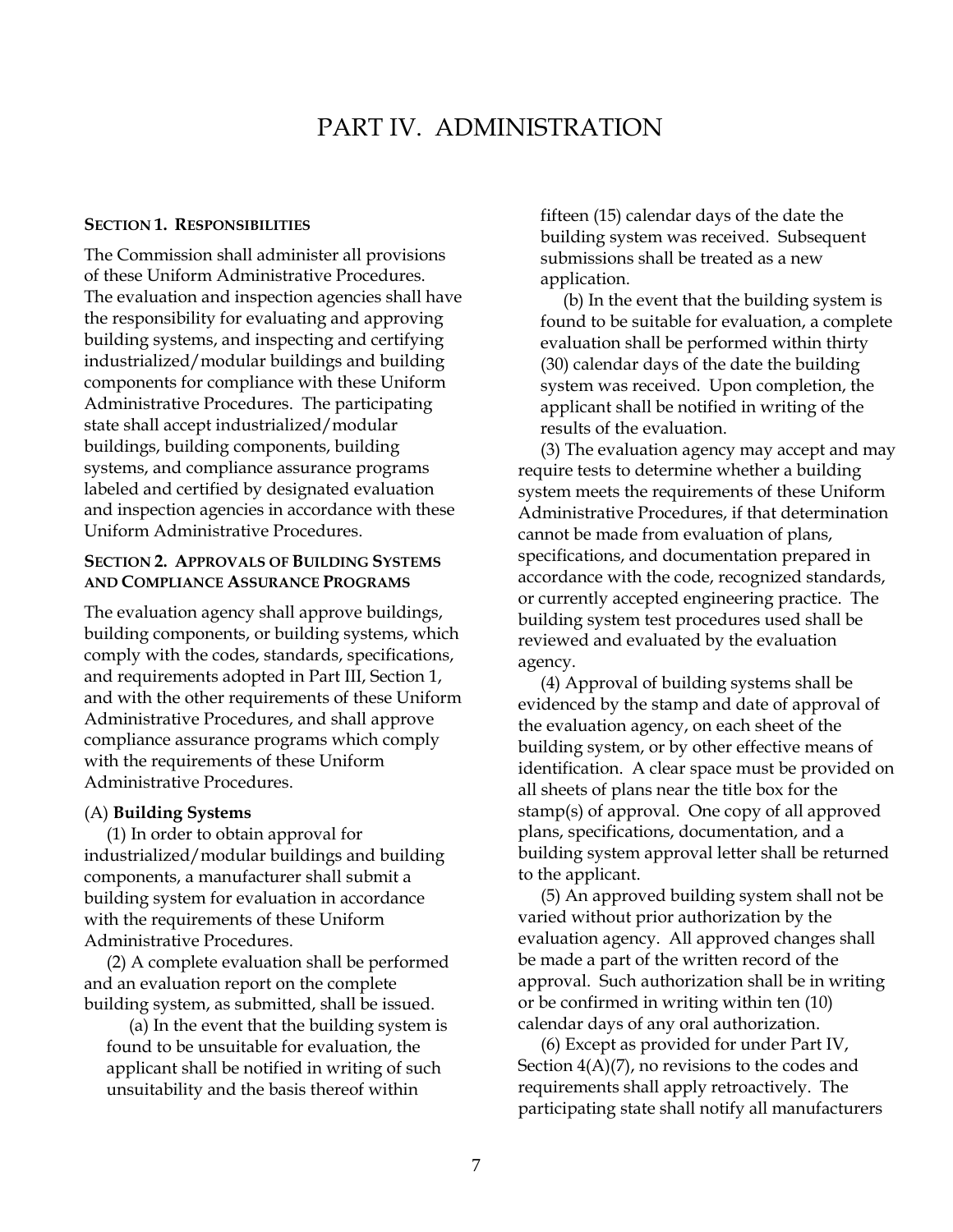with approved building systems and evaluation agencies of record of all such changes. Each manufacturer shall have 180 calendar days following the sending of such notification, or such additional time as the participating state shall deem reasonable, to submit appropriate design changes to the evaluation agency in order to implement the code changes in its already approved building system(s).

(7) Amendments to the building system may be proposed by submitting appropriate plans, specifications, or documentation to the evaluation agency for approval. Only the evaluation agency that approved the original building system shall be authorized to approve any amendments thereto. Prior to full evaluation, the evaluation agency shall determine that the application for amendment to the building system submitted to it is suitable for processing.

(a) In the event that the application is found to be unsuitable for processing, the applicant shall be notified of such unsuitability and the basis thereof either verbally or in writing within three (3) working days of the date the application is received by the evaluation agency.

(b) In the event that the application is found to be suitable for processing, the application shall receive complete evaluation within ten (10) working days of the date the application was received by the evaluation agency. Upon completion, the applicant shall be notified verbally within three (3) working days and in writing within five (5) working days of the results of the evaluation.

(8) The evaluation agency may suspend or revoke the approval of any building system whenever the approval was issued in error, was issued on the basis of incorrect information, or was issued in violation of these Uniform Administrative Procedures or is later found to be in violation of these Uniform Administrative Procedures. Notice of such suspension or revocation of the approval shall be in writing with the reasons for such suspension or revocation set forth therein.

(9) If a building system is disapproved, the evaluation agency shall notify the applicant with a written explanation attached thereto of the reasons for disapproval.

#### <span id="page-13-0"></span>(B) **Compliance Assurance Program**

(1) A manufacturer shall obtain approval for a compliance assurance program for its building system. Industrialized buildings or building components shall be manufactured in accordance with an approved program in order to be certified. A compliance assurance program shall be submitted to the evaluation agency for approval in accordance with the requirements of these Uniform Administrative Procedures.

(2) Prior to the evaluation of a compliance assurance program, the evaluation agency shall determine that an application for approval submitted to it is suitable for processing.

(a) In the event that an application is found to be unsuitable for processing, the applicant shall be notified in writing of such unsuitability and the basis thereof within fifteen (15) calendar days of the date the application is received by the evaluation agency. Any subsequent submission shall be treated as a new application.

(b) In the event that the application is found to be suitable for processing, the application shall receive complete evaluation within thirty (30) calendar days of the date the application was received by the evaluation agency. Upon completion, the applicant shall be notified in writing of the results of the evaluation.

(3) A compliance assurance program submitted for approval shall be evaluated for compliance with these Uniform Administrative Procedures.

(4) If a compliance assurance program is disapproved, the evaluation agency shall notify the applicant with a written explanation attached thereto of the reasons for disapproval.

(5) Approval of a compliance assurance program shall be evidenced by the stamp of approval of the evaluation agency on each sheet of the program documents, or by other effective means of identification. One copy of the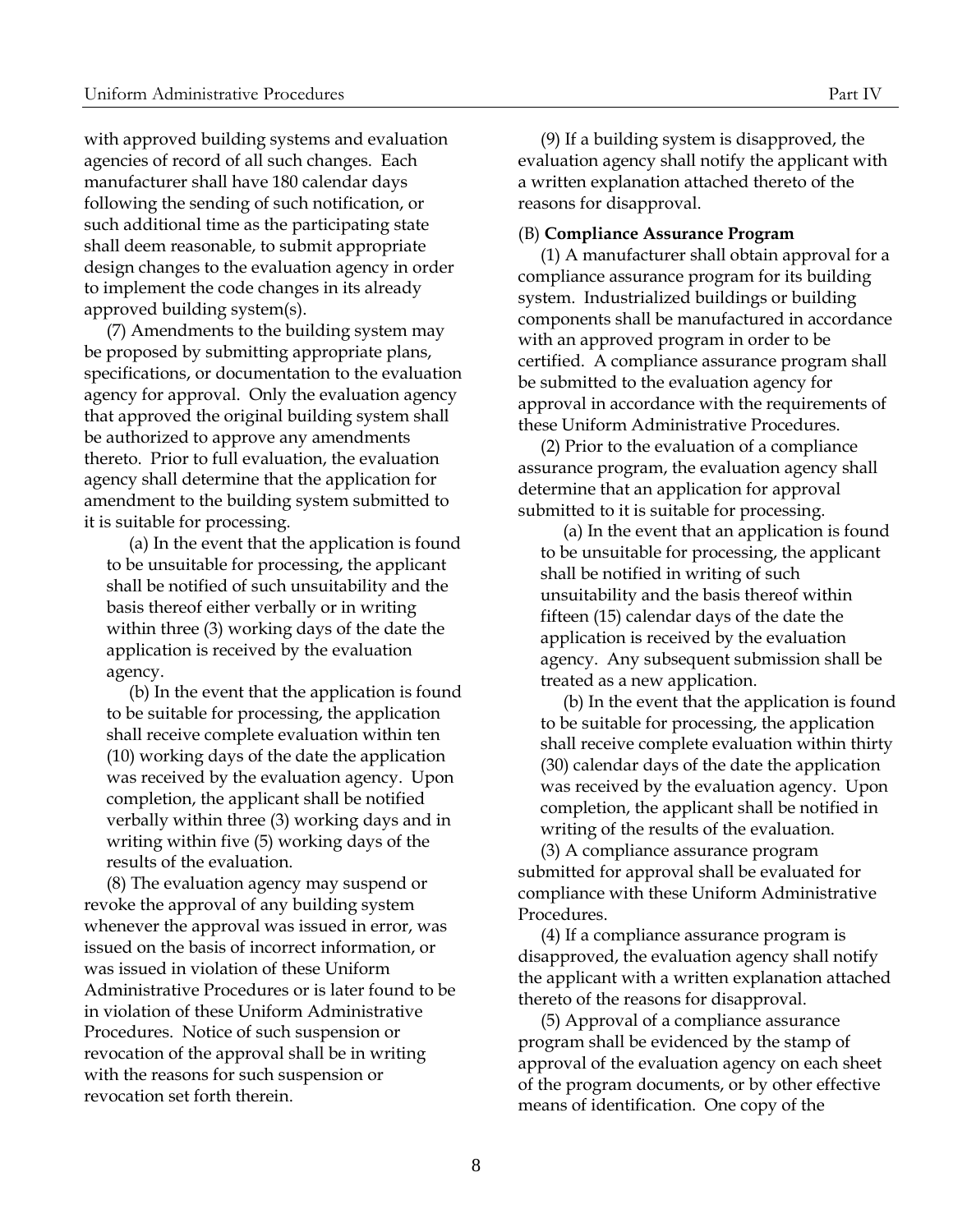approved application and documentation shall be returned to the applicant.

(6) A compliance assurance program or any amendment thereto which has been approved shall not be varied in any way without prior authorization by the evaluation agency. Only the evaluation agency that approved the original compliance assurance program shall be authorized to approve any amendments thereto. All approved amendments shall be made a part of the written record of the approval. Such authorization shall be in writing or be confirmed in writing within ten (10) calendar days of any oral authorization.

(7) The evaluation agency may suspend or revoke, or cause to be suspended or revoked, its approval of any compliance assurance program whenever the approval was issued in error, or was issued on the basis of incorrect information, or was issued in violation of any of these Uniform Administrative Procedures. If the evaluation agency determines that industrialized/ modular buildings or building components manufactured pursuant to an approved building system do not comply with these Uniform Administrative Procedures and the manufacturer fails to comply with a corrective order, the evaluation agency may suspend or revoke, or cause to be suspended or revoked, the approval of the manufacturer's compliance assurance program. Notice to the manufacturer and the inspection agency of suspension or revocation of approval shall be in writing with the reasons for suspension or revocation set forth therein.

(8) The Commission, at its discretion, may waive specific compliance assurance program and other related requirements at the request of the inspection agency. Each industrialized building or building component manufactured under the waiver shall be completely inspected through all phases of construction by a qualified organization accepted by the Commission.

#### (C) **Expiration of Compliance Assurance**

<span id="page-14-0"></span>**Documents** – Approval of compliance assurance documents for a participating state shall expire on the enforcement date of a new code adoption

unless certified by the evaluation agency as complying with such code. An expired approval may be reinstated within 90 calendar days from the date of expiration by submitting necessary modifications to the evaluation agency. Compliance assurance documents whose approval have expired for more than 90 calendar days and that do not comply with the codes of at least one participating state shall be required to be resubmitted in accordance with this section.

#### <span id="page-14-1"></span>**SECTION 3. DESIGN PROGRAM BY THE MANUFACTURER (ALTERNATE METHOD)**

<span id="page-14-2"></span>**(**A) **Purpose** – The purpose of a design program shall be to allow qualified manufacturers to modify evaluation agency approved building systems within the limits defined in this Section and to incorporate the modifications into production without the prior approval of the evaluation agency.

<span id="page-14-3"></span>(B) **Scope** – The complexity of the plans a manufacturer is permitted to approve shall be determined by the following:

(1) Manufacturers that wish to establish a design program that will enable them to modify existing or to create new one and two family detached dwelling unit plans shall employ or engage no less than one (1) designer or design reviewer with a one and two family (Level I) plans examiner certification.

(2) Manufacturers that wish to establish a design program that will enable them to modify or create new plans shall employ or engage designer(s) or design reviewer(s) with the following certifications: Building Unlimited (Level II) Plans Examiner, Fire Protection Unlimited (Level II) Plans Examiner, Electrical Unlimited (Level II) Plans Examiner, Plumbing Unlimited (Level II) Plans Examiner, and Mechanical Unlimited (Level II) Plans Examiner; or registration as a Professional Engineer or Architect.

#### <span id="page-14-4"></span>(C) **Manufacturer's Responsibilities**

(1) As a prerequisite to obtaining certification for its design program, a manufacturer shall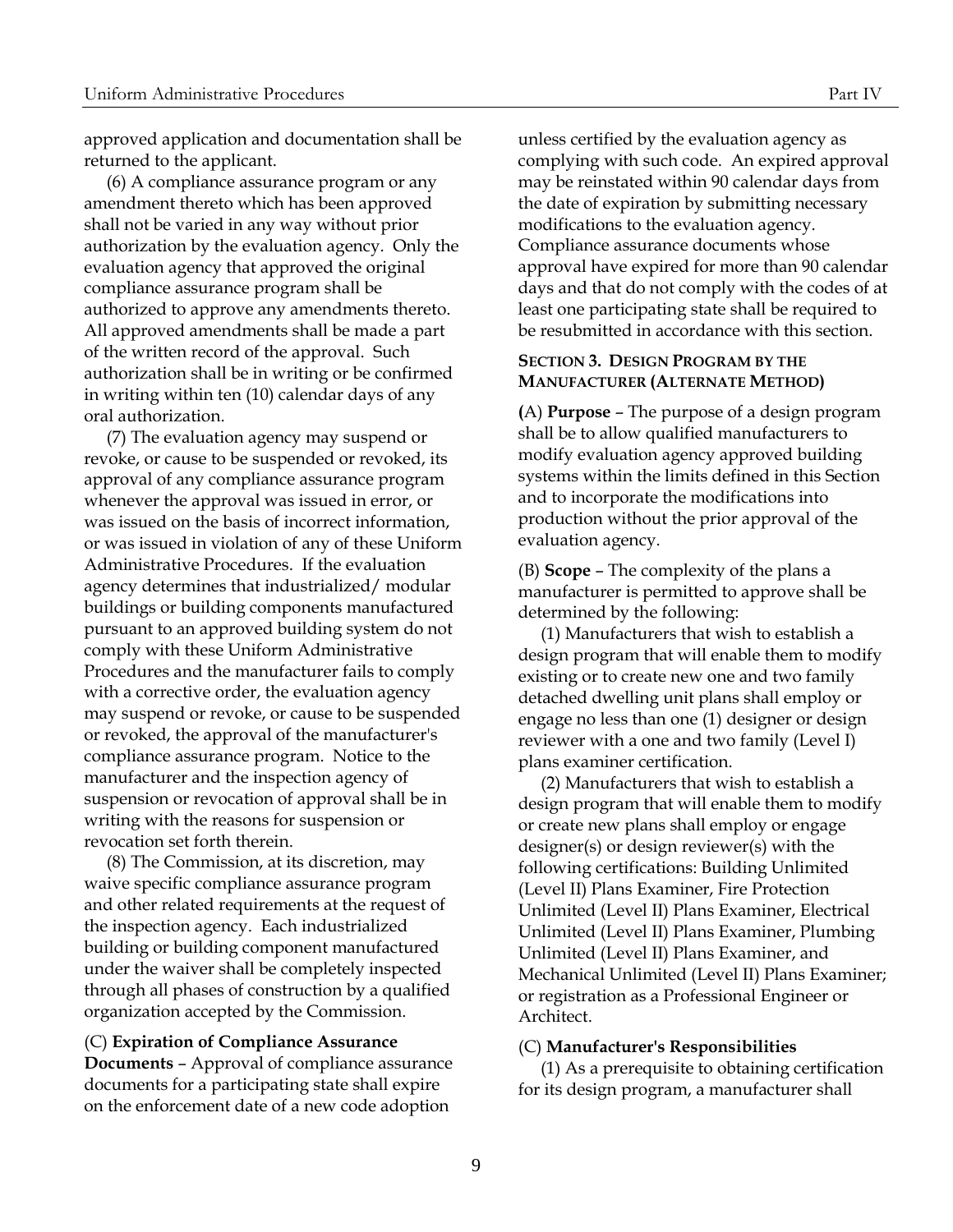submit the following information to its evaluation agency for review and approval:

(a) A list of the names and the certification number(s) of the design program personnel.

(b) A procedure for document control that will identify the current design documents, including the name of the designers or design reviewer(s), document identification number, the latest approval date, and the approval date of the previous modification, if applicable.

(2) The certification process for the manufacturer's design program shall not begin until after the evaluation agency has determined that the manufacturer has adequate personnel and procedures for document control. During the certification process, the manufacturer shall submit all plans approved by its design program to the evaluation agency for full review.

(3) Manufacturers with design programs shall ensure that the following requirements are met:

(a) Each document shall include the name and signature of the person(s) that performed the review, the date the document was approved, and a detailed description of the change, if applicable.

(b) All structural calculations shall be sealed by a registered engineer or architect.

(c) If applicable, each floor plan shall have a specific schematic of the plumbing, gas piping, and/or mechanical system.

(d) All modifications shall be documented and approved by the manufacturer's design program before being incorporated into production.

(e) The manufacturer shall forward copies of all modified design documents to the evaluation agency within five (5) calendar days of approval.

(f) Approved modified design documents shall be readily available to the inspection agency and compliance assurance personnel during the production of the unit.

(g) Obsolete documents shall be promptly removed from all points of issue or use.

(h) The manufacturer shall be responsible for correcting in a timely manner any

violations in the modified design documents located by the evaluation agency.

(i) In addition to correcting violations in the modified design documents, the manufacturer shall correct the resultant violations in buildings and components produced in accordance with those nonconforming design documents, as may be required under Part IV, Section 4(C).

#### <span id="page-15-0"></span>(D) **Evaluation Agency's Responsibilities**

(1) General Responsibilities – The evaluation agency shall be responsible for certifying the manufacturer's design program. Following certification, the evaluation agency shall ensure that the manufacturer continues to maintain an effective design program.

(2) Certification

(a) Before the manufacturer is allowed to implement its design program, the evaluation agency shall determine whether the manufacturer has design program personnel certified in the appropriate systems and a procedure for document control.

(b) The evaluation agency shall review all modified design documents approved by the manufacturer's design program during the first six (6) month period. No less than ten (10) modified designs shall be reviewed before a manufacturer's design program can be certified. The evaluation agency shall certify a manufacturer's design program only after being assured that the manufacturer can approve conforming designs. If nonconforming designs are found, the evaluation agency shall evaluate as many additional designs as necessary until it is satisfied that the manufacturer is capable of approving designs in conformance with the codes.

(3) Routine Evaluations – Following certification, the evaluation agency shall review twenty (20) percent of the design modifications approved by the manufacturer's design program. The evaluation agency shall maintain and shall provide to the manufacturer a detailed list of any violations found. If the evaluation agency's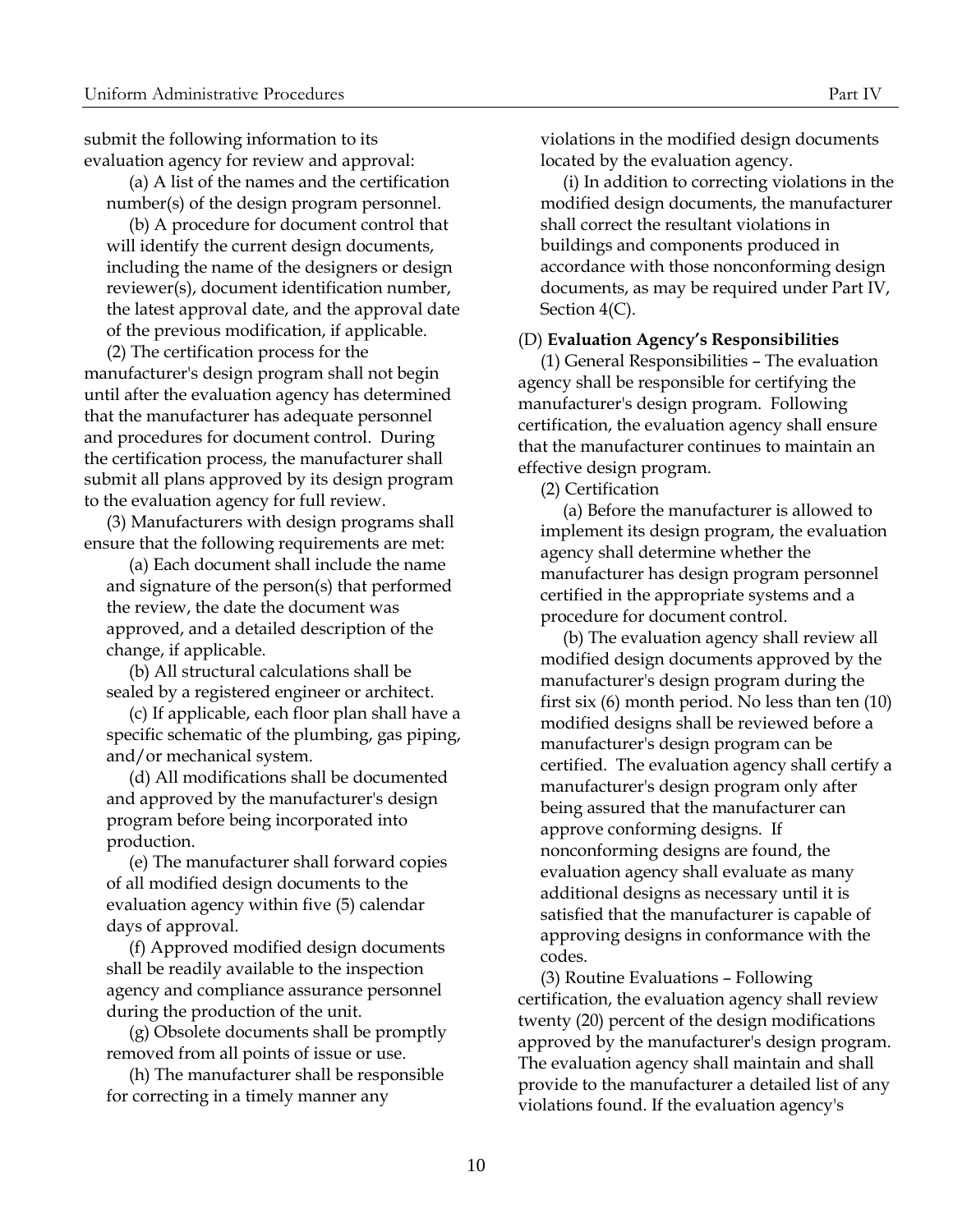review indicates that the designs are being approved with significant or repeated nonconformances to the codes, the evaluation agency, with notice to the Commission, shall increase the percentage of the documents it reviews. The increased percentage of reviews shall not be decreased until the evaluation agency has determined that the manufacturer's design program is functioning adequately. The evaluation agency shall be responsible for reevaluating the manufacturer's design program when there are significant changes to the conditions under which the design program was certified.

# <span id="page-16-0"></span>(E) **Revocation of Certification**

(1) The evaluation agency shall revoke its certification of a manufacturer's design program if it determines that the manufacturer has repeatedly: used unauthorized personnel to approve designs; approved plans with significant or recurring violations; failed to comply with its document control procedures including forwarding of appropriate documents to the evaluation agency.

(2) The evaluation agency shall notify the manufacturer and the Commission in writing of the revocation of the manufacturer's design program. Manufacturers that have had their design program revoked shall not reapply until a minimum period of one (1) year has elapsed from the date of revocation.

#### <span id="page-16-1"></span>**SECTION 4. CERTIFICATION**

Industrialized/modular buildings or building components, accepted by the inspection agency as having been manufactured according to an approved building system and an approved compliance assurance program, shall be certified by the Commission as complying with the requirements of these Uniform Administrative Procedures. Certification shall be evidenced by the attachment of a certification label(s) pursuant to this Section.

<span id="page-16-2"></span>(A) **Labels** – Each industrialized/modular building or building component (or group of components), which is certified pursuant to these Uniform Administrative Procedures, shall have permanently attached thereto, a certification label.

(1) Number Required

(a)All industrialized/modular buildings shall require one (1) certification label per module except:

1. Roof section(s) intended for a labeled structural component but shipped separately shall not require a certification label.

2. Components such as roof dormers, open wall panels, and open floor panels not attached to a labeled component but which can be inspected on site shall not require a certification label.

3. Modules which must be shipped in smaller sections because of unique transportation and/or local site conditions shall require one (1) certification label regardless of the number of sections.

4. Auxiliary attachments or room additions to a labeled dwelling shall require one (1) certification label regardless of the number of pieces shipped.

(b) Closed panel construction shall require one (1) certification label for every sixhundred (600) square feet, or part thereof, of finished floor area.

(c) Building components (i.e., bathroom and kitchen modules) shall each require one (1) certification label.

(2) Contents – A certification label shall bear the following information:

(a) "This label certifies that this building [or building component] has been manufactured in accordance with an approved building system and compliance assurance program under the auspices and approval of the Industrialized Buildings Commission."

(b) Label serial number.

(c) The words, "See Data Plate." At the Commission's discretion, certification labels may be limited in size for components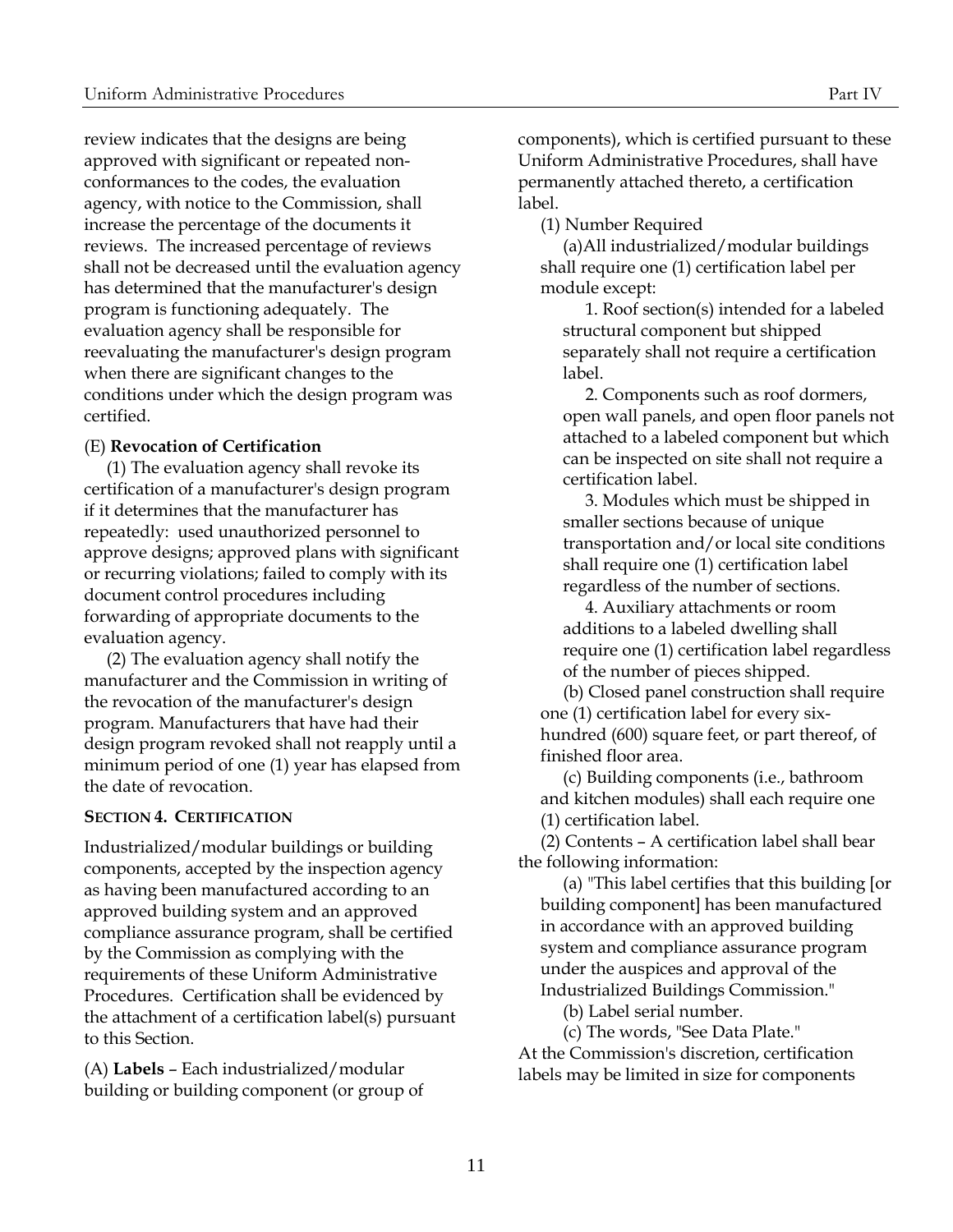whose shape or size does not permit the full information to be placed thereon.

(3) Location – Each label shall be permanently attached thereto, with the certification label located in the kitchen sink base cabinet, master bedroom closet, faceplate of the main electrical panel, or, if such a location is not practical, near the building entry, or in another easily accessible location. Manufacturers may elect to place all required certification labels in one location of a completed building. If, in the opinion of the inspection agency, the shape or size of a building component is such that the certification label cannot be attached to it permanently, the certification label may be placed on a tag attached to the bundle or crate.

(4) Issuance – The label shall be issued by the inspection agency in accordance with the following:

(a) A manufacturer's compliance assurance program shall include requirements for issuance, possession of, attachment of, and accounting for all certification labels to assure that certification labels are attached only to buildings or building components manufactured pursuant to an approved building system and inspected pursuant to an approved compliance assurance program.

(b) An inspection agency may entrust certification labels to the custody of one (1) or more employee(s) of the manufacturer, who shall be charged with controlling the use of such certification labels. Such employees shall not be given custody of more certification labels than are necessary to accommodate the manufacturer's anticipated production. If the conditions of custody are violated, the inspection agency shall immediately regain possession of all certification labels that have not been applied to the industrialized/ modular buildings or building components and shall take such further action with respect to buildings or components already labeled, and with respect to future labeling, as it may deem necessary to assure compliance with these Uniform Administrative Procedures.

(5) Records – Permanent records shall be kept of the handling of certification labels indicating, at a minimum, how many certification labels have been applied to buildings or building components (or groups of components); which certification labels have been applied to which buildings or building components; the disposition of any damaged or rejected certification labels; the location and custody of all unused certification labels; and the first destination of labeled buildings or building components. Such records shall be maintained by the manufacturer or by the inspection agency. A copy of such records covering attachment of each certification label shall be sent to the Commission monthly.

(6) Attachment – The inspection agency shall attach certification labels to buildings or building components manufactured in accordance with an approved building system, and meeting the requirements of an approved compliance assurance program.

(a) Manufacturers may attach certification labels to industrialized/ modular buildings or building components manufactured in accordance with an approved compliance assurance program, if custody of the certification labels has been entrusted to them in accordance with Subsection  $(A)(4)(b)$  of this Section.

(7) Relocatable Buildings – When industrialized/modular buildings or building components are relocated, the local enforcement agency shall accept buildings labeled in accordance with these Uniform Administrative Procedures.

(a) Buildings or building components which are not modified or altered in any way shall not be required to conform with the current code if built prior to its adoption.

(b) Buildings or building components which are modified or altered by more than fifty (50) percent of the value of the premanufactured portion shall be required to be brought into full conformance with the current code if built prior to its adoption.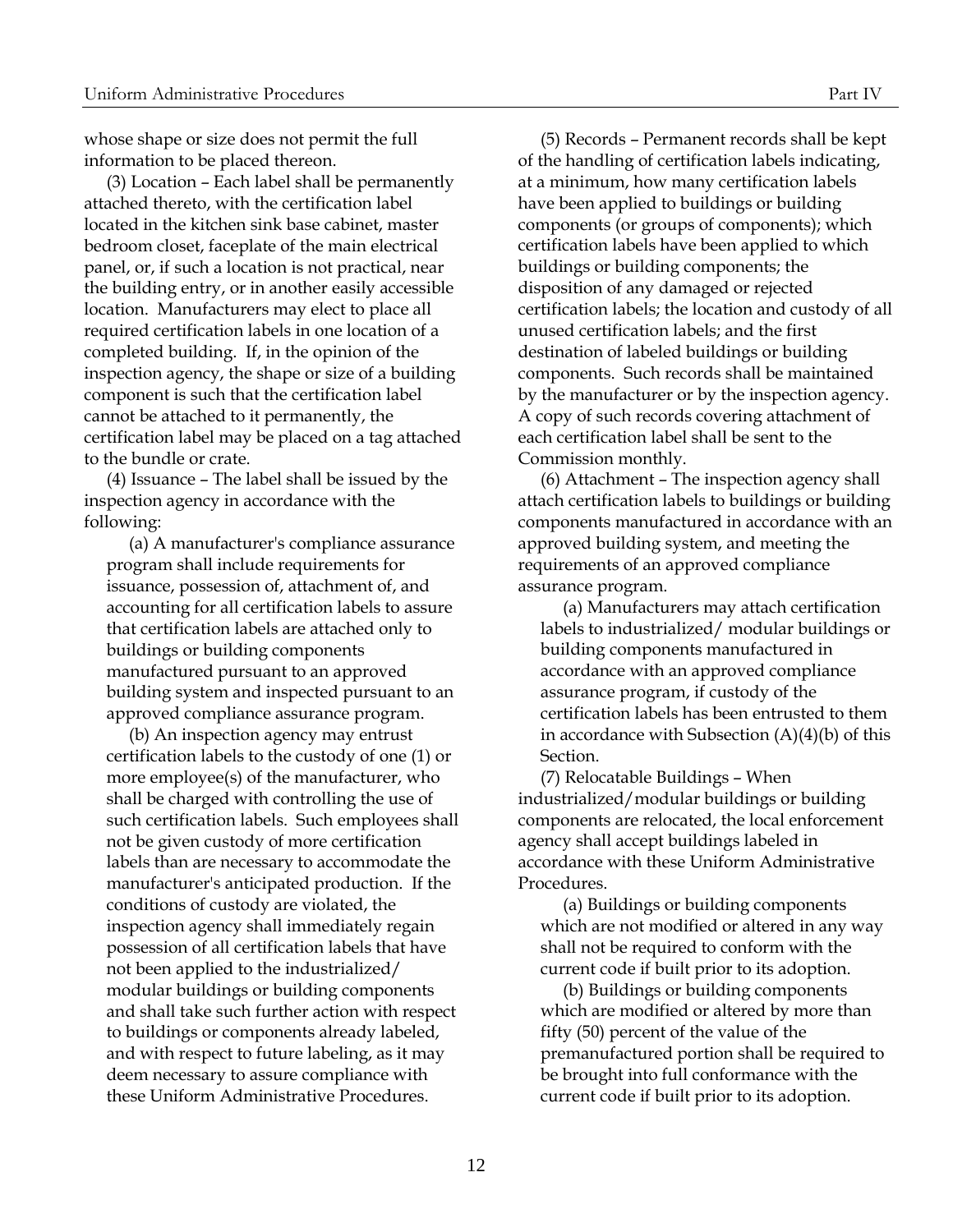(c) Buildings or building components which are modified or altered by less than fifty (50) percent of the value of the premanufactured portion shall have only the modified or altered portion brought into conformance with the current code if built

prior to its adoption. (d) All site preparation work, including foundations, shall be evaluated and inspected by the local enforcement agency in accordance with Subsections (B) and (C) of Section 6 of this Part.

(e) In instances where the labeled characteristics of the industrialized/ modular building or building component to be relocated are not consistent with the requirements of the new location or use, the local enforcement agency shall ensure that the structure complies with the requirements of the building code for the use and type of construction.

(f) In instances where a previously state issued insigniaed building is relocated, the owner of the structure may apply to a designated evaluation agency for new certification label(s) and companion data plate(s). The new data plate will indicate the previous compliance and to what code(s). This re-labeled building shall have all the rights and privileges of an industrialized building bearing a Commission certification label.

(g) If the previously insigniaed building has not been modified or altered, the building will be eligible for issuance of a new certification label without updating to current codes, since it was built before the effective date of these Uniform Administrative Procedures.

(h) If a previously insigniaed building is altered or modified, Subsection  $(A)(7)(a)$ , $(b)$ , $(c)$ will also be applicable.

(i) Industrialized/modular buildings that do not have a previously affixed state insignia(s), are not automatically eligible for re-labeling. Industrialized/ modular buildings that can be proven or assessed by a designated evaluation and inspection agency to meet these Uniform Administrative Procedures may be approved and labeled in accordance with these Uniform Administrative Procedures.

#### <span id="page-18-0"></span>(B) **Manufacturer's Data Plate**

(1) A data plate shall be provided for each industrialized/modular building or building component (or group of components). The data plate shall be permanently attached in the vicinity of the certification label(s). The manufacturer may elect to attach a data plate in the vicinity of each certification label.

(2) Data plate(s) shall be readily accessible for inspection and shall not be placed on a readily removable feature.

(3) If in the opinion of the inspection agency the shape or size of a building component is such that this information cannot be attached to it permanently, the information may be placed in a manual crated with the component or on a tag attached to the crate in which the component is shipped, if the information is not such that future occupants of the building should know it. If the occupants need to know the information, it shall be contained in a manual and presented to the occupants upon transfer of possession. If life safety is involved, the item in question shall be plainly labeled.

(4) The following information shall be typewritten on a smudge proof, permanent manufacturer's data plate located in the vicinity of the certification label:

(a) Name and address of manufacturer;

(b) Serial number(s) [Manufacturer's identification number(s)]

(c) Manufacturer's plan approval designation (model number/name);

(d) Certification label number(s);

(e) Construction classification;

- (f) Occupancy classification (use group);
- (g) Seismic zone;

(h) Basic wind speed and exposure;

(i) Roof and floor live load;

(j) Fire rating for exterior walls;

(k) Thermal transmittance values;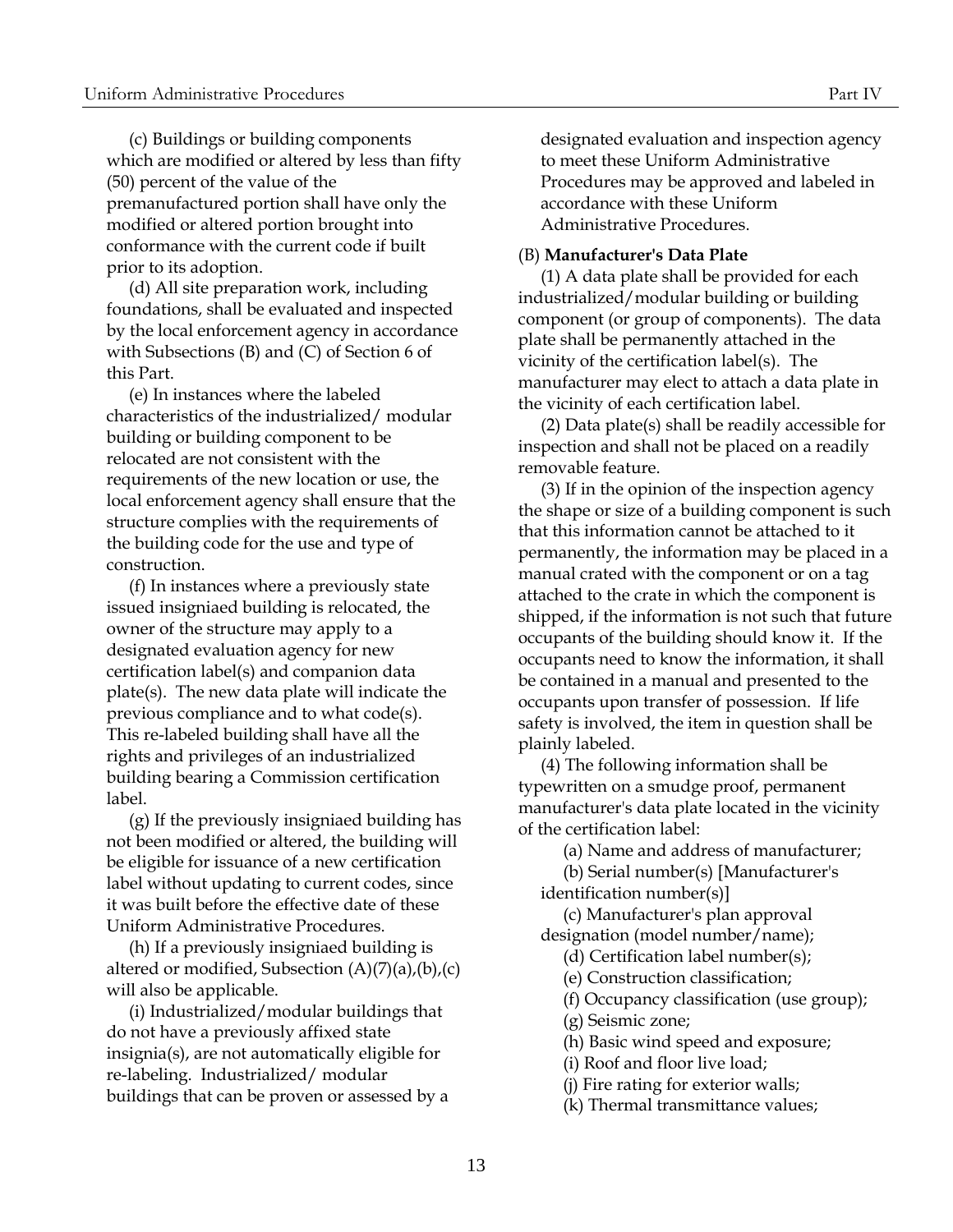(l) Date of manufacture; (m) The name and date of the building code(s) complied with; and (n) Service panel size.

#### (C) **Violations and Remedial Actions**

(1) Individual Code Violations (a) Whenever a consumer alleges to a manufacturer that an individual building or dwelling unit constructed under these Uniform Administrative Procedures contains a code violation for which the manufacturer is responsible, the manufacturer shall correct the violation in a timely manner, unless the manufacturer believes no code violation exists.

(b) Whenever the Commission, a participating state, or an inspection agency shall have reason to believe that an individual building or dwelling unit constructed under these Uniform Administrative Procedures fails to conform to the requirements of the code, then the inspection agency shall notify the manufacturer of an alleged code violation and afford the manufacturer an opportunity to take remedial action acceptable to the inspection agency. If information concerning a possible code violation comes first to the attention of the Commission or participating state, then the Commission or participating state shall notify the inspection agency so that it can carry out its responsibilities under this Section.

(c) If the manufacturer fails or refuses to take remedial action acceptable to the inspection agency within thirty (30) calendar days, or such reasonable additional time as set by the inspection agency, then the inspection agency shall notify the Commission of the failure or refusal, who shall, in turn, ask the manufacturer to take remedial action acceptable to the Commission.

(d) If a code violation alleged by an inspection agency involves a building for which a certificate of occupancy has not been issued, then the inspection agency shall affix

or cause to be affixed an invalidation to the certification label and shall notify the local enforcement agency having jurisdiction that the certification label has been invalidated and shall provide the inspection agency's view of whether the code violation creates a real and present hazard to the health or safety of the intended occupants of the building. The local agency shall then act under State law to determine whether a certificate of occupancy should be issued.

<span id="page-19-0"></span>(e) When a manufacturer fails or refuses to correct an alleged code violation within a reasonable period of time fixed by the Commission or the inspection agency, as the case may be, then that failure or refusal shall subject the manufacturer to action pursuant to state law in accordance with Subsection (D) of this Section.

(2) Class Nonconformance

(a) Whenever the Commission, participating state, or inspection agency has reason to believe a class of industrialized/modular buildings or building components constructed under these Uniform Administrative Procedures may not conform to the requirements of the code, then the Commission shall ask the manufacturer to correct the alleged class nonconformance in all buildings or building components affected by it. If information concerning the possible class nonconformance first comes to the attention of an inspection or evaluation agency, then the inspection or evaluation agency shall notify the Commission so that it can carry out its responsibilities under this Section. A listing of all certified units that are a part of the class alleged not to be in compliance shall be provided by the manufacturer to the evaluation and inspection agency, the Commission, and the participating states.

(b) A condition shall be considered to be a class nonconformance if:

1. The building system approval under which a building or building component was constructed did not provide for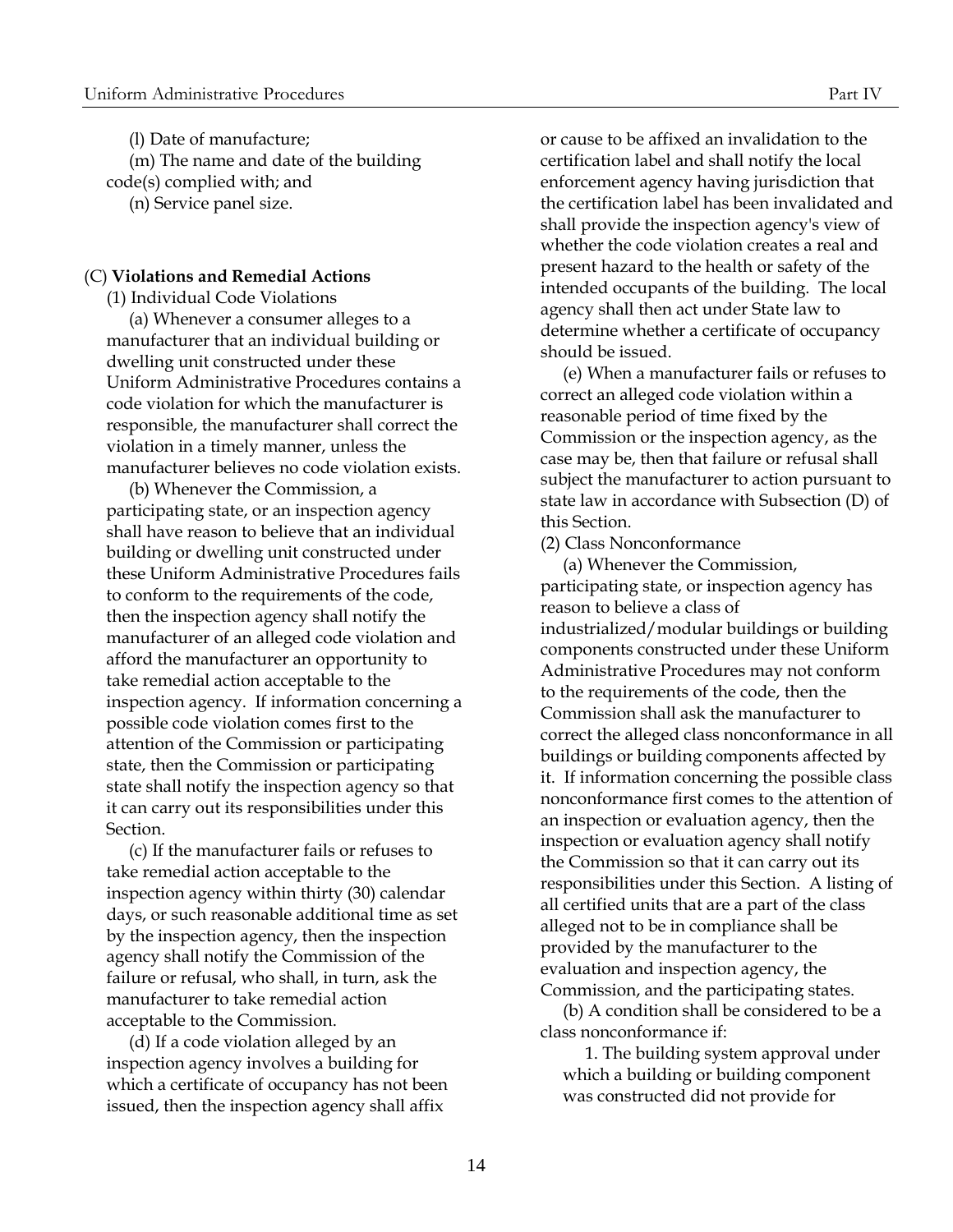compliance with the code, or if a series of individual code violations establishes that there has been a failure of the compliance assurance program under which the building or building component was manufactured; and

2. The code violation constitutes a real and present hazard to the health and safety of the occupants or intended occupants of the building or building component or the code violation constitutes a major structural defect which impairs the ability of any load bearing portion of the building or building component to carry the loads intended in accordance with the requirements of the code.

(c) Failure or refusal of a manufacturer to take remedial action acceptable to the Commission for all instances of an alleged class nonconformance in such reasonable time as may be fixed by the Commission shall subject the manufacturer to action pursuant to state law in accordance with Subsection (D) of this Section. In addition, the Commission may rule the failure or refusal to constitute a program nonconformance and apply the provisions of Subsection (C)(3) of this Section. (3) Program Nonconformance

(a) Whenever the Commission, participating state, or an inspection agency shall discover a pattern or practice of serious failure or refusal to adhere to the provisions of an approved compliance assurance program, or when the evaluation agency shall discover or is made aware of a serious violation of the code in an approved building system which cannot be corrected while production continues, then the evaluation agency shall order the suspension or revocation of the approval of a building system or of the compliance assurance program, and shall invalidate or cause to be invalidated all certification labels affixed to any building or building component covered by the suspended approval.

1. A suspension shall be ordered when the evaluation agency finds that the problems which led to the suspension can be corrected and production then resumed.

2. A revocation shall be ordered when the evaluation agency finds that the failure or refusal to adhere to the approved compliance assurance program has been habitual, whether that habitual failure or refusal has been deliberate or the result of negligence on the part of the manufacturer, its agents, or its employees. A revocation also shall be ordered where it results from the failure or refusal of a manufacturer to correct a class nonconformance in accordance with Subsection (C)(2) of this Section.

(b) Upon suspension of any building system or compliance assurance program, no further certification labels shall be attached to any industrialized/ modular building or building component manufactured pursuant to the building system or compliance assurance program. Upon reinstatement, certification labels may be attached after the date upon which approval is reinstated. Any building or building component manufactured during a period of suspension for which an appeal is pending shall not be labeled unless the appeal is resolved in favor of the manufacturer and the inspection agency has approved or inspected such building or building component and all requirements for the affixing of a certification label have been met.

(c) The manufacturer shall return all certification labels allocated for any building or building component under suspension to the issuing agency within ten (10) calendar days of the effective date of the suspension. The manufacturer shall be entitled to a refund of any applicable certification label fees which may have been paid for the returned certification labels.

(d) Any order of suspension or revocation may only be stayed pending appeal by the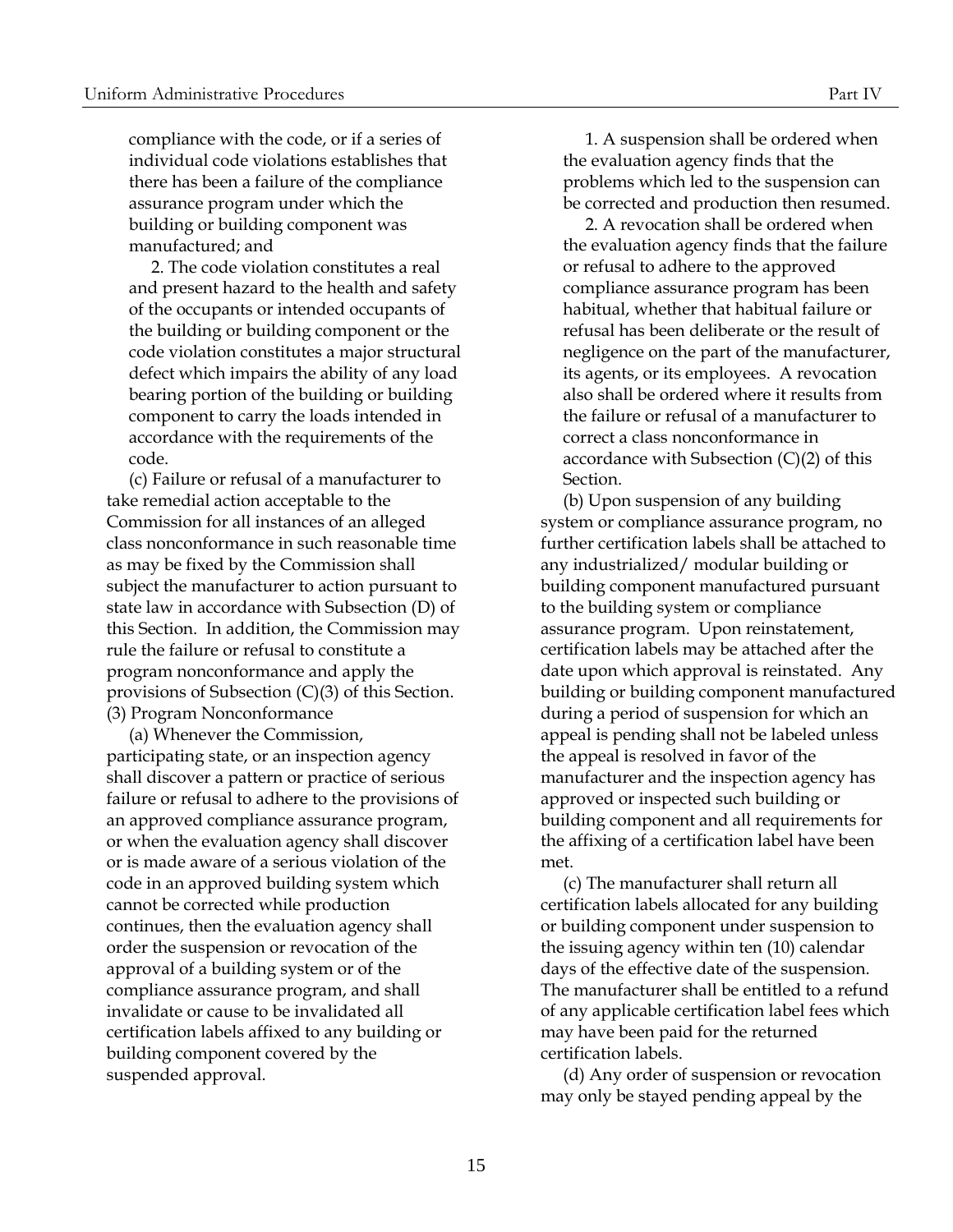<span id="page-21-0"></span>office, person, or court having jurisdiction to hear the appeal, and then only if no person will be irrevocably harmed by such a stay.

(D) **Enforcement** –The state shall take action as provided for by state law either on its own motion or at the recommendation of the Commission upon being informed of alleged violations by inspection agencies or the Commission.

# (E) **Alterations of Certified Units** –

Industrialized/modular buildings or building components certified and labeled pursuant to these Uniform Administrative Procedures shall not be altered in any way prior to the issuance of a certificate of occupancy without resubmission to the evaluation agency for approval of the alteration and of the unit which includes the alteration. The inspection agency shall inspect alterations made to the industrialized/modular building or building component wherever it is located and such inspection may include such tests or destructive or nondestructive disassembly as the inspection agency deems necessary to assure compliance with these Uniform Administrative Procedures. Local enforcement agencies may inspect such alterations upon request by the inspection agency with the approval of the participating state having jurisdiction.

# <span id="page-21-2"></span>**SECTION 5. INSPECTIONS BY EVALUATION OR INSPECTION AGENCY**

(A) The inspection agency shall make such inspections of the entire process of manufacturing, certifying, handling, storing, and delivering of industrialized/modular buildings or building components produced pursuant to approved building systems as it deems necessary.

(B) As part of the process of evaluating building systems and compliance assurance programs, the evaluation agency shall inspect the manufacturing facilities in which the buildings or building components are to be manufactured at the time of plant approval in accordance with

Part VIII, Section 2(A) of these Uniform Administrative Procedures.

(C) Prior to the issuance of a certificate of occupancy, the inspection agency shall inspect, or cause to be inspected, certified industrialized/ modular buildings or building components which it determines to have been sufficiently damaged after certification to warrant such inspection and to take such action with regard to such buildings or building components as is authorized under Part IV, Section 4(E), or as is otherwise necessary to eliminate dangerous conditions.

<span id="page-21-1"></span>(1) The inspection agency shall require industrialized/modular buildings or building components which are so damaged as no longer to comply with these Uniform Administrative Procedures to be brought into compliance promptly. If such buildings or building components are not brought into compliance with these Uniform Administrative Procedures within a reasonable time, or if they are so damaged that they cannot be brought into compliance, the inspection agency shall order that the certification labels be removed from such buildings or building components and returned to the Commission. Irreparably damaged buildings or building components shall be disposed of in accordance with applicable law.

(D) No inspection entailing disassembly, damage to, or destruction of certified industrialized/ modular buildings or building components shall be conducted except to implement Section 4(E) and 5(C) of Part IV hereof.

# <span id="page-21-3"></span>**SECTION 6. LOCAL ENFORCEMENT AGENCY PROCEDURES AND INSPECTIONS**

**(**A) Local enforcement agencies shall issue building permits for certified industrialized/ modular buildings prior to installation, and shall not withhold issuance of building permits for buildings containing certified building components which in all other respects comply with the codes. An application to a local enforcement agency for a building permit shall,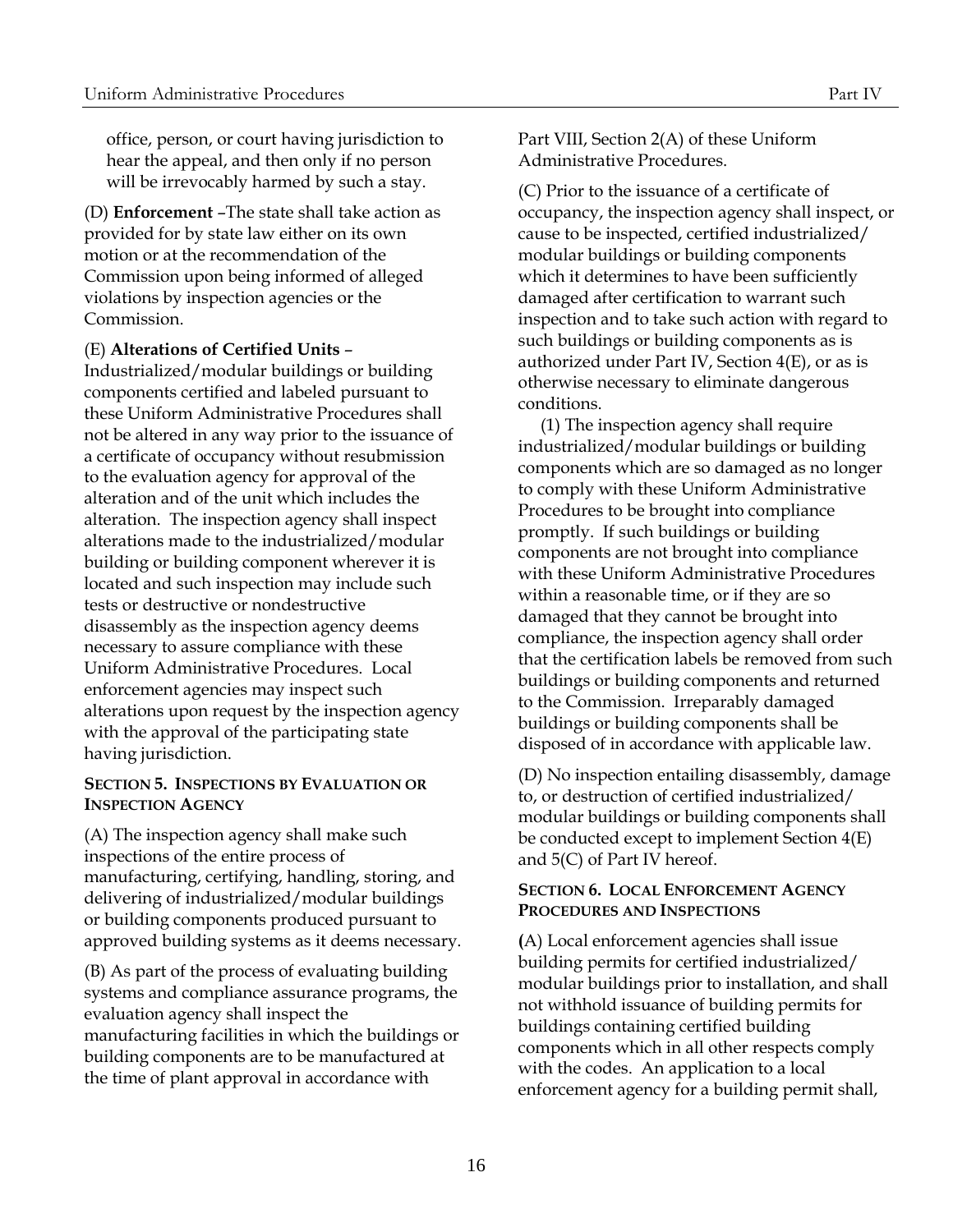when requested, in addition to any other requirements, contain the following.

(1) A statement that the work to be performed under such permit is to include the installation of certified industrialized/ modular building or building component in accordance with the provisions of these Uniform Administrative Procedures. The statement is to be signed by the applicant or his agent, with the appropriate address.

(2) Schematic floor plan layouts and typical elevations showing the arrangement and layout of the specific building to be manufactured and installed wherein the manufacturer references the building, building systems, or building component approvals of the evaluation agency. Such schematic floor plan layouts and typical elevations need not include sections, construction details, or structural, plumbing, mechanical, and electrical layouts or details typical to the building, building systems, and building component approvals of the evaluation agency. These schematic plans need not be prepared by or sealed by an architect or engineer.

(3) Detailed plans shall be prepared for any site-built construction related to the installation of the industrialized/modular buildings or building components. The plans shall be sealed by an architect or engineer if the participating state's law requires it in connection with the type of building involved. Nothing herein shall be construed to limit the issuance of partial permits, such as footing and foundation permits, where permitted by the code.

(4) Installation instructions for the industrialized/modular building or building component, as set forth in these Uniform Administrative Procedures.

(B) Local enforcement agencies shall inspect work performed on site, including foundations and the structural, mechanical, plumbing, and electrical connections, for compliance with the Uniform Administrative Procedures.

(C) Local enforcement agencies shall inspect all industrialized/modular buildings or building

components upon, or promptly after, installation at the building site to determine whether all sitebuilt work is in accordance with the plans filed with the permit application, the installation instructions, and the conditions listed on the manufacturer's data plate. This may include tests for tightness of plumbing connections done onsite and for malfunctions in the electrical system, and a visual inspection for obvious nonconformity with the approved plans or the code.

(1) Destructive disassembly of certified industrialized/modular buildings and building components shall not be performed in order to conduct such tests or inspections, nor shall there be imposed standards or test criteria different from those adopted by the participating state having jurisdiction.

(2) Nondestructive disassembly may be performed only to the extent of opening access panels and cover plates.

(3) Systems tested during manufacture shall not be subjected to retesting at the building site.

(D) Local enforcement agencies shall issue certificates of occupancy for certified industrialized/modular buildings, and for buildings containing certified building components, which otherwise comply with all codes, after they have been installed and inspected pursuant to these Uniform Administrative Procedures, provided that any industrialized/ modular building or building component found not to comply with the plans filed with the permit shall be brought into compliance before such certificate of occupancy shall be issued.

(E) When the local enforcement agency is making an inspection and finds that the building contains violations to these Uniform Administrative Procedures in work covered by the inspection agency's approval, it shall report the details of such violations in writing to the inspection agency. Where violations are hazardous to occupants, a certificate of occupancy shall not be issued and the building shall not be occupied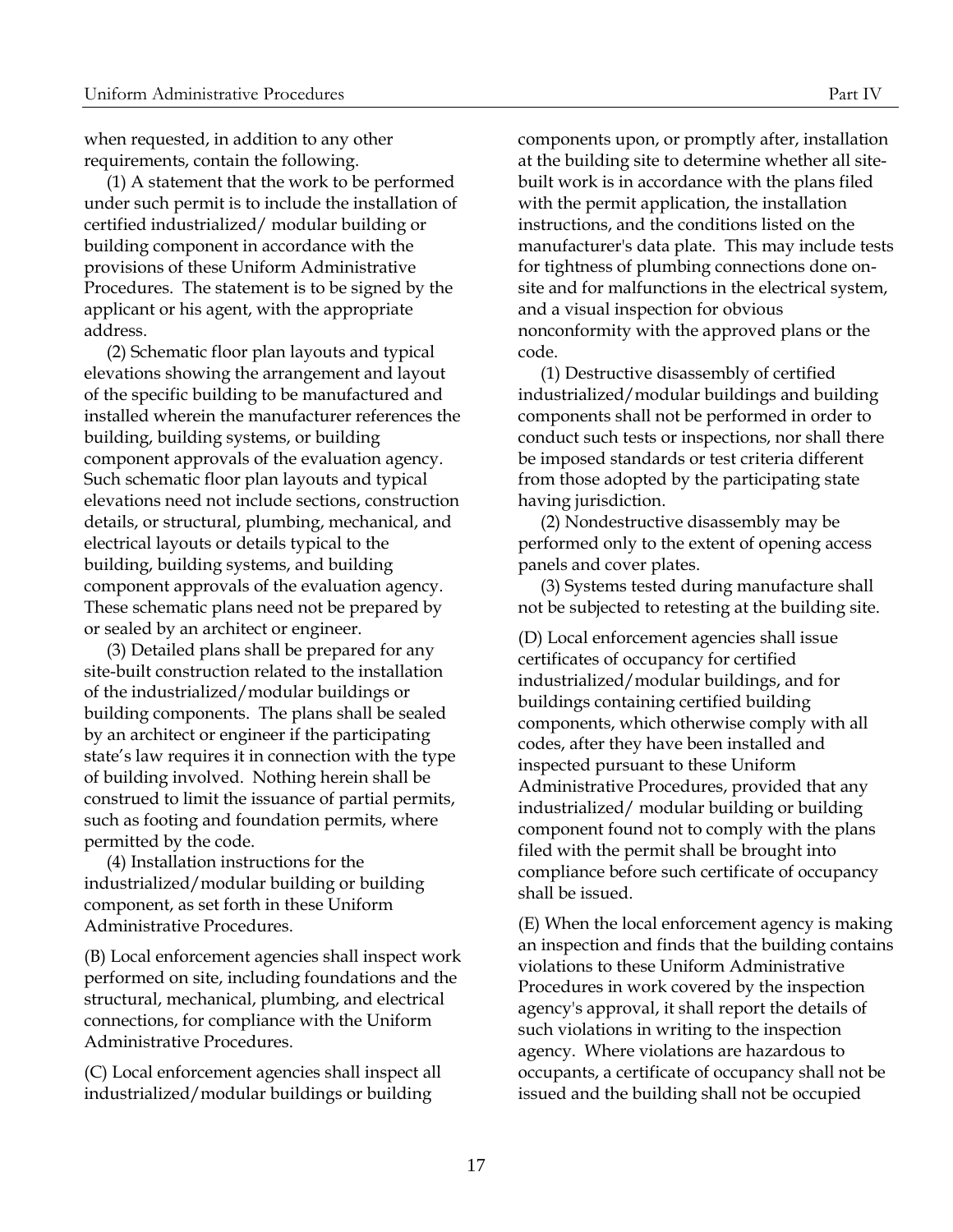before such hazards are corrected. If the violations are not hazardous, a provisional or temporary certificate of occupancy shall be issued.

# <span id="page-23-0"></span>**SECTION 7. FEES**

**(**A) To defray the costs of the Commission and participating states in administering the terms of these Uniform Administrative Procedures, the following fees shall be assessed.

(1) For manufacturing facilities located in a participating state or in a state in reciprocity with a compacting state, the fee shall be:

(a) \$70.00 per certification label for industrialized/modular building modules.

(b) \$70.00 per certification label for closed panel construction.

(c) \$35.00 per certification label for building components.

(2) For manufacturing facilities located in any other state, the fee shall be:

(a) \$90.00 per certification label for

industrialized/modular building modules.

(b) \$90.00 per certification label for closed panel construction.

(c) \$45.00 per certification label for building components.

(3) Annual registration fee shall be \$ 400 per manufacturing facility. Registration fees for first time applicants shall be prorated on a monthly basis.

(B) The fees shall be reviewed every two (2) years by the Commission. The fees may subsequently be adjusted as a result of this review.

# **SECTION 8. REGISTRATION AND NOTIFICATION OF CHANGES IN NAME, ADDRESS, OWNERSHIP, OR LOCATION**

<span id="page-23-1"></span>**(**A) Manufacturing facilities must be registered with the Commission to order certification labels. The application shall be on a form as prescribed by the Commission and shall be accompanied by a nonrefundable registration fee. Registrations shall expire on December 31 of each year. Manufacturers shall notify the Commission, evaluation agency, and inspection agency in

writing within thirty (30) calendar days after any of the following occurrences and prior to the commencement of production at a new or relocated manufacturing facility.

(1) The corporate name is changed.

(2) The main address of the company is changed.

(3) The location of any manufacturing facility is changed.

(4) A new manufacturing facility is established.

(B) Evaluation and inspection agencies shall notify the Commission in writing within thirty (30) calendar days of any of the following occurrences.

(1) The company name is changed.

(2) The main address of the company is changed.

(3) There is a change in twenty-five (25) percent or more of the ownership interest or control of the company within a twelve (12) month period.

(4) There are changes in principal officers and key supervisory and responsible personnel of the firm.

# <span id="page-23-2"></span>**SECTION 9. PROPRIETARY INFORMATION**

All information submitted directly or indirectly to the Commission that a submitter considers confidential, proprietary and/or a trade secret, including but not limited to proprietary information relating to building systems and compliance assurance programs, shall be so designated by the submitter at the time of its submission by marking each page containing such information with the following legend: "CONTAINS CONFIDENTIAL AND PROPRIETARY INFORMATION AND/OR TRADE SECRETS." Materials so designated shall be held by the Commission as confidential to the extent permitted by applicable state law.

When the Commission receives a request for any records designated by a submitter as being confidential, proprietary and/or a trade secret, the Commission will promptly notify the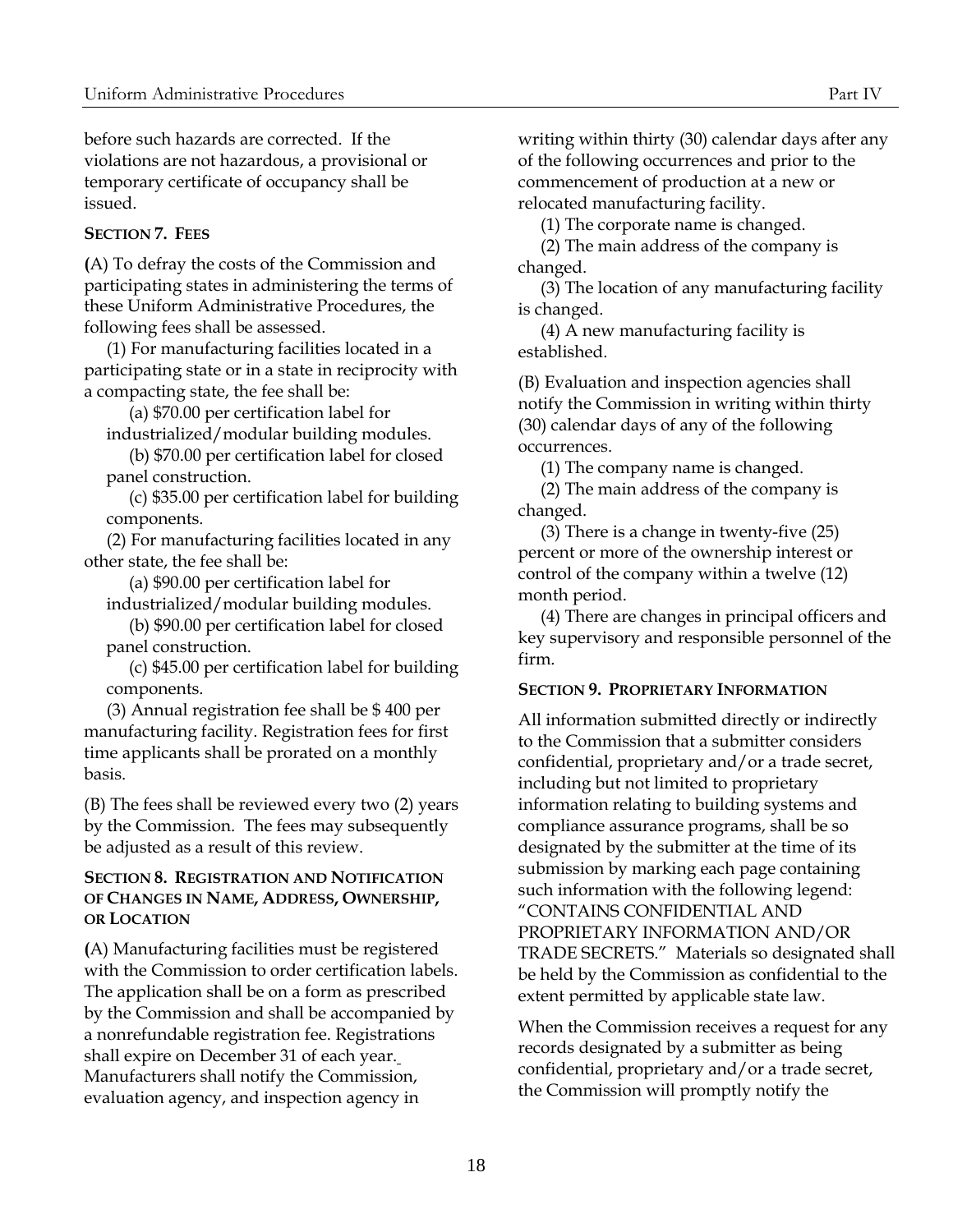submitter. Said notification shall provide the submitter five (5) calendar days from receipt to provide a written submission to the Commission which (1) identifies each record or part thereof that the manufacturer or other party deems to be confidential, proprietary and/or a trade secret, and (2) provides an explanation as to why the Commission should not release each identified record or part thereof to the requester. The Commission, after receiving this information from the submitter, will determine which, if any, records or parts thereof should be released and notify the submitter of the determination and the anticipated release date. The failure of a submitter to timely respond to the Commission's notification shall be deemed to be a consent to the release of the requested information. If the requester challenges, through administrative or judicial process, the Commission's decision not to release requested records, the Commission will notify the submitter of the requester's challenge and, to the extent permitted by state law, afford the submitter an opportunity to protect its interest by intervening in the proceeding.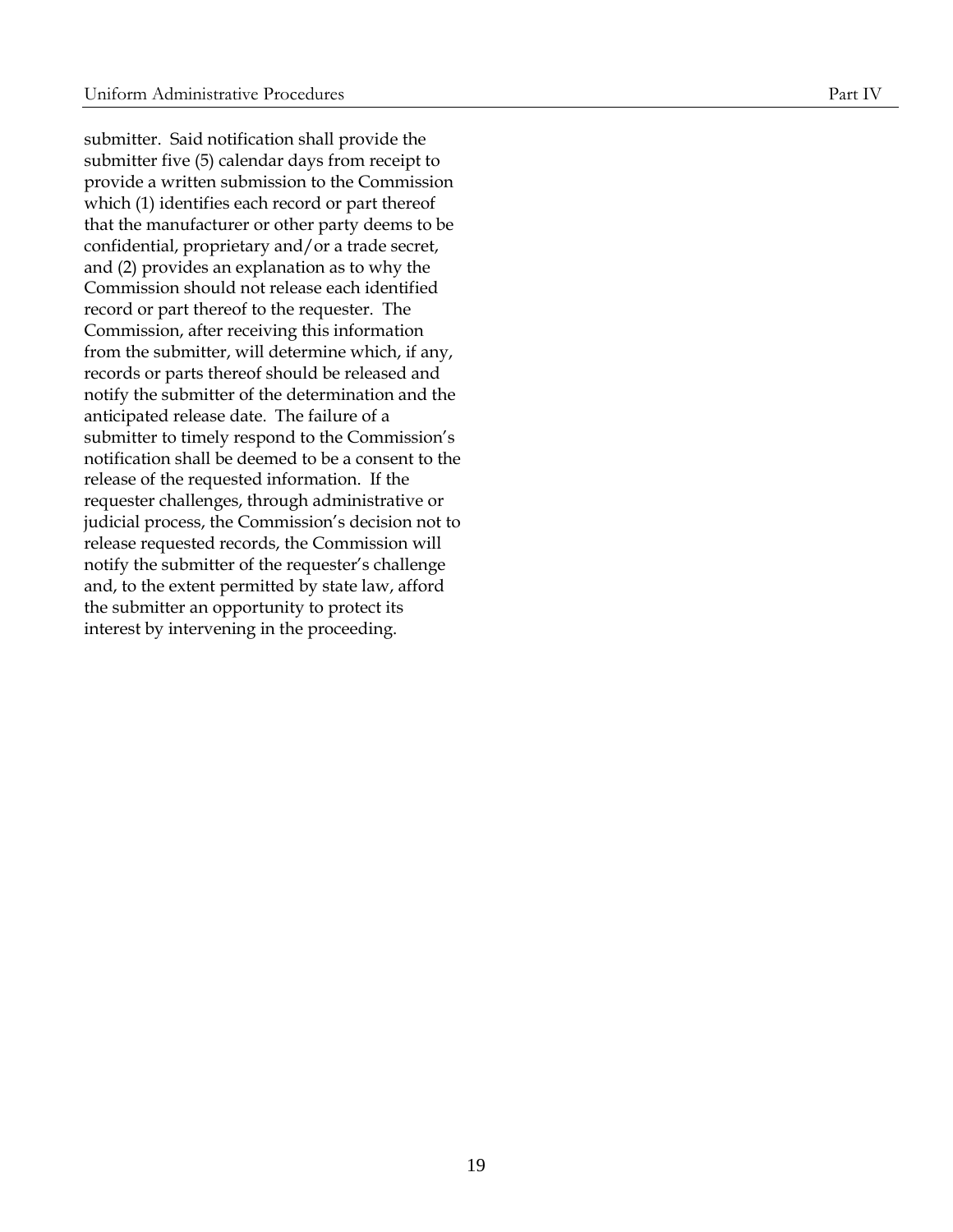# PART V. RESPONSIBILITIES OF THE MANUFACTURER

#### **SECTION 1. GENERAL RESPONSIBILITIES**

It is the manufacturer's responsibility to obtain approval for its compliance assurance documents and to execute every aspect of its compliance assurance program. The manufacturer shall continue to be responsible for all corrective actions required, and the contractual relationship between the manufacturer and the designated inspection agency shall not diminish such responsibility. The manufacturer shall cooperate with the designated agencies by providing such agencies with all necessary reports, information, documents, records, facilities, equipment, samples, and other assistance for assuring compliance.

# <span id="page-25-2"></span>**SECTION 2. RESPONSIBILITIES RELATIVE TO EVALUATION AGENCIES**

<span id="page-25-3"></span>**(**A) **Agreements –**The manufacturer shall contract with at least one (1) evaluation agency that will approve all compliance assurance programs, building systems, and other applicable documentation. Where the manufacturer elects to have an implementing contract with more than one (1) evaluation agency, the responsibilities of each agency shall be clearly identified.

# <span id="page-25-4"></span>(B) **Changing Agencies**

(1) Parties of a contract for evaluation services may terminate the contract by mutual agreement. The parties shall provide written notification to the Commission thirty (30) calendar days prior to the start or termination of a contract with an evaluation agency.

(2) A manufacturer who wishes to unilaterally change an evaluation agency shall show cause to the Commission. "Cause" shall be defined as: the evaluation agency's inability to provide timely, professional service, or, in connection with the acquisition of a new facility, the changing of an evaluation agency for purposes of consolidating such service

# <span id="page-25-5"></span><span id="page-25-1"></span><span id="page-25-0"></span>(C) **Requirements for Submission of**

**Compliance Assurance Documents** – The manufacturer shall be responsible for submitting the information required under these Uniform Administrative Procedures for compliance assurance documents. The manufacturer shall be responsible for obtaining approvals for any amendments to its approved compliance assurance documents as specified in Part IV, Section 2  $(A)(5)$  and  $(7)$  and  $(B)(6)$  of these Uniform Administrative Procedures.

<span id="page-25-6"></span>(D) **Availability of Documents** – The manufacturer shall keep all evaluation agency approved documents current and shall make them available to parties acting under these Uniform Administrative Procedures.

# <span id="page-25-7"></span>**SECTION 3. RESPONSIBILITIES RELATIVE TO INSPECTION AGENCIES**

<span id="page-25-8"></span>**(**A) **Agreements** – Each manufacturer shall contract with at least one (1) inspection agency that will monitor the manufacturer's compliance assurance program. Where the manufacturer elects to have an implementing contract with more than one (1) inspection agency, the responsibilities of each agency shall be clearly identified.

# <span id="page-25-9"></span>(B) **Changing Agencies**

(1) Parties of a contract for inspection services may terminate the contract by mutual agreement. The parties shall provide written notification to the Commission thirty (30) calendar days prior to the start or termination of a contract with an inspection agency.

(2) A manufacturer who wishes to unilaterally change an inspection agency shall show cause to the Commission. "Cause" shall be defined as: the inspection agency's inability to provide timely, professional service, or, in connection with the acquisition of a new facility, the changing of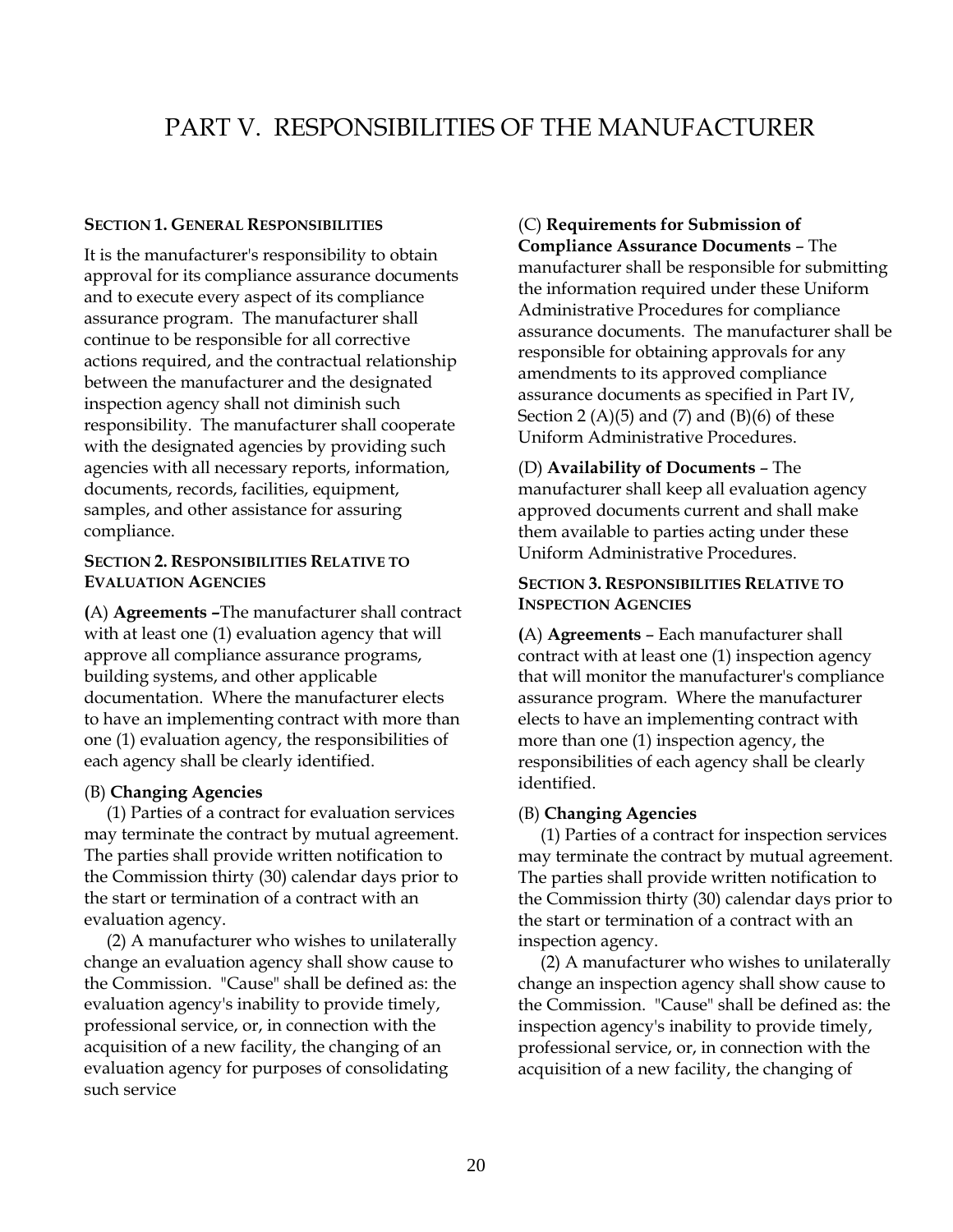inspection agency for purposes of consolidating such services.

<span id="page-26-0"></span>(C) **Corrections** – Manufacturers shall be responsible for correcting all nonconformances found by the inspection agency in a timely manner and prior to the application of the certification label to the industrialized/modular building or building component. All such nonconformances shall be corrected in accordance with the manufacturer's approved procedures and the codes.

(D) **Certification Label Control and Certification** 

<span id="page-26-1"></span>**Requirements** – When entrusted with the custody of the certification labels, the manufacturer shall be responsible for ensuring that the conditions under which the certification labels were entrusted are not violated. The manufacturer shall assure that certification labels are attached only to industrialized/modular buildings or building components manufactured pursuant to an approved building system and inspected pursuant to an approved compliance assurance program.

# <span id="page-26-2"></span>**SECTION 4. SERIAL NUMBER AND DATA PLATE REQUIREMENTS**

<span id="page-26-3"></span>**(**A) **Serial Number –** The manufacturer shall apply a serial number to each unit at the beginning of the production process. The serial number shall not be applied to a feature of the industrialized building or building component that is readily removable. The location of the serial number(s) shall be identified in the manufacturer's compliance assurance program.

<span id="page-26-4"></span>(B) **Data Plate** – The manufacturer shall ensure that a data plate which complies with Part IV, Section 4(B) of these Uniform Administrative Procedures is applied to the completed industrialized/modular building or building component. The manufacturer shall forward a copy of each completed data plate to its inspection agency.

# <span id="page-26-5"></span>**SECTION 5. REMEDIAL ACTIONS**

The manufacturer shall be responsible for correcting all code violations and class nonconformances as required under Part IV, Section 4 (C)(1) and (2) of these Uniform Administrative Procedures.

# <span id="page-26-6"></span>**SECTION 6. REPORTING AND RECORD KEEPING REQUIREMENTS**

<span id="page-26-7"></span>**(**A) **Report Requirements** –The manufacturer shall submit reports to the appropriate agencies as required by these Uniform Administrative Procedures.

<span id="page-26-8"></span>(B) **Maintenance of Records** – The manufacturer shall maintain records of required inspections, tests, any corrective action taken, data plates, or any additional documents the Commission may reasonably require. Such records shall be kept for a minimum of ten (10) years from the date of manufacture. Each manufacturer shall identify by title or position, an individual who shall make available upon request the required records.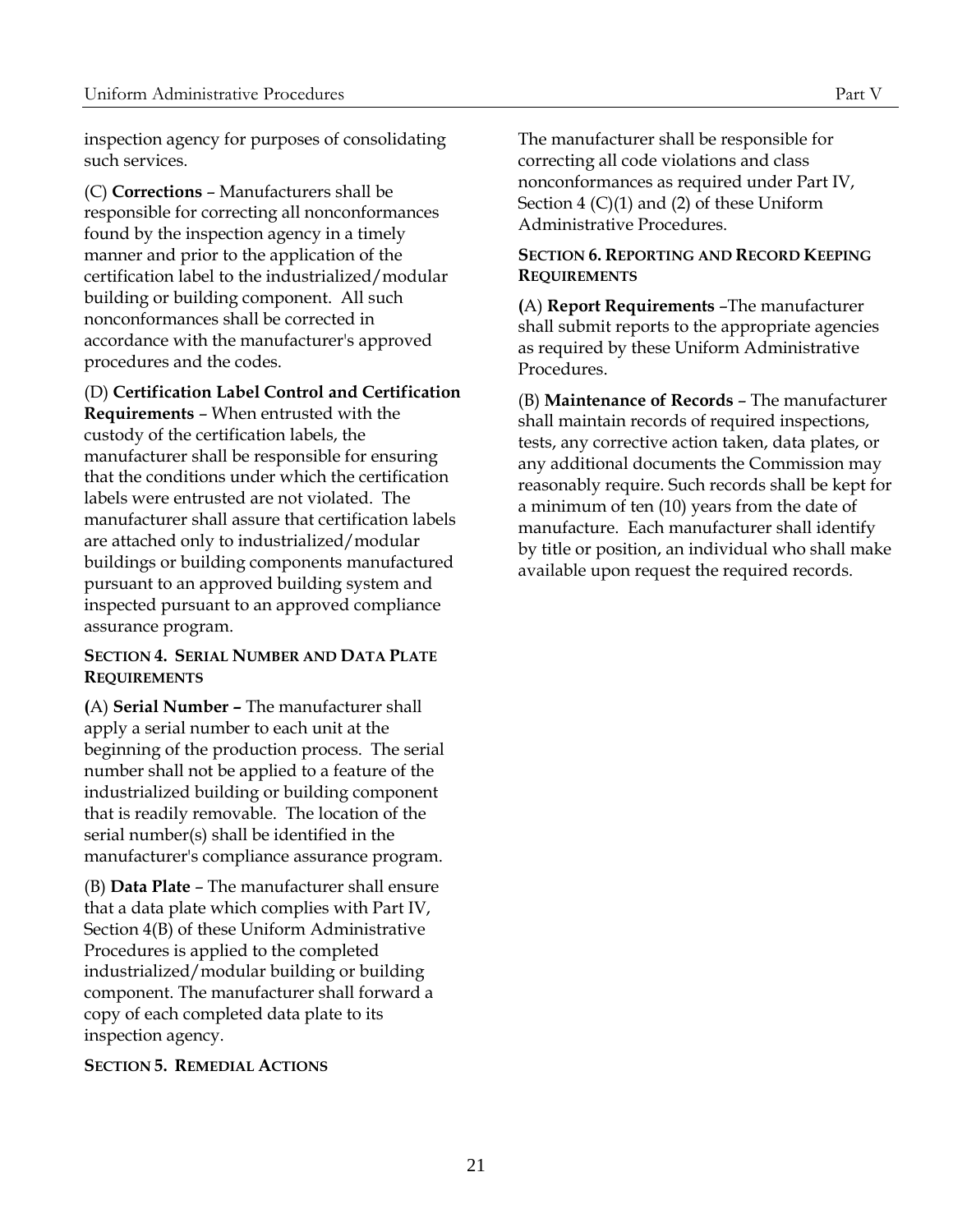# PART VI. DESIGNATION OF EVALUATION AND INSPECTION **AGENCIES**

#### **SECTION 1. REQUIREMENTS FOR SUBMISSION**

<span id="page-27-2"></span>**(**A) **Submission Format** – An evaluation or inspection agency seeking designation shall submit an application to the Commission which shall include the items listed in this Section.

(1) The original Articles of Incorporation of the agency and all subsequent amendments thereto, as filed in the state of incorporation.

(2) The bylaws of the organization, if any.

(3) The names, addresses, and business of all members of the Board of Directors and of top management personnel.

(4) Certification by the agency that:

(a) Its Board of Directors, as a body, and its technical personnel, as individuals, can exercise independence of judgment; and

(b) Its activities pursuant hereto will result in no financial benefit to the agency via stock ownership, or other financial interests in any producer, supplier, or vendor of products involved, other than through standard published fees for services rendered.

(c) The evaluation agency will not perform design approvals or compliance assurance program approvals for any manufacturer whose design or compliance assurance program has been created in whole or in part by members of the evaluation agency or any affiliated organization.

(5) Names, years of experience, state in which professionally registered, and other qualifications of the directors of inspection or evaluation programs. Registration in more than one (1) state is not required.

(6) An organizational chart showing management and supervisory persons, including the number of graduate engineers and architects, and the names of all consulting engineers or architects, designating which are full-time and which are part-time engineers. The ASTM E-541

<span id="page-27-1"></span><span id="page-27-0"></span>standard shall be used to establish minimum personnel qualification requirements as follows.

(7) Number and location of factory inspectors, supervisors, and other technicians, including evaluators of factory inspectors and the qualifications of each specialized group, including records of work experience, licenses held, and other pertinent qualifications; descriptions of the type of work each group and each technician is expected to perform; and the qualification of each group and each technician to perform the work assigned.

(8) Statement from the agency to assure that all inspectors, evaluators, and other technicians are properly trained to do each job assigned to them.

(9) An outline of the general procedures for supervision of inspectors and evaluators, including checking and evaluation of their work.

(10) All engineers, technicians, and other personnel who will perform services for the organization, but who are not employees of the organization, and the supervisory and other relationships which each will have to the agency.

(11) Type of products, components, equipment, structures, and other items which the organization has evaluated, tested, or inspected, and the number of years of experience the organization has had with each, and the type of codes, standards, specifications, and requirements with respect to which the organization has had experience in providing evaluation, inspection, or testing services, and the number of years of experience with each.

(12) Description of the record-keeping system the agency proposes to use with particular regard to availability of records to the Commission and the capacity to render reports to the Commission.

(13) Description of the frequency with which the agency performs inspections or evaluations.

(14) List of the states in which the agency is now approved to inspect or evaluate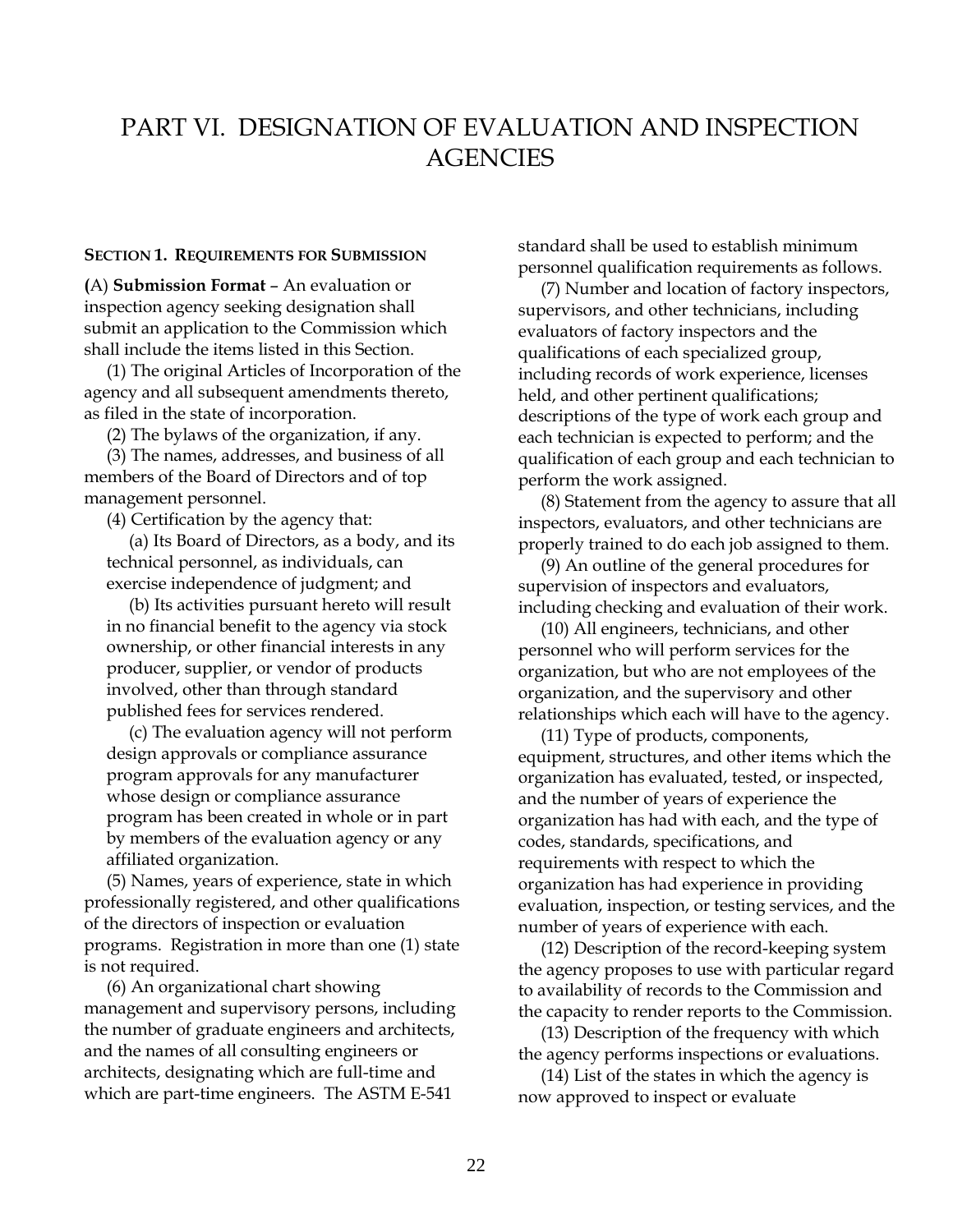industrialized/modular buildings or building components.

(15) Certification that the agency is able to evaluate building systems for compliance with the codes, standards, specifications, and requirements adopted herein, or industrialized/modular buildings or building components for compliance with approved building systems.

(16) A list of the fee schedule.

(17) List of facilities with which the agency has an implementing contract. Where more than one (1) agency operates in the same facility, the responsibilities of the agencies shall be clearly identified.

# <span id="page-28-0"></span>(B) **Exclusive Agencies**

(1) A participating state that elects not to delegate part or all of its responsibilities to an inspection or evaluation agency shall submit to the Commission the information required under Section 1 of this Part. In lieu of Subsection (1), (2), (3), (4), and (14) of this Section, the participating state shall submit the following additional information:

(a) The name, addresses, and titles of person(s) responsible under the state act for implementing its industrialized/ modular building rules and regulations.

(b) The powers and duties of any board, Commission, or council empowered to direct or assist the person authorized to enforce the provisions of their code and their rules and regulations relating to industrialized/modular buildings.

(c) The names, addresses, and business of all members of such boards, Commissions, or councils.

(d) The participating state regulation, if any, that prohibits any individual who cannot exercise independence of judgment or whose activities may result in personal financial benefit from participating on the board, commission, or council.

(2) Exclusive inspection agencies must be adequately staffed to conduct inspections in all of the manufacturers located within their state as

required by these Uniform Administrative Procedures. Exclusive evaluation agencies shall be adequately staffed to perform design review services for all of the manufacturers located within their state as required by these Uniform Administrative Procedures.

(3) Manufacturers located in a state acting as an exclusive inspection and/or evaluation agency shall be granted a transition period in which to switch from a private to the exclusive agency.

#### <span id="page-28-1"></span>**SECTION 2. PROCEDURES FOR DESIGNATING**

**(**A) The Commission may designate evaluation or inspection agencies which meet the requirements of Section 1 of this Part and which the Commission finds otherwise qualified to perform the functions proposed to be delegated to them.

Exception: Evaluation and/or inspection agencies whose designations have been revoked may resubmit an application only after a minimum period of one (1) year has elapsed from the date of revocation.

(B) Prior to a full evaluation of an application for designation, the Commission shall determine whether such application is suitable for processing. In the event the application is found to be unsuitable for processing, the applicant shall be notified in writing of such unsuitability and the basis thereof within thirty (30) calendar days of the date the application is received by the Commission. In such event, the findings of unsuitability shall be without prejudice. In the event the application is found to be suitable, the applicant shall be notified in writing within thirty (30) calendar days and the evaluation shall be conducted within sixty (60) calendar days of the date the application is received by the Commission.

(C) In the event an evaluation or inspection agency is not designated, the Commission shall return one (1) complete application to the applicant with a written explanation attached thereto of the reasons for such action.

(D) Designation of evaluation or inspection agencies shall be evidenced by a contract between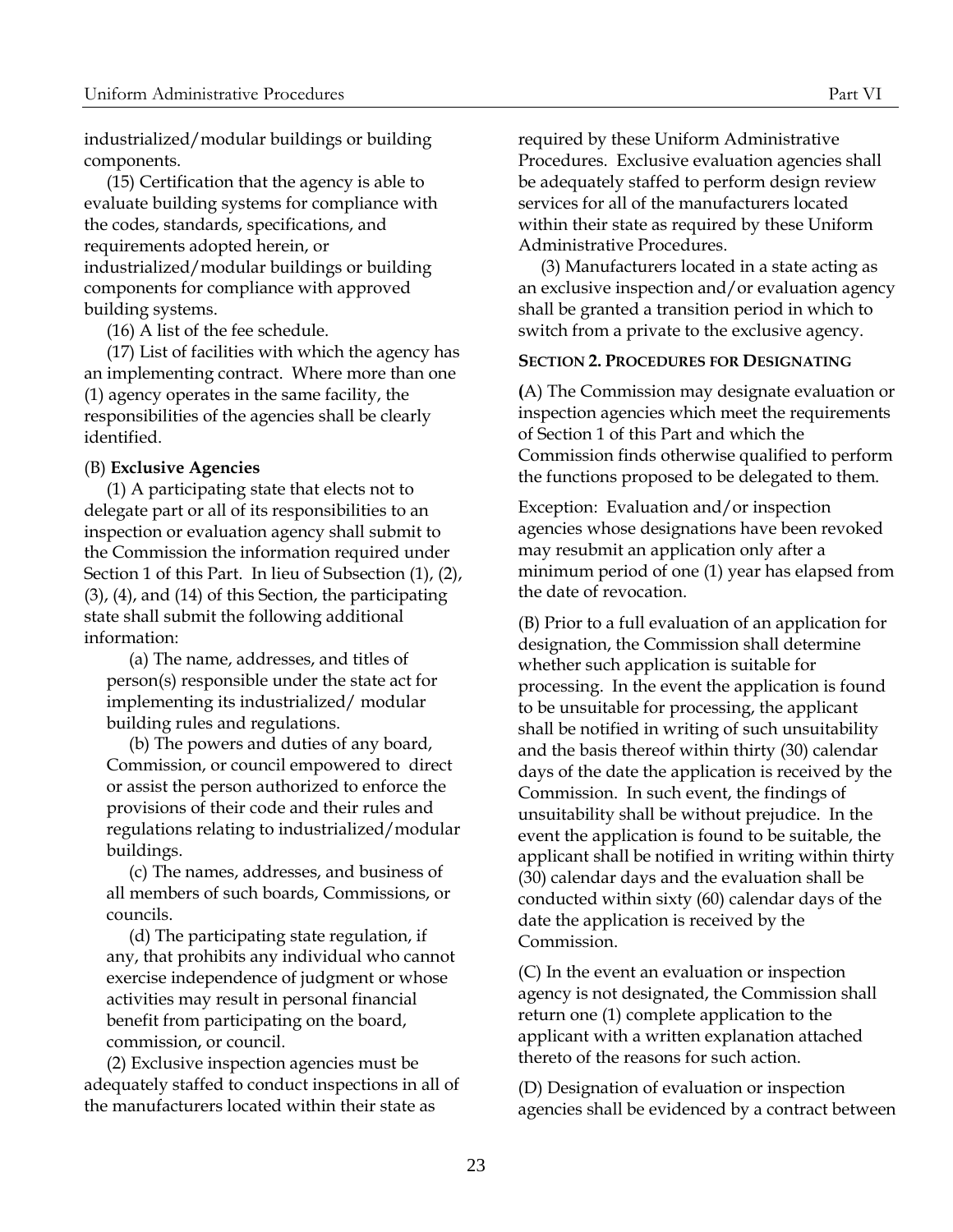the applicant and the Commission indicating such designation and stating specifically the functions which the applicant has been designated to perform and any terms, conditions, and limitations of the designation.

(E) The Commission shall provisionally recognize any evaluation and/or inspection agency on the effective date of these Uniform Administrative Procedures, authorized, under contract with, designated, or approved by any participating state for the remaining term of that authorization, contract, designation or approval, but in no case for longer than one (1) year from the effective date of these Uniform Administrative Procedures.

(F) Designation to act as an evaluation and/or inspection agency shall be valid for a period of one (1) year at which time the agency shall apply for re-designation. Inspection and evaluation agencies applying for re-designation shall resubmit or make current all information required under Part VI of these Uniform Administrative Procedures.

# **SECTION 3. CONTINUED DESIGNATION OF EVALUATION AND INSPECTION AGENCIES**

**(**A) The Commission shall monitor each designated evaluation agency at any reasonable time, with or without prior announcement, in order to monitor the reliability of each evaluation agency. Each such examination shall investigate the adequacy of all evaluation procedures, including engineering evaluation of plans, specifications and test results, testing, and analysis of compliance assurance programs. The results of such examination shall be kept on file at the offices of the Commission. Copies of such reports shall be sent to the evaluation agency. Evaluation agencies shall be specifically notified of any deficiencies and of the manner in and time by which such deficiencies must be eliminated. If deemed necessary by the Commission, designation of an evaluation agency may be suspended or revoked as provided in Part VI,

Section 5. Such examinations shall be conducted before designating an evaluation agency.

(B) The Commission shall monitor each designated inspection agency, at any reasonable time, with or without prior announcement, at either the inspection agency's office or at a manufacturer's place of business, in order to measure the performance of each inspection agency and of its monitoring of the manufacturer's compliance assurance program. Each such examination shall investigate the adequacy of all procedures used by the inspection agency in the monitoring activity, including personnel selection, training, supervision, reporting accuracy, use of approved documents, evaluation of reports, decision criteria, and all other activities which measure the effectiveness of the manufacturer's program. The results of such examinations shall be kept on file at the offices of the Commission. Copies of such reports shall be sent to the inspection agency. The inspection agency shall be specifically notified of any deficiencies and the means and time by which such deficiencies must be eliminated. If deemed necessary by the Commission, an inspection agency's designation may be suspended or revoked as provided in Part VI, Section 5. Such examinations shall also be conducted before designating an inspection agency.

# <span id="page-29-1"></span><span id="page-29-0"></span>**SECTION 4. QUALIFICATIONS OF TECHNICAL PERSONNEL**

<span id="page-29-2"></span>**(**A) **Purpose** – The purpose of this Section is to establish standards and procedures for the certification of inspectors and plans examiners including but not limited to inspection and evaluation agency personnel.

# <span id="page-29-3"></span>(B) **Certification Requirements**

(1) No person may perform inspections or examine plans unless such person possesses a current industrialized buildings inspector certificate or an appropriate plans examiner certificate, as applicable. Inspectors designated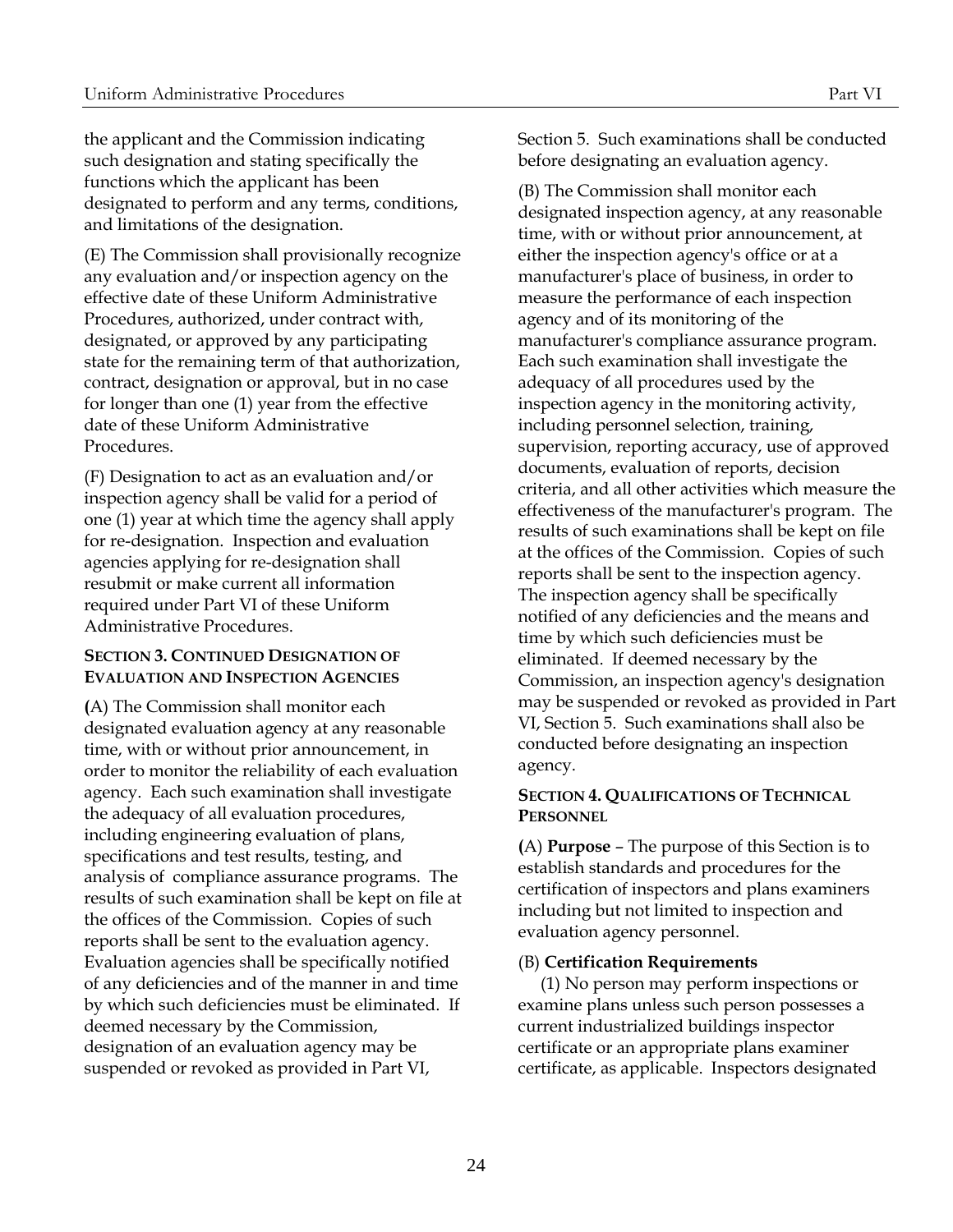as trainees may perform inspections within the limitations set forth under this Section.

(2) Any candidate for certification or designation of any type issued pursuant to this Section shall submit an application to the Commission accompanied by a non-refundable application fee of \$30. The application fee shall be waived for inspector trainees who apply for certification as Industrialized Buildings Inspectors prior to the expiration of their designation. The application shall include such information and documentation as required pursuant to this Section.

(3) The Commission shall determine whether an applicant is qualified to be certified by examining the application and reviewing supporting documents, including any evidence of experience, training and education submitted. The Commission shall accept only those test results dated not more than three (3) years prior to the date of application. The Commission shall perform a full review within fifteen (15) calendar days from the date of application.

(a) If the application is satisfactory, the Commission shall notify the applicant certifying that the person has met the established requirements and is authorized to perform the duties entitled by the certificate.

(b) If the application is unsatisfactory, the Commission shall notify the applicant in writing stating the reasons thereof. The applicant shall have 180 calendar days from the date of notification to resubmit a complete application. If a complete application is not submitted within such period, a new application and a nonrefundable fee shall be required.

(4) Initial certificates shall be valid for not less than three (3) years and shall expire on the last day of June or December, whichever comes first. Renewed certificates shall be valid for three (3) years. Industrialized Buildings Inspector Trainee designations shall be valid for two (2) years from the date of notification.

(5) The Commission, at its discretion, may waive specific requirements of this section if it determines that an applicant is otherwise qualified to perform plan review or inspection functions. The Commission may certify an applicant if:

(a) the applicant possesses a current certification or license from a governmental agency to perform building inspection or plan review; and the applicant submits evidence of completing CEUs sufficient to maintain such certification or license in accordance with Section 4(G) of this part, or;

(b) the first-time applicant whose tests are over three years old at the time of the application submits evidence of completing CEUs in accordance with Section 4(G) of this part. Continuing education activities must be relevant to the test discipline and must be based on a recent edition of the code(s).

# <span id="page-30-0"></span>(C) **Industrialized Buildings Inspector and Trainees**

(1) The Commission shall certify an applicant as an Industrialized Buildings Inspector if the applicant has met the education and experience requirements of ASTM E-541, Section 14 and has successfully completed one of the following series of tests:

ICC Residential Inspector tests including building, electrical, mechanical, and plumbing, or;

NCPCCI One & Two Family Dwelling tests including building, electrical, mechanical and plumbing, or;

SBCCI One and Two Family Dwelling Inspector examination, or;

ICBO Combination Dwelling Inspector examination.

#### Exceptions:

1. An applicant may substitute the SBCCI Residential Electrical Inspector examination for the NCPCCI Electrical test.

2. An applicant who has successfully completed ICBO inspector examinations in the building, electrical, plumbing and mechanical disciplines.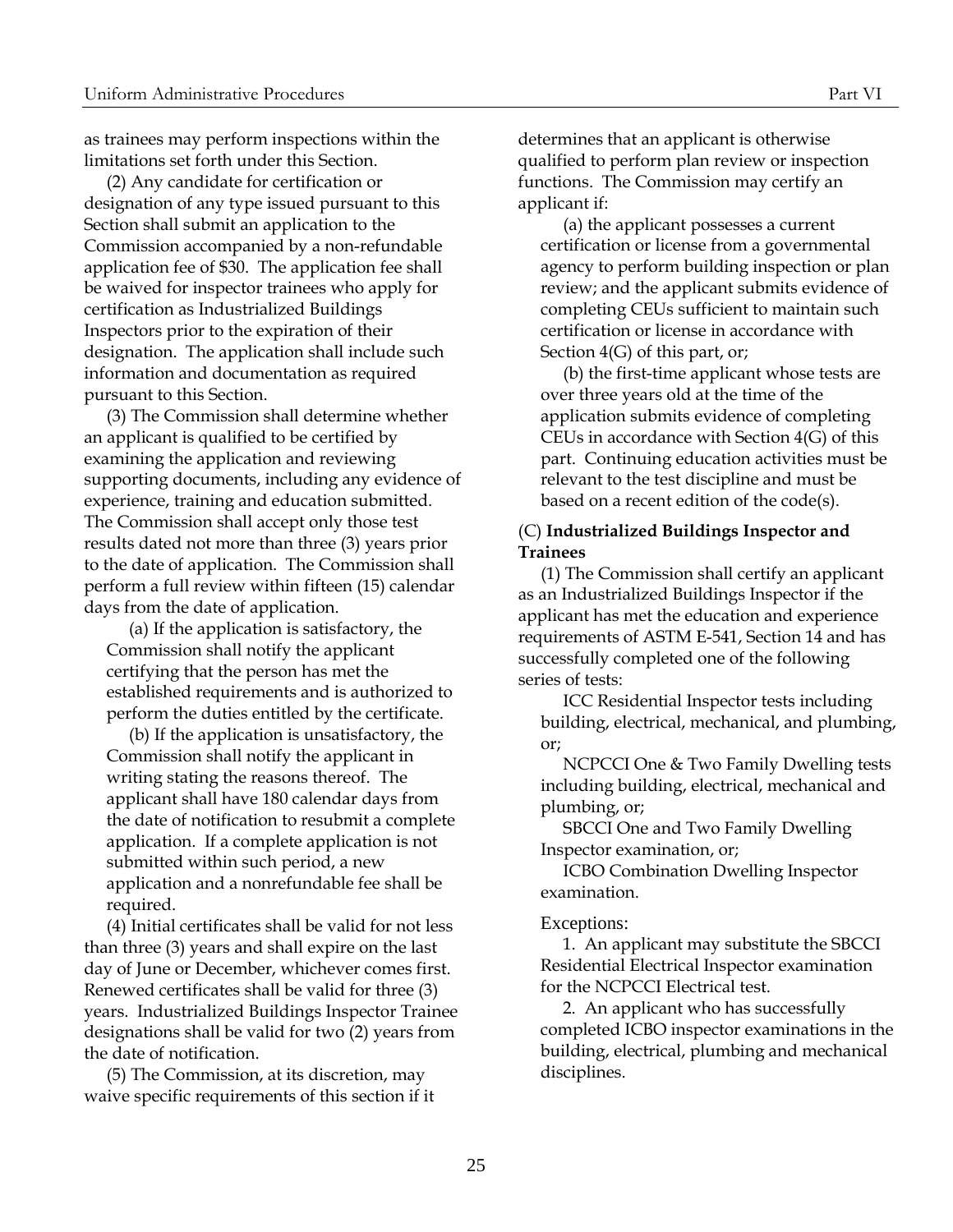(2) A certified Industrialized Buildings Inspector shall be authorized to inspect all industrialized building types.

(3) The Commission shall designate an applicant as an Industrialized Buildings Inspector Trainee if the applicant has met the education and experience requirements of ASTM E-541, Section 14, is employed by a designated agency but has not successfully completed the required test(s).

(a) Each inspector trainee shall complete the designated agency's training program and shall be so certified prior to performing any independent inspections. An inspector trainee shall only be authorized to inspect industrialized building types for which training has been provided.

(b) Any inspector trainee performing independent inspections shall be supervised on site not less than once every three (3) months by qualified designated agency personnel.

# <span id="page-31-0"></span>(D) **One and Two Family Dwelling (Level I) Plans Examiner**

(1) The Commission shall certify an applicant as a One and Two Family Dwelling (Level I) Plans Examiner if the applicant has met the education and experience requirements of ASTM E-541, Section 14, and has successfully completed one of the series of tests listed below.

ICC Residential Inspector tests including Building, Electrical, Mechanical and Plumbing, or;

ICC Residential Plans Examiner test, or; NCPCCI One & Two Family Dwelling

Building, Electrical, Mechanical and Plumbing tests, or;

SBCCI One and Two Family Dwelling Inspector examination, or;

ICBO Combination Dwelling Inspector examination.

#### Exceptions:

1. An applicant may substitute the SBCCI Residential Electrical Inspector examination for the NCPCCI Electrical test.

2. An applicant who has successfully completed ICBO inspector examinations in the building, electrical, plumbing and mechanical disciplines.

(2) A certified One and Two Family Dwelling (Level I) Plans Examiner shall be authorized to review and/or evaluate any one and two family dwelling plans. One and Two Family Dwelling (Level I) Plans Examiners who meet the qualifications specified under Section 4(F) of this Part shall also be authorized to review structural calculations.

#### <span id="page-31-1"></span>(E) **Unlimited (Level II) Plans Examiner**

(1) The Commission shall certify an applicant as an Unlimited (Level II) Plans Examiner if the applicant has met the education and experience requirements of ASTM E-541, Section 14, and has successfully completed the test(s) in the discipline(s) for which certification is sought. As a prerequisite, candidates for certification as Unlimited (Level II) Plans Examiner in any discipline shall successfully complete the tests required for certification as a One and Two Family Dwelling (Level I) Plans Examiner.

(a) Building Discipline:

ICC Building Plans Examiner and Commercial Building Inspector tests, or; NCPCCI Building Plan Review and

Building General tests or;

SBCCI Building Plan Examiner and Building Inspector examinations or;

ICBO Plans Examiner and Building Inspector examinations.

(b) Electrical Discipline:

ICC Electrical Plans Examiner and Commercial Electrical Inspector tests, or;

NCPCCI Electrical Plan Review and Electrical General tests or;

SBCCI Electrical Plan Examiner and Commercial Electrical Inspector examinations or;

ICBO Electrical Inspector examination.

(c) Fire Protection discipline:

ICC Fire Inspector I, Fire Inspector II, and Fire Plans Examiner tests, or;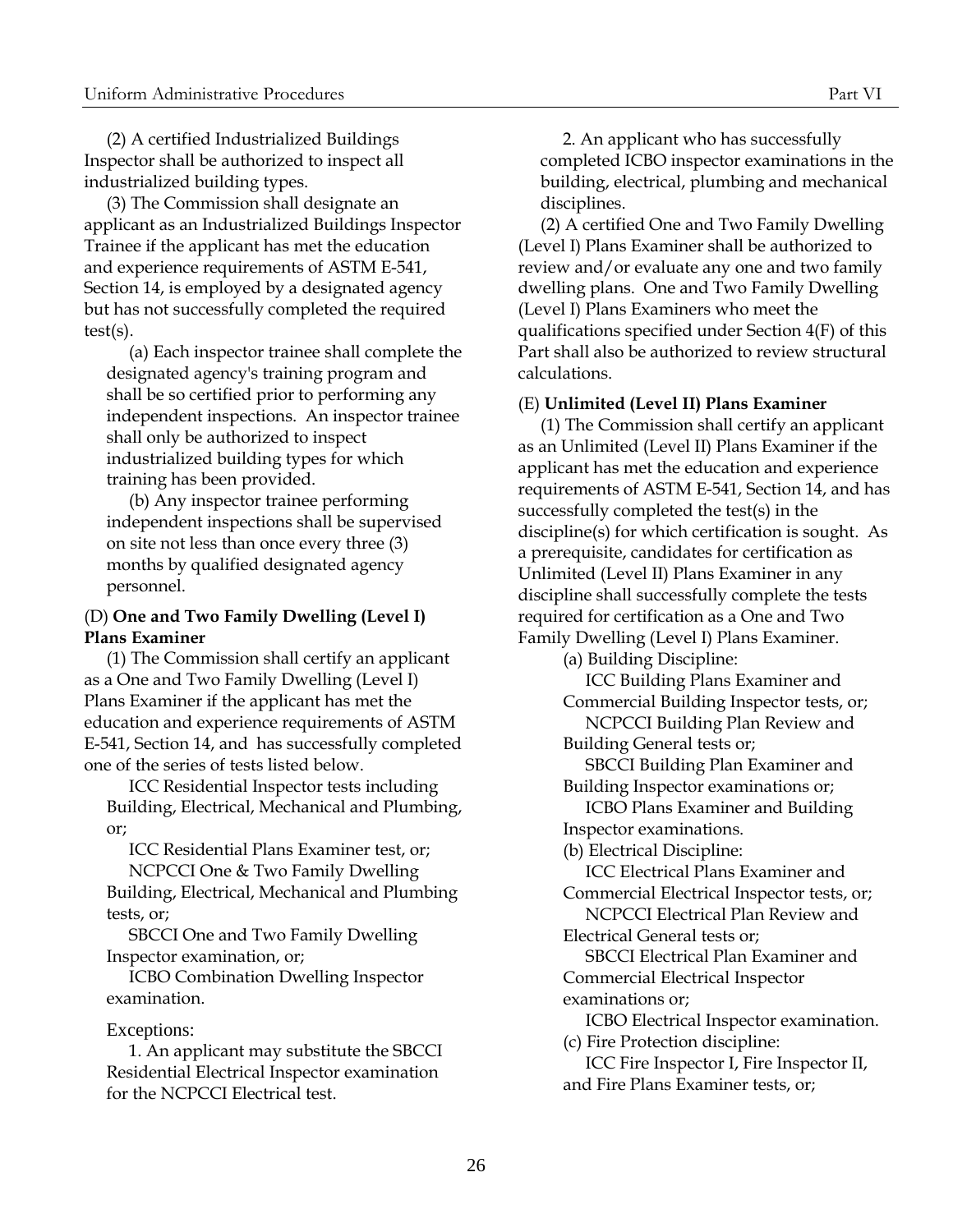NCPCCI Fire Protection Plan Review and Fire Protection General tests or; SBCCI Fire Inspector I and Fire Inspector II examinations or; IFCI Uniform Fire Code Inspector examination. (d) Mechanical Discipline: ICC Mechanical Plans Examiner and Commercial Mechanical Inspector tests, or; NCPCCI Mechanical Plan Review and Mechanical General tests or; SBCCI Mechanical Plan Examiner and Mechanical Inspector examinations or; ICBO Mechanical Inspector examination. (e) Plumbing Discipline: ICC Plumbing Plans Examiner and Commercial Plumbing Inspector tests, or; NCPCCI Plumbing Plan Review and Plumbing General tests or; SBCCI Plumbing Plan Examiner and Plumbing Inspector examinations; or ICBO Plumbing Inspector examination. (2) A certified Unlimited (Level II) Plans Examiner shall be authorized to review or evaluate all plans permitted to One and Two Family Dwelling (Level I) Plans Examiners and all remaining use groups and categories not reserved to the state. Unlimited (Level II) Plans

Examiners who meet the qualifications specified under Section 4(F) of this Part shall also be authorized to review structural calculations.

#### (F) **Structural Calculation Reviewers**

(1) All structural calculations shall be reviewed by professional engineers, registered architects, or graduates of an accredited institution of higher education with a bachelor's degree in architecture or engineering or in architectural or engineering technology.

(2) Individuals who meet the service equivalency requirements for graduate engineers or architects as defined under ASTM E-541, Section 2.13, and who are under the direct supervision of a professional engineer or registered architect shall also be authorized to review structural calculations.

#### <span id="page-32-1"></span>(G) **Renewal of Certifications**

(1) A certificate may be renewed prior to its expiration date by submitting an application for renewal and a nonrefundable fee equivalent to the application fee. To renew a certificate, the applicant shall document that a minimum of 2.0 CEUs were earned from qualified continuing education activities during the certification period. One of the continuing education activities shall be a seminar sponsored, approved or presented by the Commission. A minimum of 4.0 CEUs shall be required to renew two or more certificates. For purposes of certification renewals, an Unlimited (Level II) Plans Examiner certificate shall be considered a single certificate regardless of the number of disciplines.

(2) To qualify, the education may be sponsored, approved, or presented by colleges, universities, government agencies, model code groups, or nationally affiliated technical or professional organizations. The education must relate to the existing or proposed work of the applicant.

(3) The Commission shall audit a percentage of all renewals to ensure compliance with continuing education requirements. Applicants whose renewals are being audited shall furnish to the Commission records that justify the CEUs claimed within 30 days from the date of notification.

<span id="page-32-0"></span>(4) If the Commission rejects a continuing education activity, applicants shall have 180 days from the date of notification to support their claim or to earn additional CEUs to meet the continuing education requirements.

(5) An expired certificate may be renewed in accordance with (G)(1) above if an application for renewal is made within one year of the expiration date. In addition to any regular fees, the applicant shall submit a non-refundable late fee equivalent to the application fee. A certificate renewed after the expiration date shall be valid for the remainder of the three (3) year certification period.

(6) A certificate that has expired for more than one year shall require a new application and the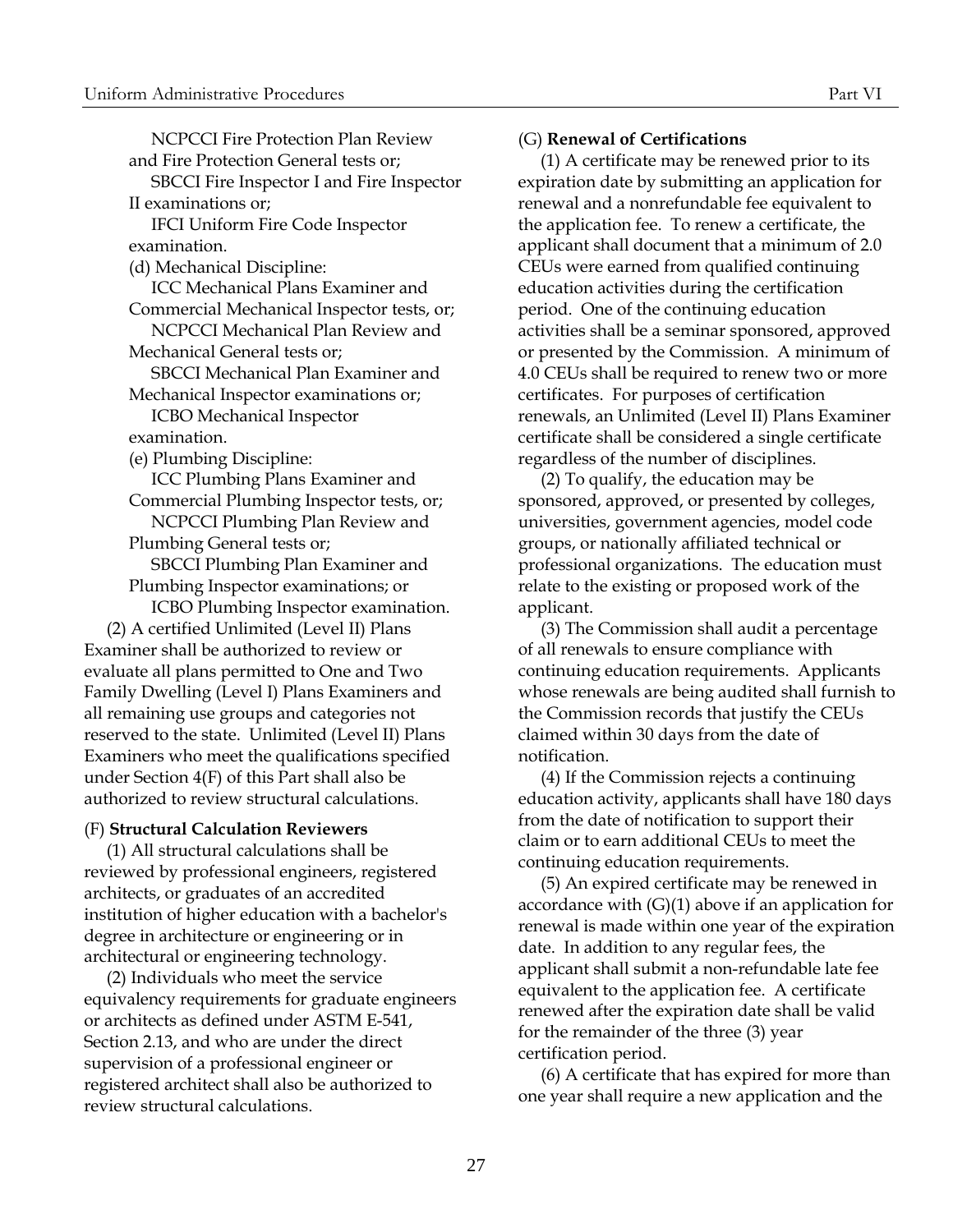applicant shall be required to meet all current certification requirements.

#### (H) **Provisional Certifications**

(1) The Commission shall provisionally recognize any plan review or inspector certifications on the effective date of these Uniform Administrative Procedures, certified or licensed by a participating state for the remaining term of the certification or license, but in no case for longer than one (1) year from the effective date of these Uniform Administrative Procedures. Following the expiration period of the provisional certification, those candidates who wish to maintain their certification shall meet the requirements for renewal of certifications under this Section.

(2) All current evaluation and inspection agency personnel shall have a period of two (2) years to successfully complete the required examinations. This period shall begin on the effective date of these Uniform Administrative Procedures.

#### (I) **Suspension and Revocation of Certifications**

(1) The Commission may revoke or suspend a certification if the holder has obtained the certification by fraud or misrepresentation, has been grossly negligent or has engaged in misconduct in the performance of any of his or her duties, or has violated the provisions of these Uniform Administrative Procedures.

(2) A person whose certification has been revoked may reapply after a minimum of three (3) years have elapsed from the date of revocation. A person whose certification has been suspended may not perform any duties entitled by the certificate during the term of the suspension.

#### <span id="page-33-2"></span>**SECTION 5. SUSPENSION AND REVOCATION OF DESIGNATED AGENCIES**

#### <span id="page-33-3"></span>**(**A) **Grounds**

(1) Should the Commission make a preliminary determination that the evaluation or inspection agency has failed to perform its functions properly, the Commission shall so

<span id="page-33-0"></span>notify the evaluation or inspection agency and arrange for an informal presentation of views prior to notice of final administrative action. Should such informal resolution fail, the Commission shall make a final determination.

(2) In addition to any contractual remedies it may have, the Commission may request that the participating state having jurisdiction issue cease and desist orders or injunctions, or levy penalties (civil fines) against evaluation and/or inspection agencies for failing to fulfill their responsibilities under these Uniform Administrative Procedures.

(3) The Commission may request that the participating state having jurisdiction suspend or revoke its approval of any evaluation or inspection agency if the approval was issued on the basis of incorrect information or issued in violation of the Act or these Uniform Administrative Procedures. The participating state may also be requested to revoke its approval of an agency in cases of willful misconduct or gross negligence. Appeals from suspensions or revocations shall be reviewed within thirty (30) calendar days from receipt by the participating state.

<span id="page-33-1"></span>(4) The Commission may request that the participating state having jurisdiction suspend or otherwise limit an agency's authority to perform inspection and/or evaluation services for specific client manufacturers if the Commission determines that, at those facilities, the agency cannot or does not fulfill its responsibilities under these Uniform Administrative Procedures.

#### <span id="page-33-4"></span>(B) **Procedures in Event of Suspension or Revocation**

(1) General – Evaluation and/or inspection agencies whose authority has been revoked may resubmit an application after a minimum period of one (1) year has elapsed from the date of revocation. If the Commission or participating state suspends or revokes the authority of an evaluation or inspection agency, the manufacturers being evaluated or inspected by such agencies shall be given notice in writing after the disposition of any appeal of the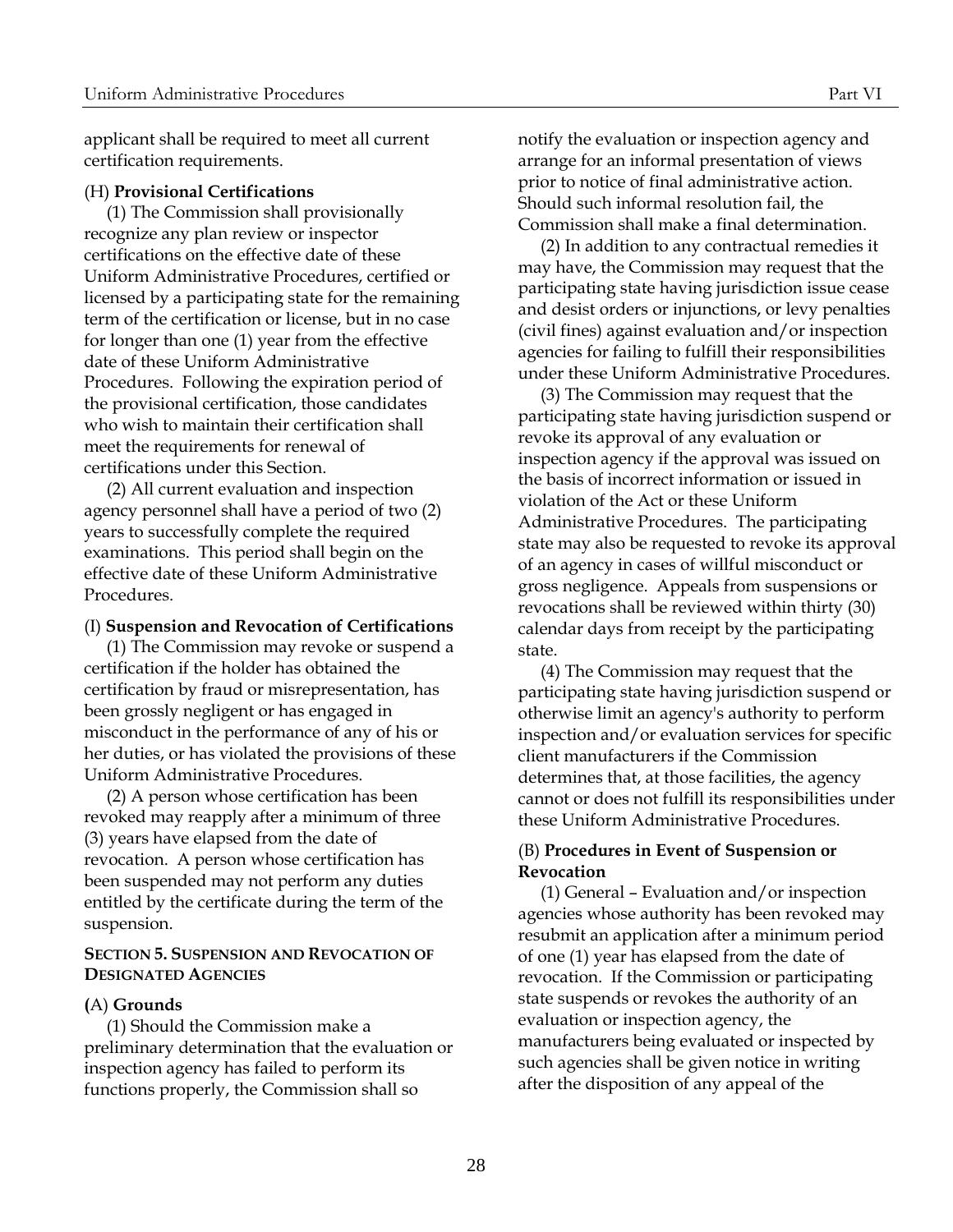suspension or revocation with the reasons set forth therein.

(2) Labels and Documentation – An evaluation or inspection agency for which authority has been suspended or revoked shall, within thirty (30) calendar days of the suspension or revocation, deliver to the custody of the Commission all certification labels or label devices and other required documents in the evaluation or inspection agency's possession, under its control, or for which it is responsible, pursuant to these Uniform Administrative Procedures.

(3) Temporary Arrangement to Continue Manufacturing – Under the suspension or revocation of any evaluation or inspection agency, the Commission, upon the request of any manufacturer affected, shall establish a temporary arrangement by which the manufacturer can continue to manufacture, sell, lease, deliver, and install industrialized/ modular buildings or building components in conformance with these Uniform Administrative Procedures until suspension or revocation arrangements are completed to utilize another designated evaluation or inspection agency.

(4) Temporary Replacement – The Commission may temporarily replace some or all of the services of an evaluation and/or inspection agency whose authority has been suspended for a particular manufacturer. The Commission, with the approval of all parties involved, may assign to other inspection and/or evaluation agencies, or to qualified organizations, the responsibility to perform inspection or evaluation services at such facilities for the term of the suspension.

#### <span id="page-34-0"></span>**SECTION 6. DESIGNATION FEES**

**(**A) Fees for designation or redesignation as an evaluation and/or inspection agency shall be as specified below.

(1) For agencies applying for redesignation, the fee shall be \$ 250 plus \$ 75 for each manufacturing facility that produced more than three modules during the most recent 12-month period but not less than one-half (1/2) percent of

gross receipts derived from activities under these Uniform Administrative Procedures for the immediate prior year. Redesignation fees in excess of \$ 1,200 shall be permitted to be paid in monthly installments with the first installment due with the application.

(2) For agencies granted provisional designation under Section 2(E), the fee shall be one-half (1/2) percent of the gross receipts for the immediate prior year attributed to activities on behalf of all participating states as of the date of renewal.

(3) For new applicants, the first year's designation fee shall be \$4,000. Subsequent redesignation fees shall include the fee specified in this Section.

(B) Each designated agency shall be billed directly for any costs incurred by the Commission when monitoring as described in Part VI, Section 3 reveals that the agency has failed to perform its functions properly and the Commission determines that additional monitoring is necessary.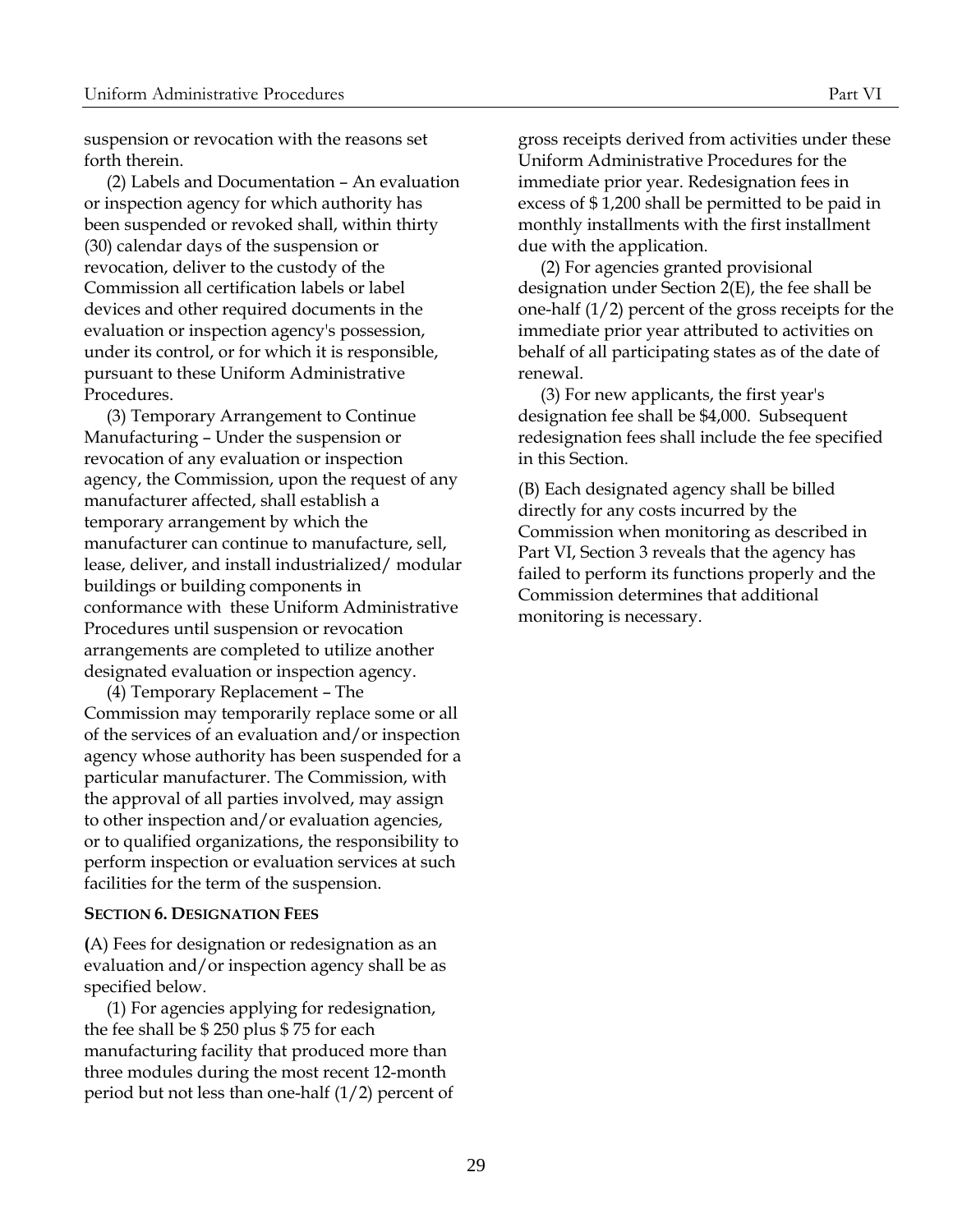# PART VII. RESPONSIBILITIES OF EVALUATION AGENCIES

# **SECTION 1. GENERAL RESPONSIBILITIES**

An evaluation agency shall be responsible for reviewing and evaluating all compliance assurance documents submitted to it by a manufacturer and for ensuring that such documents conform to the codes and these Uniform Administrative Procedures.

# **SECTION 2. REVIEW PROCEDURES AND PERSONNEL QUALIFICATIONS**

**(**A) Evaluation agencies shall establish and maintain procedures for evaluating designs.

(B) The evaluation agency shall ensure that its design review personnel possess and maintain the appropriate certifications/qualifications as required by these Uniform Administrative Procedures.

# <span id="page-35-3"></span>**SECTION 3. COMPLIANCE ASSURANCE DOCUMENTS**

# <span id="page-35-4"></span>**(**A) **Approvals**

(1) Evaluation agencies shall require manufacturers to submit any calculation, test report, or other information for the designs which it will evaluate. Evaluation agencies shall ensure that the compliance assurance documents contain the information required by these Uniform Administrative Procedures and that this information is adequate.

(2) All calculations submitted to the evaluation agency shall be reviewed and approved by a licensed engineer or architect.

<span id="page-35-5"></span>(B) **Amendments** – An approved building system or compliance assurance program shall not be varied without prior authorization by the evaluation agency. Only the evaluation agency that approved the original compliance assurance documents shall be authorized to approve any amendments.

# <span id="page-35-6"></span><span id="page-35-1"></span><span id="page-35-0"></span>**SECTION 4. REPORTING AND RECORD KEEPING REQUIREMENTS**

**(**A) Evaluation agencies shall forward copies of designs, compliance assurance programs and amendments to the manufacturer and Commission within fifteen (15) calendar days of approval.

<span id="page-35-2"></span>(B) Evaluation agencies shall maintain a complete up-to-date set of approved compliance assurance documents.

# <span id="page-35-7"></span>**SECTION 5. DISAGREEMENTS WITH INSPECTION AGENCIES**

Evaluation agencies shall re-evaluate in a timely manner any designs that it has approved if an inspection agency determines that such designs are not in conformance with the applicable codes. In case of disagreements, the inspection agency may request an opinion from the Commission.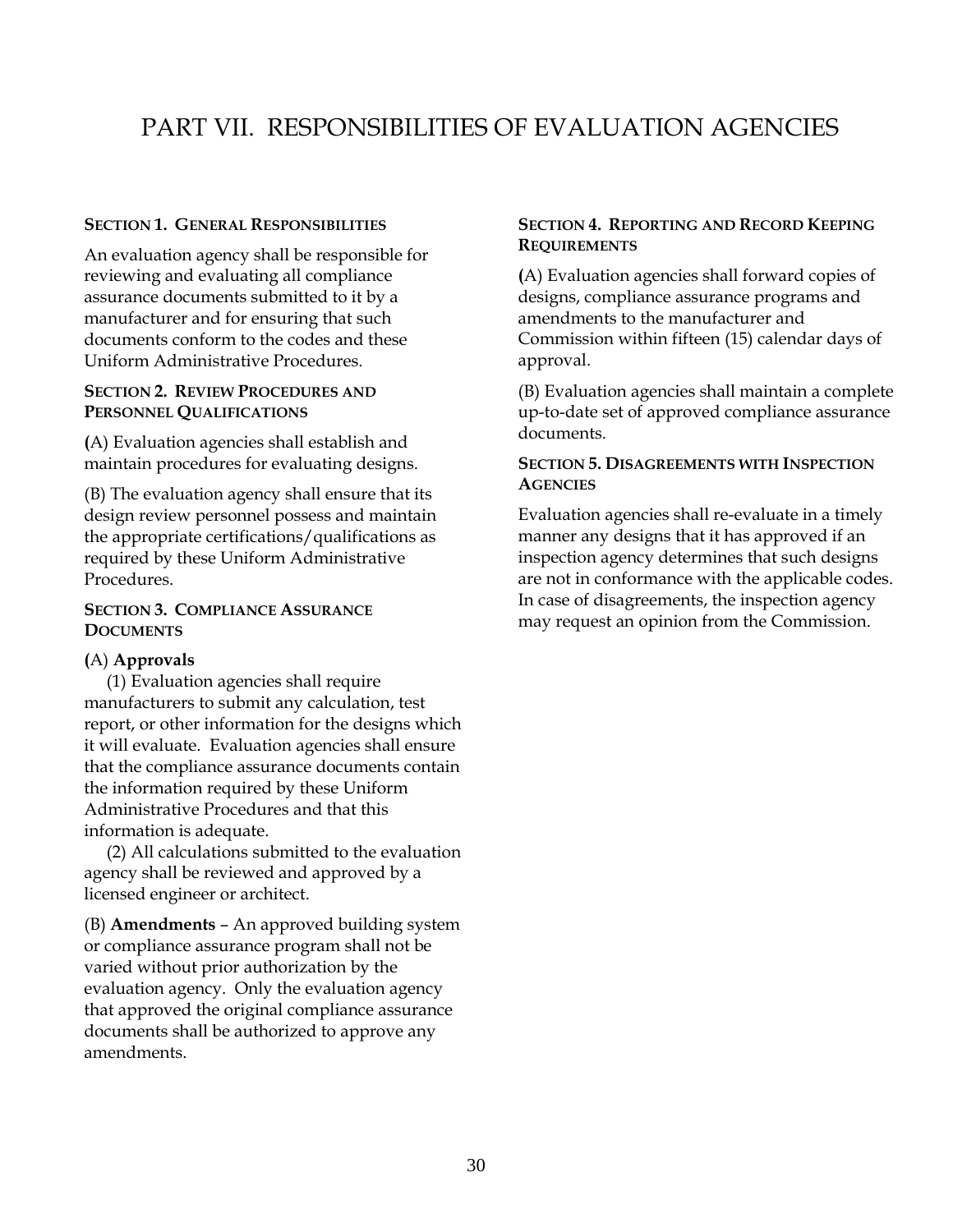# PART VIII. RESPONSIBILITIES OF INSPECTION AGENCIES

#### **SECTION 1. GENERAL RESPONSIBILITIES**

An inspection agency shall be responsible for assuring that the plant is capable of following its compliance assurance program; for ensuring that any part of the unit which it inspects conforms to the building system and where the building system is not specific, to the codes; and for ensuring that other units at the plant likely to contain the same nonconformance are inspected and if necessary corrected.

# <span id="page-36-2"></span>**SECTION 2. REQUIREMENTS FOR PLANT APPROVAL**

<span id="page-36-3"></span>**(**A) **Plant Approval** – Prior to the commencement of routine inspections, each inspection agency operating in a facility shall perform a plant approval. The plant approval shall be conducted jointly with evaluation agency personnel familiar with the manufacturer's building system and compliance assurance program. During the plant approval, the inspection agency shall:

(1) Utilize only inspection agency inspectors properly qualified/certified for the systems being evaluated.

(2) Evaluate the manufacturer's compliance assurance procedures to determine if they are compatible with the compliance assurance program and with the production process.

(3) Inspect each phase of the construction process.

(4) Determine whether the manufacturer has the capability to produce conforming units under the minimum conditions specified in the compliance assurance program (e.g., number of compliance assurance personnel, frequency of inspections).

(5) Inspect as many units as necessary until satisfied that the manufacturer is capable of producing conforming units.

#### <span id="page-36-4"></span>(B) **Plant Approval Report**

<span id="page-36-1"></span><span id="page-36-0"></span>(1) When the inspection agency determines that a plant is capable of building conforming units, the inspection agency shall complete a plant approval report.

(2) The inspection agency shall forward a copy of the plant approval report to the manufacturer and to the Commission within fifteen (15) calendar days of approving the plant.

(3) The plant approval report shall include:

(a) The name of the evaluation agency that approved the compliance assurance documents and their approval dates.

(b) The names of the agencies' personnel that performed the initial plant approval.

(c) Copies of the inspection reports, the date they were performed, the serial numbers of the units inspected, descriptions of any nonconformances found, and of any compliance assurance program failures, and the corrective actions taken by the manufacturer.

<span id="page-36-5"></span>(d) Certification by the inspection agency that all phases of the construction process were completely inspected and that the manufacturer is capable of building conforming units.

(C) **Plant Approval Report Amendments** – The inspection agency shall be responsible for amending the plant approval report when there are significant changes to the conditions under which the plant was approved.

(1) The inspection agency shall evaluate only those processes affected by the changes. The conditions which may require the inspection agency to amend the plant approval report include but are not limited to:

(a) Changes in primary construction materials.

(b) Changes in compliance assurance personnel or their responsibilities.

(c) Changes in compliance assurance procedures.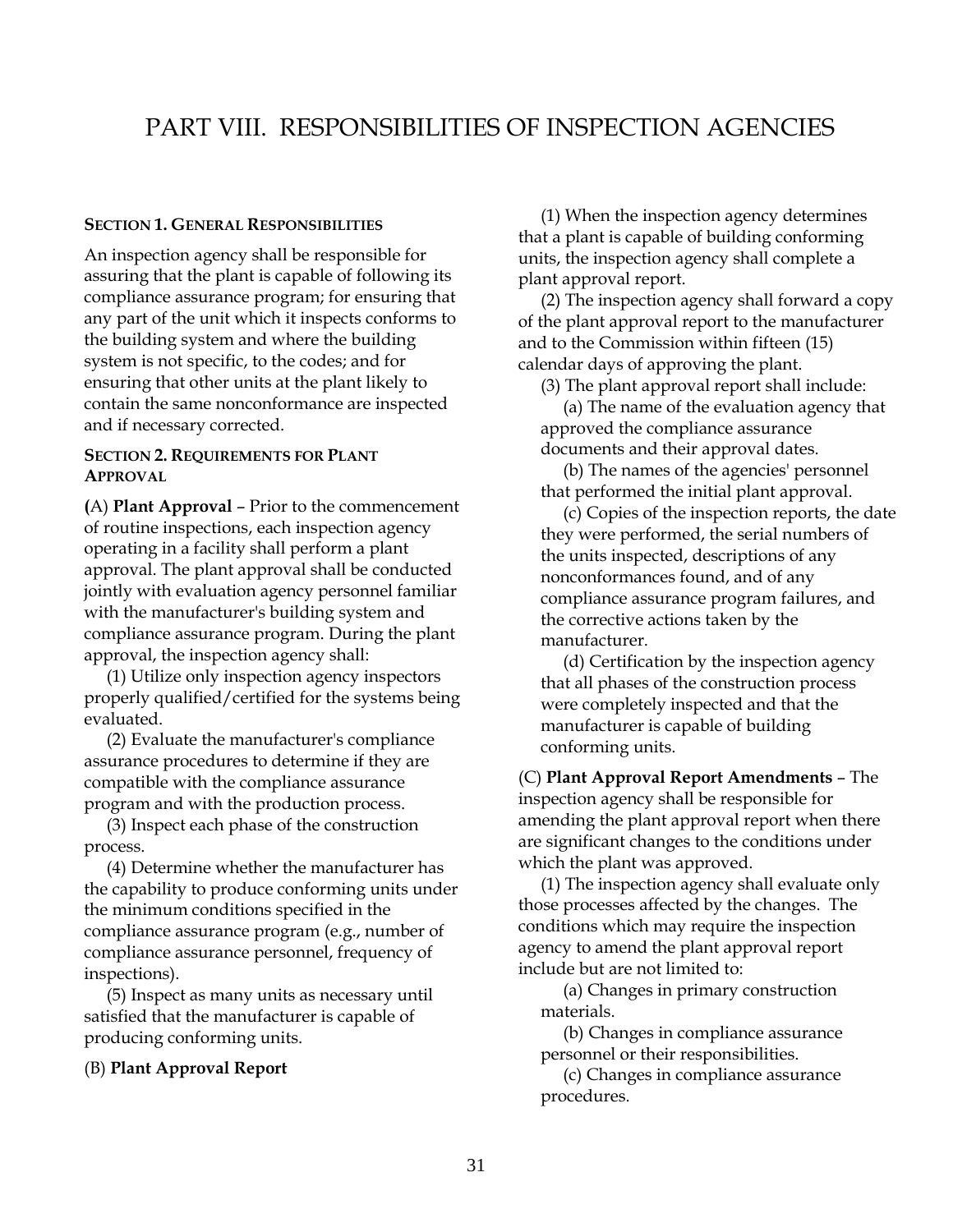(d) Changes in production processes.

(2) The inspection agency shall inspect as many units as necessary until satisfied that the manufacturer is capable of producing conforming units.

(3) The inspection agency shall forward a copy of the amended plant approval report to the Commission and to the manufacturer.

(D) **Expiration of Plant Approval** – A plant approval shall expire if a manufacturer has not attached a certification label to an industrialized building or building component for two consecutive years. The notice of expiration shall be in writing and shall be provided to the manufacturer and to any designated inspection agency under contract with such manufacturer. The designated inspection agency may reinstate an expired plant approval by certifying that it has continued to regularly monitor the compliance assurance program; and by submitting any necessary amendments to make the plant approval report current.

# **SECTION 3. PRODUCTION SURVEILLANCE**

<span id="page-37-2"></span>**(**A) **Routine Inspections** – The inspection agency shall conduct representative inspections of the manufacturing process for which it is responsible under its implementing contract with the manufacturer to assure:

(1) Industrialized/modular buildings and building components are being manufactured in accordance with the approved compliance assurance program.

(2) Any unit which it inspects is in conformance with the manufacturer's approved building system or if the designs are not specific, with the codes.

(3) The conditions under which the plant was approved have not changed.

<span id="page-37-3"></span>(B) **Frequency** – The inspection agency shall inspect each unit for which it is responsible under its implementing contract with the manufacturer in at least one (1) stage of its production.

Exceptions:

1. Manufacturers that provide Homeowner Warranties: Manufacturers that provide insurance-backed homeowner warranties acceptable to the Commission shall be eligible for being monitored at a reduced frequency of inspections. The frequency of inspections shall be established by the Commission in consultation with the inspection agency.

<span id="page-37-0"></span>2. Manufacturers with Certified Compliance Assurance Personnel: Manufacturers whose compliance assurance personnel meet the certification requirements prescribed by the Commission shall be eligible for being monitored at a reduced frequency of inspections. The frequency of inspections shall be established by the Commission in consultation with the inspection agency.

<span id="page-37-4"></span>(C) **Red-Tagging** – The inspection agency shall red-tag any unit which it determines to contain a nonconformance. The inspection agency or its representative may release a red-tag only when it is satisfied through inspections or through assurances that the unit has been corrected.

<span id="page-37-5"></span><span id="page-37-1"></span>(D) **Increased Frequency of Inspections** – The inspection agency shall notify the Commission in writing if it determines that the manufacturer cannot or does not follow its compliance assurance program and an increase in frequency of inspections is being implemented.

# <span id="page-37-6"></span>**SECTION 4. LABEL CONTROL REQUIREMENTS**

**(**A) The inspection agency shall regularly monitor the manufacturer's certification label control procedures to verify that the methods described in the compliance assurance program for safekeeping, handling, and attaching certification labels are being followed.

(B) The inspection agency shall be responsible for obtaining certification labels from the Commission. The inspection agency shall be held accountable for all certification labels which it receives from the Commission.

# <span id="page-37-7"></span>**SECTION 5. REQUIREMENTS FOR RETENTION AND DISPOSAL OF RECORDS**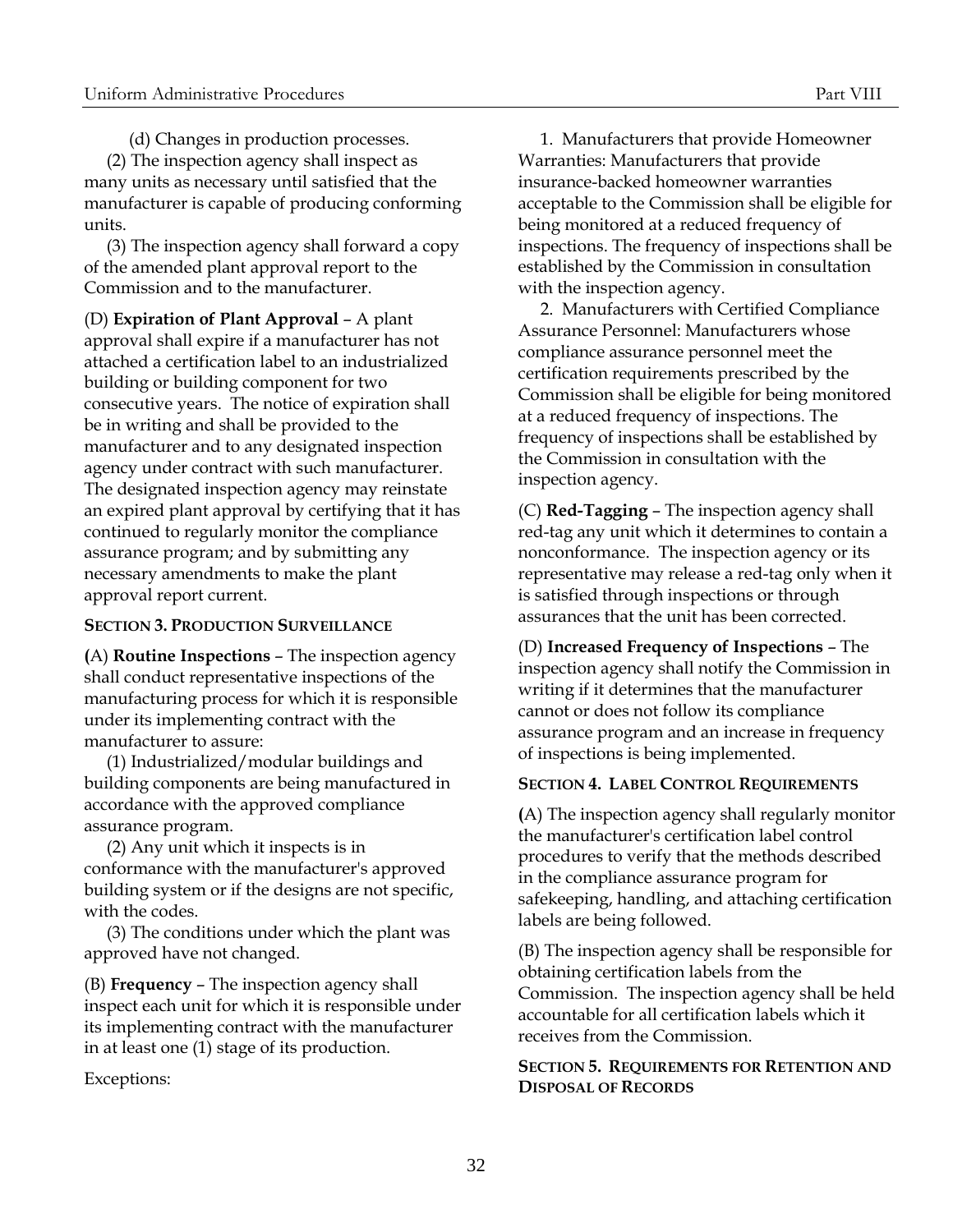**(**A) The inspection agency shall maintain a central record of all labels obtained and released.

(B) The inspection agency shall maintain copies of the data plates.

(C) The inspection agency shall maintain copies of all inspection reports it has completed at a plant.

(D) All such records shall be maintained at the inspection agency's headquarter offices for a minimum period of ten (10) years.

# <span id="page-38-0"></span>**SECTION 6. REQUIREMENTS FOR RIGHT OF ENTRY**

Each inspection agency shall obtain from the manufacturer an agreement that any authorized inspection agency personnel acting under these Uniform Administrative Procedures shall have the right to enter any of the manufacturer's facilities to inspect units or records during regular working hours.

# <span id="page-38-1"></span>**SECTION 7. DISAGREEMENTS WITH EVALUATION AGENCIES**

The inspection agency shall accept all evaluation agency approved compliance assurance documents as meeting the requirements of these Uniform Administrative Procedures. If the inspection agency believes an approved design may not conform to these Uniform Administrative Procedures, it shall notify the evaluation agency who shall re-evaluate the design. In case of disagreements, the inspection agency may request an opinion from the Commission.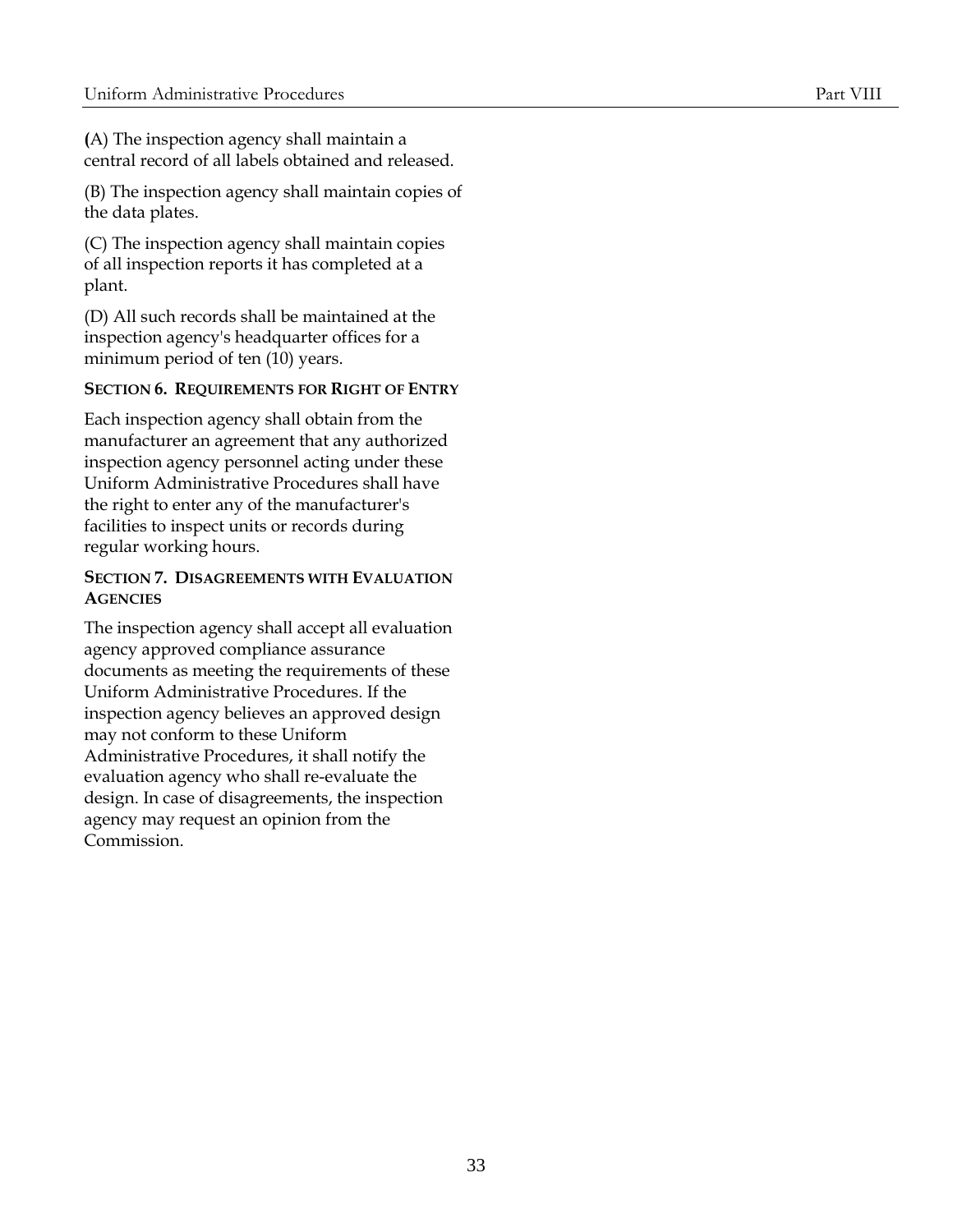# PART IX. REQUIREMENTS FOR SUBMISSION OF COMPLIANCE ASSURANCE DOCUMENTS

#### **SECTION 1. BUILDING SYSTEMS DOCUMENTS**

The building systems documents consist of plans, specifications, calculations, test results, and/or other documents which describe in detail the product and manufacturing processes employed to produce industrialized/modular buildings or building components. The documents need only show details for equipment provided by the manufacturer. The documents shall be comprehensively indexed and shall treat the material listed here in detail. For the building systems to be evaluated, the following shall be provided:

#### <span id="page-39-2"></span>(A) **General Requirements**

(1) All plans, specifications, and other documentation shall be submitted in three (3) copies.

(2) All documents submitted with the application shall be identified to indicate the manufacturer's name.

(3) A clear space must be provided on all sheets of plans near the title box for the stamp(s) of approval.

(4) Manufacturers shall submit plans showing all elements relating to specific systems on properly identifiable sheets.

(5) Structural connections and connection of systems, equipment, and appliances to be performed on site shall be identified, detailed, and distinguished from work to be performed in the manufacturing facility.

(6) Method of interconnection between industrialized/modular buildings or building components, and location of connections.

(7) Design calculations and/or test reports shall be submitted when required by the evaluation agency. The manufacturer shall crossreference all designs to appropriate calculations and/or test reports.

<span id="page-39-1"></span><span id="page-39-0"></span>(8) Documents shall indicate the location of the certification label.

(9) Drawings shall be dated and identified, and include an index which can be used to determine that the package is complete.

(10) Documents shall provide or show, as appropriate, occupancy or use; area, height, and number of stories; type of construction; and loads (wind, floor, snow, and seismic).

<span id="page-39-3"></span>(B) **Required Construction Details** – Documents for industrialized/modular buildings or building components shall provide or show, as appropriate, the details listed below. Only the minimum documentation necessary to demonstrate each alternative possible within the system shall be required.

(1) General

(a) Details and methods of installation of industrialized/modular buildings or building components on foundations and/or to each other.

(b) Floor plan(s) and typical elevation(s).

(c) Cross sections necessary to identify major building components.

(d) Details of flashing, such as at openings and at penetrations through roofs and subcomponent connections. Indicate flashing material and gauge to be used.

(e) Attic access and attic ventilation, when required by the code.

(f) Exterior wall, roof, and soffit material.

(g) Interior wall and ceiling material.

(h) Barrier free provisions, if applicable.

(i) Sizes, locations, and types of doors and windows.

(j) Suggested foundation plans, vents, and underfloor access.

(k) Details of any elevator or escalator system, including method of emergency operation, when provided.

(2) Fire Safety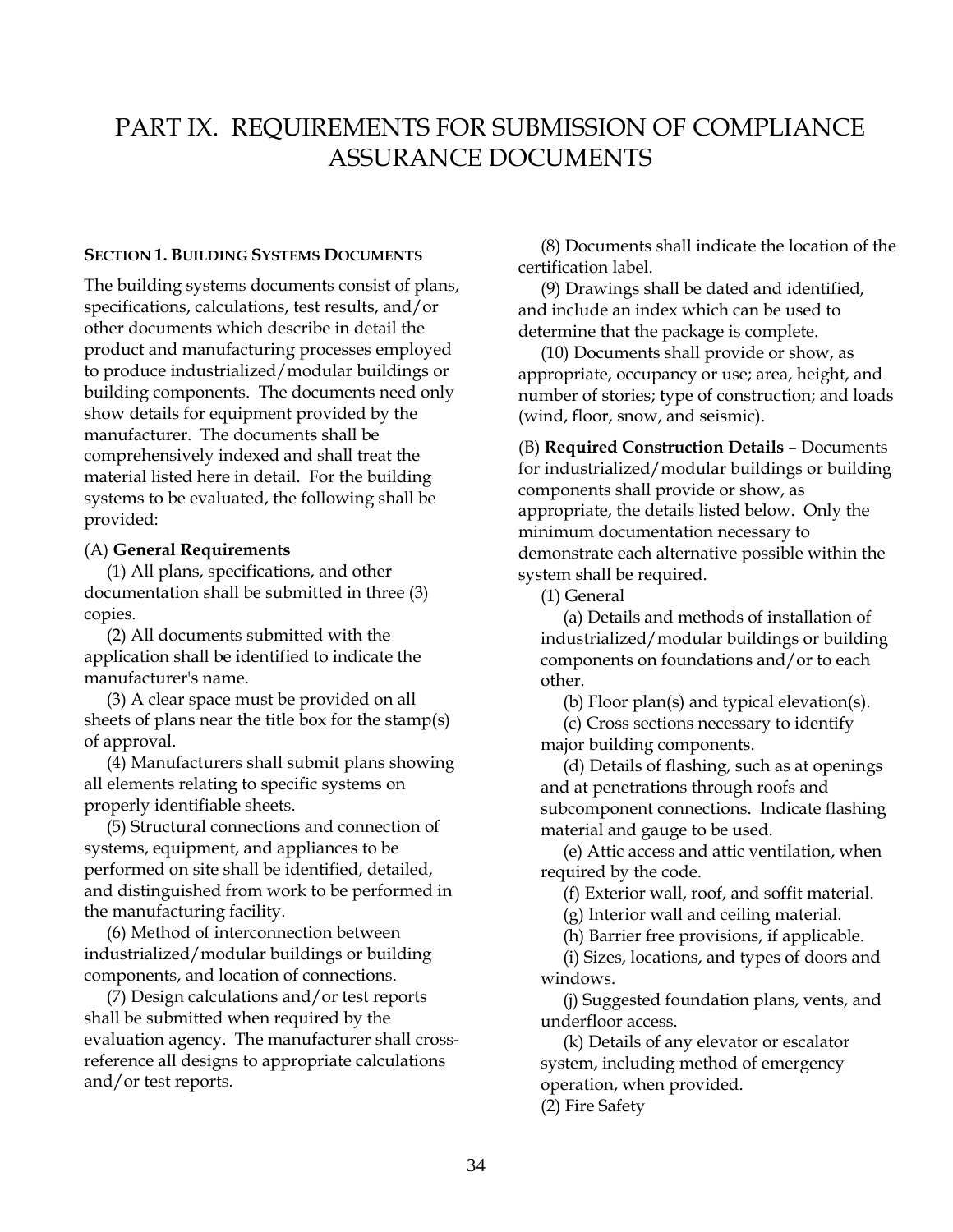(a) Details of fire rated assemblies, including reference listing or test report for all stairway enclosures, doors, walls, floors, ceiling, partitions, columns, roof, and other enclosures.

(b) Means of egress, including details of aisles, exits, corridors, passageways, and stairway enclosures.

(c) Flame spread and smoke developed classification of interior materials.

(d) Location of required draftstops and firestops.

(e) Opening protectives in fire resistance rated systems and assemblies.

(f) Drawings of fire suppression systems, standpipes, fire alarms, and detection systems, when required.

(3) Structural Detail Requirements

(a) Calculations of structural members and/or test results, where appropriate, except where compliance can be demonstrated through code tables, accepted handbooks, and listing documents.

(b) Details of structural elements, including framing details, spacing, size, and connections.

(c) Grade, species, and specifications of materials.

(d) Typical foundation plans, details, and assumed design soil bearing value.

(e) Schedule of roof, floor, wind, and seismic loads upon which design is based.

(f) Column loads and column schedule. (4) Mechanical Detail Requirements

(a) Location of all equipment, appliances, and baseboard radiation units.

(b) Energy conservation calculations.

(c) Indicate input/output rating of all

equipment and appliances, as appropriate.

(d) Duct and register locations, sizes, and materials, as appropriate.

(e) Method of providing combustion air, if required.

(f) Method of providing ventilation air, if required.

(g) Method of providing make-up air, if required.

(h) Location of flues, vents, and chimneys; and clearances from air intakes, combustible materials, and other vents and flues. (5) Plumbing Detail Requirements

(a) Schematic drawing of the plumbing layout, including, but not limited to, size of piping; fittings; traps and vents; cleanouts and valves; and gas, water, and drainage systems.

(b) Plumbing materials and location of all equipment, appliances, and safety controls to be used. Indicate the rating and capacity of equipment and appliances.

(6) Electrical Detail Requirements

(a) Details of any service equipment provided by the manufacturer.

(b) Method of grounding service equipment.

(c) Load calculations for service and feeders.

(d) Sizes of branch circuit conductors.

(e) Size, rating, and location of main disconnect and overcurrent protective devices.

(f) Location of outlets, junction boxes,

fixtures, and appliances.

<span id="page-40-0"></span>(g) A single line diagram of the entire electrical installation, with the exception of one and two family dwellings.

#### **SECTION 2. COMPLIANCE ASSURANCE PROGRAM**

The compliance assurance program is a system employed by the manufacturer to assure conformance with the approved building systems documents. The compliance assurance manual shall be comprehensively indexed and shall treat the material listed here in detail. The program shall consist of the following:

#### <span id="page-40-1"></span>(A) **Organizational Requirements**

(1) Manufacturer's name, corporate office address, and the address of each manufacturing facility shall be indicated in the compliance assurance manual.

(2) The compliance assurance manual shall have a table of contents with the evaluation agency's dated stamp of approval on the cover sheet and any revised pages.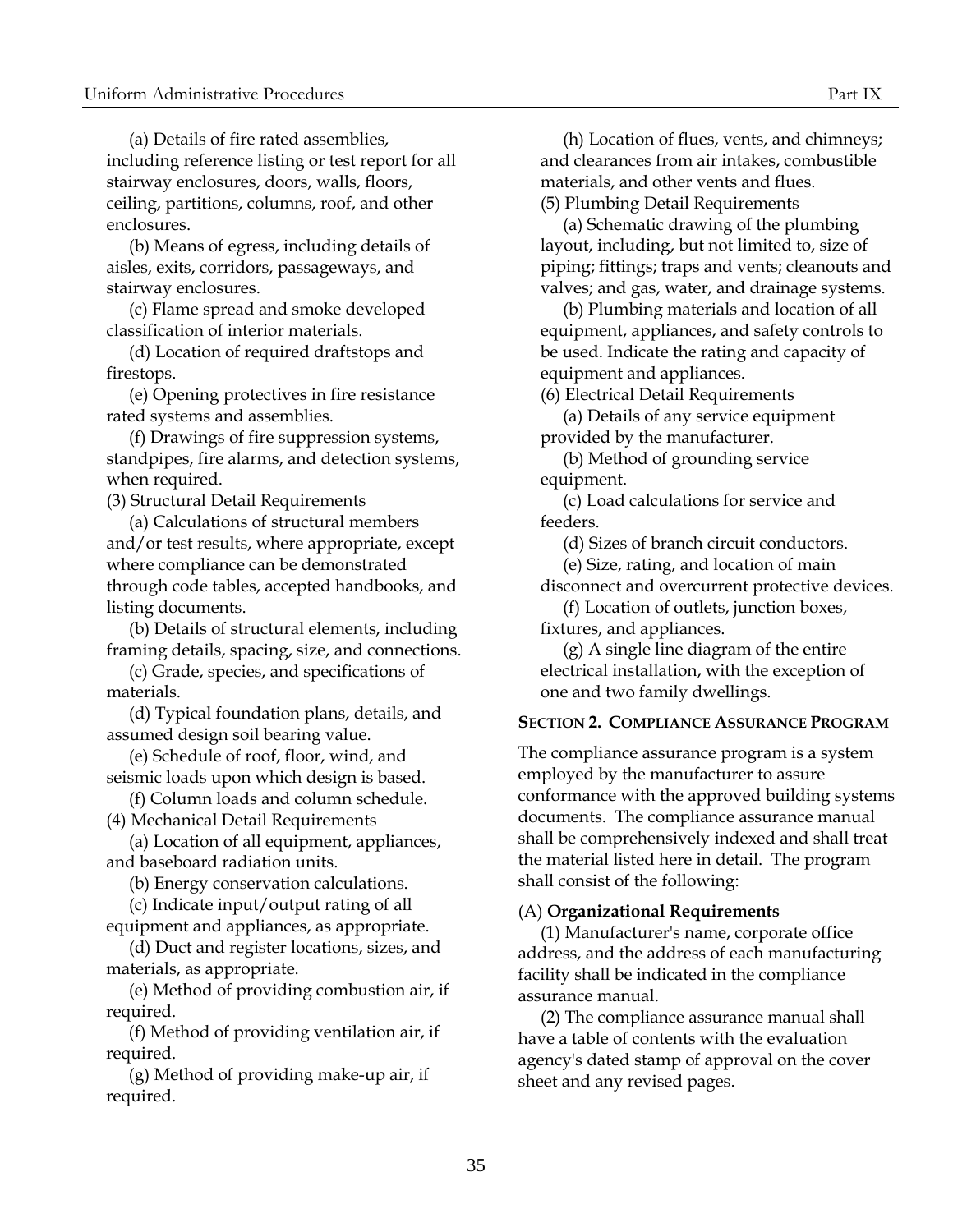(3) An organizational mechanism for implementing and maintaining the compliance assurance program and its functional relationship to other elements of the organizational structure of the manufacturer, which mechanism shall not be a part of the production department. Employees in charge of the compliance assurance program must be identified, and their training and qualifications specified.

(4) A uniform system of monitoring and evaluation to insure program effectiveness.

(5) A serial numbering system for industrialized/modular buildings or building components.

(6) Requirements for issuance, possession of, attachment of, and accounting for all certification labels to assure that certification labels are attached only to buildings or building components manufactured pursuant to an approved building system and inspected pursuant to an approved compliance assurance program.

(7) A system to document production changes in accordance with other provisions of these Uniform Administrative Procedures.

#### <span id="page-41-0"></span>(B) **Materials Control**

(1) Procedures for inspection of materials, supplies, and other items at the point of receipt.

(2) Method of protection of materials, supplies, and other items at the point of receipt.

(3) Provision for disposal of rejected materials, supplies, and other items.

# <span id="page-41-1"></span>(C) **Production Control**

(1) Procedures for timely remedial and preventive measures to assure product quality.

(2) Provision, maintenance, and use of testing and inspection equipment to assure compliance with the approved building system.

(3) Provision for frequency of sampling inspections.

(4) Provision of necessary authority to reject defective work and carry out compliance assurance functions, notwithstanding any conflict with production department goals and needs.

(5) A description of the manufacturing process showing the inspection and check points for mandatory inspection characteristics.

(6) Inspection and test procedures, including accept and reject criteria and mandatory inspection characteristics.

<span id="page-41-2"></span>(7) Provision for disposition of rejects.

## (D) **Finished Product Control**

(1) Procedures for handling and storing all finished industrialized/modular buildings or building components at the manufacturing plant or other storage point.

(2) Procedures for packing, packaging, and shipping operations and related inspections.

### <span id="page-41-3"></span>**SECTION 3. ON-SITE INSTALLATION INSTRUCTIONS**

The on-site installation instructions consist of specific installation procedures provided by the manufacturer which specify the materials and procedures required to install the building in conformance with the code and standards. Specific installation procedures provided by the manufacturer shall include:

(1) Connection details of industrialized/ modular buildings or building components to the foundation.

(2) Structural connections between the industrialized/modular building or building component.

(3) Connections required to complete the mechanical and/or utility systems.

(4) Any special conditions affecting other structural elements.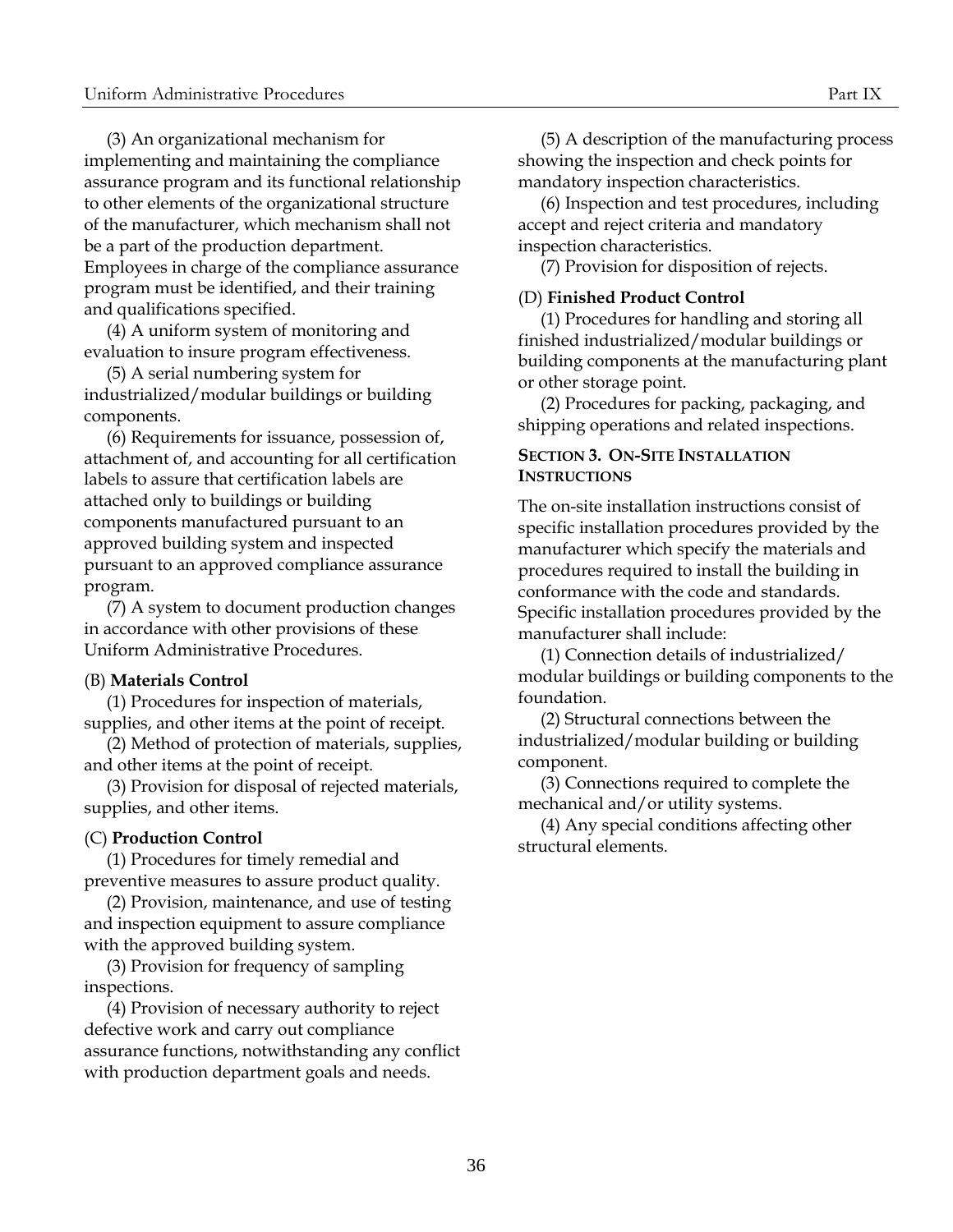# <span id="page-42-1"></span>PART X. RECIPROCITY

## **SECTION 1. RECIPROCITY RECOGNITION BETWEEN COMPACT MEMBER STATES**

The member states of the Commission agree that the certification labels affixed to industrialized/ modular buildings and building components, constructed in the member states, shall evidence compliance with the Act and these Uniform Administrative Procedures.

# <span id="page-42-2"></span>(A) **Adoption and Maintenance of the Model Rules and Regulations**

(1) The member states shall adopt and maintain the Model Rules and Regulations approved by the Commission.

(2) The member states shall present to the Commission, for approval, any proposed change to the Model Rules and Regulations.

#### (B) **Statewide Preemption and Enforcement**

(1) State law for industrialized/modular buildings and building components shall be preemptive of all local authority over the design and construction of industrialized/ modular buildings and building components.

(2) Local units of government shall retain authority over the installation of industrialized/modular buildings and building components.

#### (C) **State Oversight of Design and Construction**

(1) The member states shall provide regulatory oversight in accordance with these Uniform Administrative Procedures over the design and construction of all industrialized/modular buildings and building components which are being sited in member states.

(2) All such units being shipped out-of-state shall be constructed in accordance with the building codes of the receiving member state.

#### (D) **Shared Income From Label Fee**

(1) A portion of the Commission's certification label fee shall be shared with the member states

<span id="page-42-0"></span>in accordance with the reimbursement schedule established by the Commission.

(2) This reimbursement schedule shall be reviewed every two (2) years by the Commission. The reimbursement schedule may be subsequently adjusted as a result of this review.

<span id="page-42-6"></span>(E) **Designs** – A copy of the member state's approved designs for an industrialized/modular building or building component shall be forwarded to the Commission's design library by the member state.

<span id="page-42-7"></span>(F) **Acceptance of Industrialized/Modular Building or Building Component** – The member states shall accept, for installation in its boundaries, any industrialized/modular building or building component bearing a Commission's certification label.

#### <span id="page-42-8"></span><span id="page-42-3"></span>(G) **Investigation of Consumer Complaints**

(1) The receiving member state shall investigate consumer complaints and both the shipping and receiving member states agree to work in accordance with the Commission's adopted model consumer complaint procedures. The receiving member state's consumer complaint procedures shall be followed until model consumer complaint procedures have been adopted by the Commission.

<span id="page-42-4"></span>(2) The consumer complaint procedures shall require the state of installation to arbitrate complaints, and where justified, require corrective action by the manufacturer. The investigation of complaints shall be based on member states' approved plans and specifications.

(3) The consumer complaint procedures shall be "in addition to" and shall not limit or supersede any existing state new home warranty act or limit the rights of a new home buyer.

#### <span id="page-42-9"></span><span id="page-42-5"></span>(H) **Annual Oversight Review**

(1) The member states agree to submit all of their rules, regulations, and procedures for the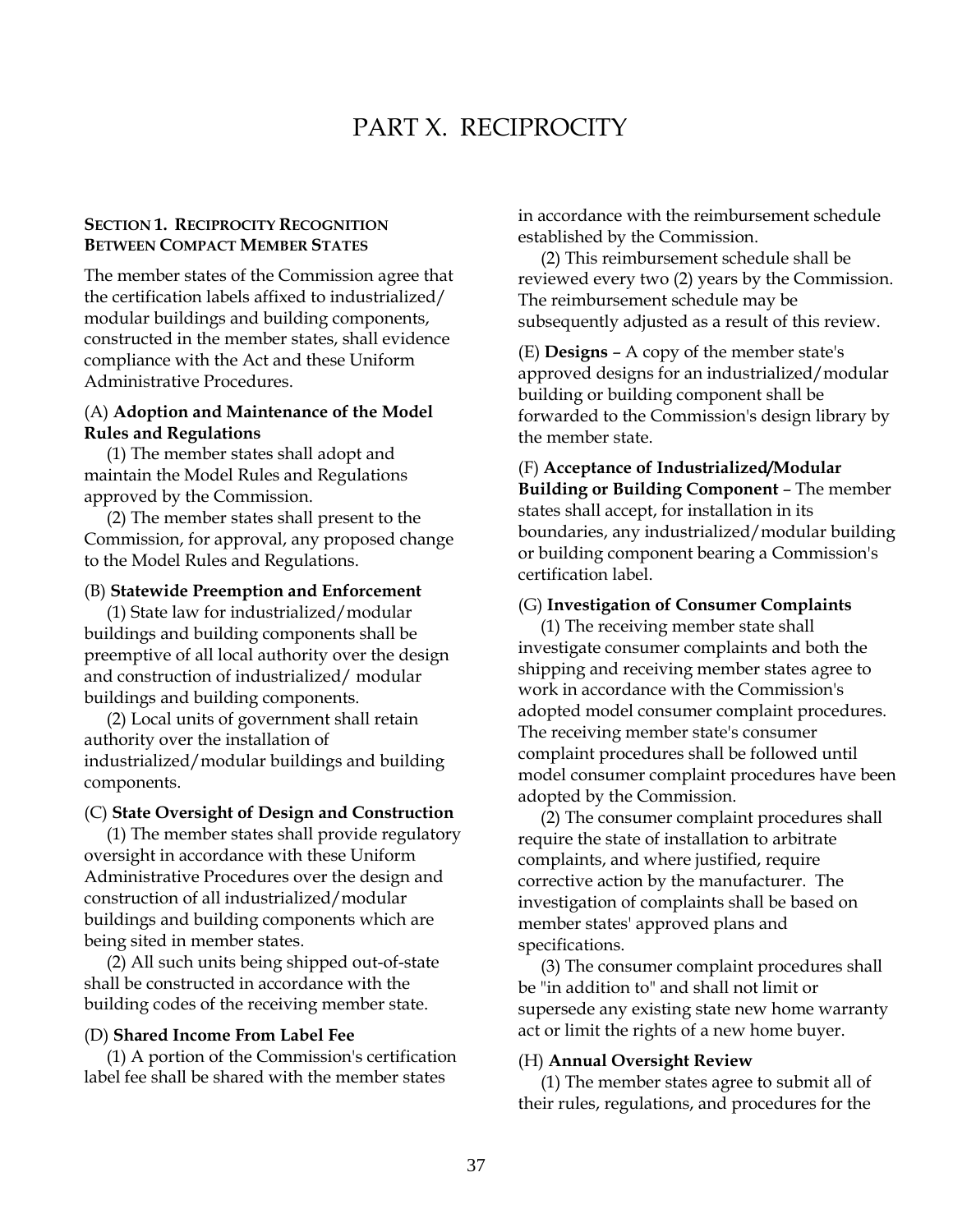regulation of industrialized/modular buildings and building components to the Commission for an annual review.

(2) The member states agree to conform to recommendations from the Commission for any needed changes in the member states' program to assure uniformity.

(I) **Suspension or Revocation of Reciprocity** –

The member states recognize the Commission's authority to "for cause" suspend or revoke a member state. "Cause" shall be defined as the failure of a member state to adopt standards for industrialized/modular buildings and building components that are at least equal to the Commission's Model Rules and Regulations, or the failure of the member state to enforce such standards in accordance with these Uniform Administrative Procedures.

#### <span id="page-43-1"></span>(J) **Arbitration/Mediation**

(1) The member states shall submit any and all disputes which may arise between a member state and the Commission, or between two member states, to the Commission's mediation or arbitration process.

(2) The member states agree to abide by the outcome of the above process or withdraw from the program pursuant to Article X of the Act.

# **SECTION 2. INTERIM RECIPROCAL AGREEMENT**

An interim reciprocal agreement is a formal agreement between a non-compacting state and the member states of the Commission, wherein the non-compacting state agrees that the certification labels affixed to industrialized/ modular buildings and building components, constructed in member states, shall evidence compliance with the Act and the Model Rules and Regulations, and that the enforcement is in accordance with these Uniform Administrative Procedures. Those buildings shall be accepted by the non-compacting states and its subdivisions, to permit installation and use of those buildings.

# (A) **Procedures for Granting and Revoking Interim Reciprocal Agreement**

<span id="page-43-0"></span>(1) If the Commission determines that the standards for industrialized/modular buildings and building components prescribed by statute, rules, or regulations of the non-compacting state or governmental agency are at least equal to the Model Rules and Regulations, and that such noncompacting state standards are enforced by the non-compacting State in accordance with these Uniform Administrative Procedures, industrialized/modular buildings and building components approved by such a non-compacting state shall be deemed to have been approved by all member states for placement in those states in accordance with the procedures prescribed by the Commission. An informational copy of the noncompacting state's approved plans for the buildings to be located in the member state shall be submitted to the Commission.

(2) The Commission shall suspend or revoke, or cause to be suspended or revoked, its acceptance or certification for both of the noncompacting state's certified industrialized/ modular buildings or building components, if it determines that the standards for the manufacture and inspection of such industrialized/modular buildings or building components of such non-compacting state or governmental agency do not meet the objectives of the enabling legislation of the Interstate Compact on Industrialized/Modular Buildings, the Model Rules and Regulations, and these Uniform Administrative Procedures.

<span id="page-43-2"></span>(3) If the Commission should suspend or revoke its approval and certification of a noncompacting state, the interim reciprocal agreement granted under this Part shall be revoked or suspended, accordingly. Notice to the manufacturer(s), the evaluation and inspection agencies, and the non-compacting state or governmental agency of such suspension or revocation shall be in writing with the reasons for such suspension or revocation set forth therein. Appeals of the suspension or revocation shall receive timely review by the Commission.

<span id="page-43-3"></span>(4) A non-compacting state shall have a two (2) year period in which to adopt the enabling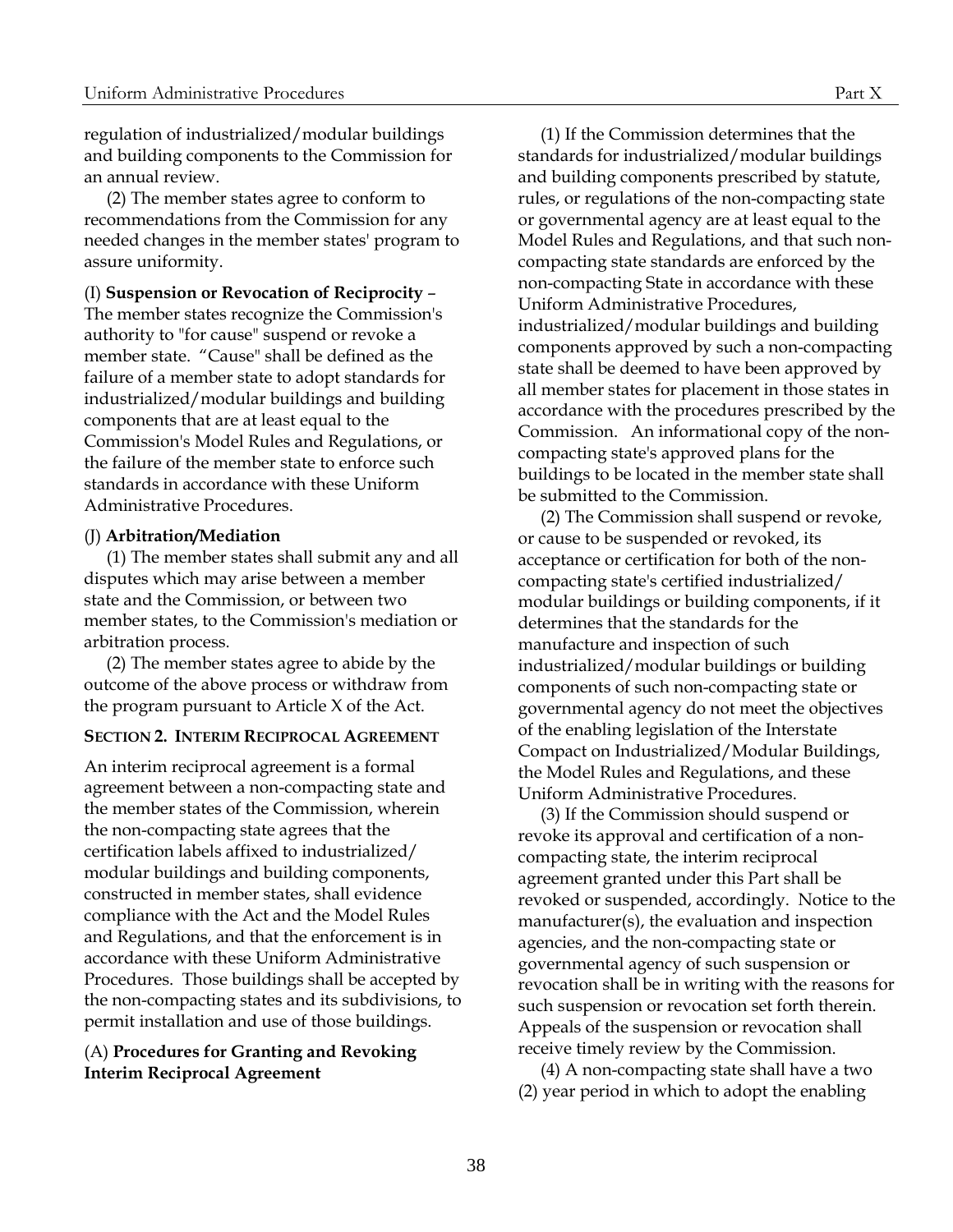legislation of the Interstate Compact on Industrialized/Modular Buildings. If a noncompacting state has not successfully passed the enabling legislation twelve (12) months after a non-compacting state has been granted an interim reciprocal agreement, written notification shall be forwarded to the governor's office of the state being affected, indicating that twelve (12) months remain to successfully pass legislation.

(5) If a non-compacting state does not adopt the enabling legislation of the Interstate Compact on Industrialized/ Modular Buildings to become a member state within two (2) years of receiving its interim reciprocal agreement approval, under this part, the interim reciprocal agreement shall be automatically revoked. However, the Commission may, for cause, extend this interim reciprocal agreement for one (1) additional year. The Commission shall provide to the noncompacting state a set of standards for determining such cause.

(6) The revocation of the interim reciprocal agreement shall be sustained until such time the state being revoked successfully adopts the enabling legislation of the Interstate Compact on Industrialized/Modular Buildings. Notice of such revocation shall be in writing and also forwarded to the governor's office of the state being revoked.

#### <span id="page-44-0"></span>(B) **Standards for Interim Reciprocal Agreement**

– In addition to Sections 1(A) through (J) of this Part, the non-compacting states agree to the following standards:

(1) The non-compacting states shall submit their existing rules, regulations, and procedures governing the design and construction of industrialized/modular buildings and building components which are produced in their state for an "equivalency" review by the Commission.

(2) To receive interim reciprocity from the Commission, the non-compacting state shall modify any rules, regulations, or procedures not deemed "equivalent" by the Commission to be in concert with the Model Rules and Regulations and these Uniform Administrative Procedures.

(3) Oversight of design and construction of industrialized/modular buildings and building components shall be in accordance with the noncompacting state's "equivalent" rules, regulations, and procedures.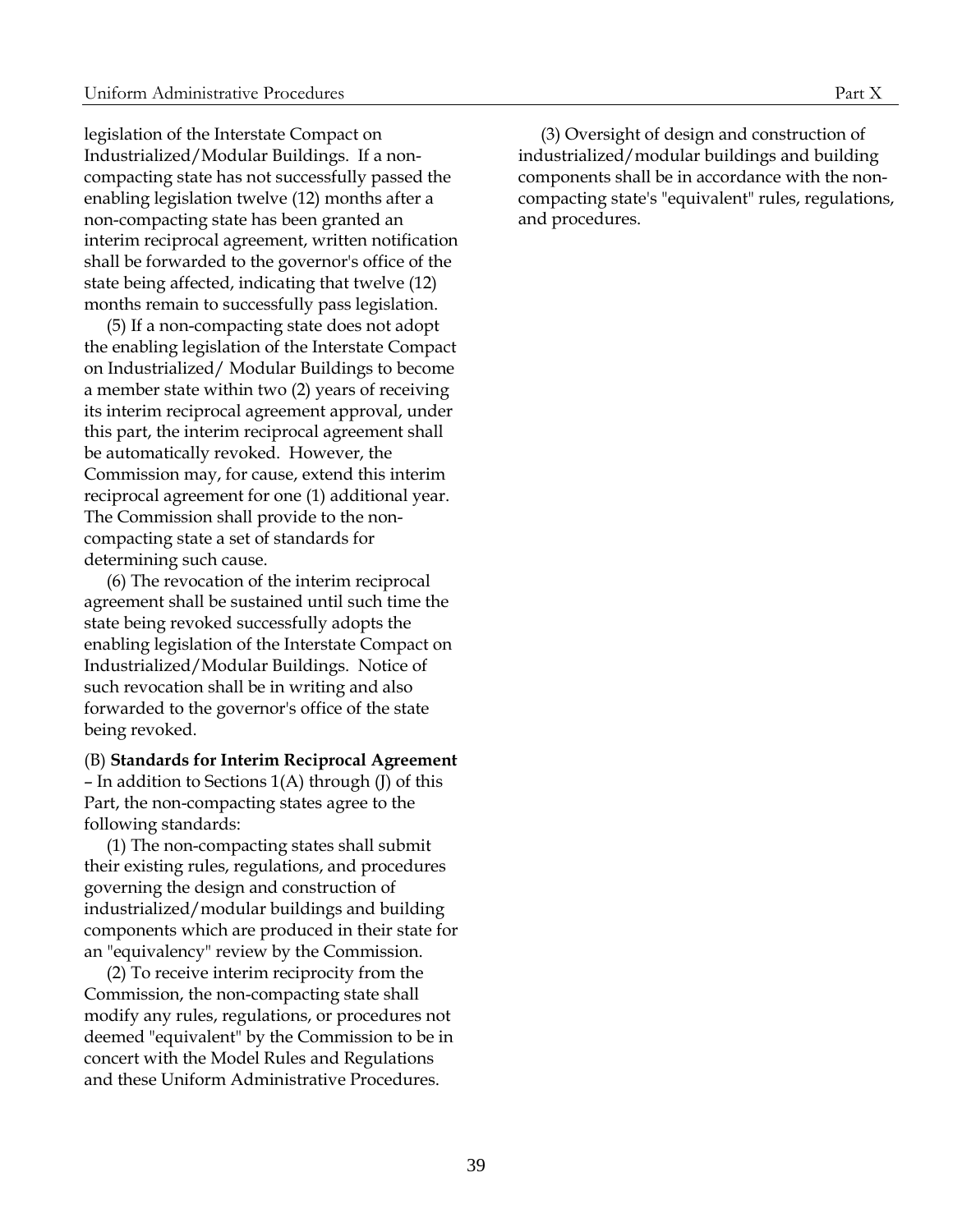# <span id="page-45-1"></span>PART XI. OVERSIGHT

# **SECTION 1. COMPLAINTS**

Any person, firm or corporation aggrieved by any action or any failure to act which that person, firm, or corporation believes to be not in accordance with these Uniform Administrative Procedures may file a complaint with the Commission in accordance with this part. Such complaints may be with regard to the conduct of any participating state or instrumentality thereof, any person acting on behalf of the Commission or any designated evaluation or inspection agency.

# <span id="page-45-2"></span>**SECTION 2. FILING**

Any complaint filed pursuant to this Part shall be filed in writing and within thirty (30) calendar days of the action or inaction being complained of or, in the case of a complaint involving a pattern or practice, within thirty (30) calendar days of the most recent occurrence. The Commission shall conduct such investigation of the complaint as it deems appropriate. Such complaint shall be held confidential unless and until the Commission makes a preliminary determination that there is probable cause to find that the subject of the complaint has failed to perform its function in accordance with these Uniform Administrative Procedures.

# <span id="page-45-3"></span>**SECTION 3. PROCEDURE**

Should the Commission make a preliminary determination that there is probable cause to find that the subject of the complaint has failed to perform its functions in accordance with these Uniform Administrative Procedures, then the Commission shall so notify the subject and arrange for an informal meeting between the Commission and the subject of the complaint prior to making any final administrative determination. Prior to the meeting, the subject of the complaint shall be given a copy of the complaint and any information supporting the complaint. Should attempts at resolution fail,

<span id="page-45-0"></span>then the Commission shall make a final determination.

# <span id="page-45-4"></span>**SECTION 4. REMEDIES**

Where the Commission makes a full or partial final determination supporting the validity of a complaint, then the Commission shall, in addition to any other remedies provided by law or contract, order that the offending conduct cease; and take such further administrative action or actions at law as may be necessary to ensure that the matter complained of is remedied.

# <span id="page-45-5"></span>**SECTION 5. NOTIFICATION**

The Commission shall notify the complainant of its preliminary or final determination within ten (10) working days of the determination.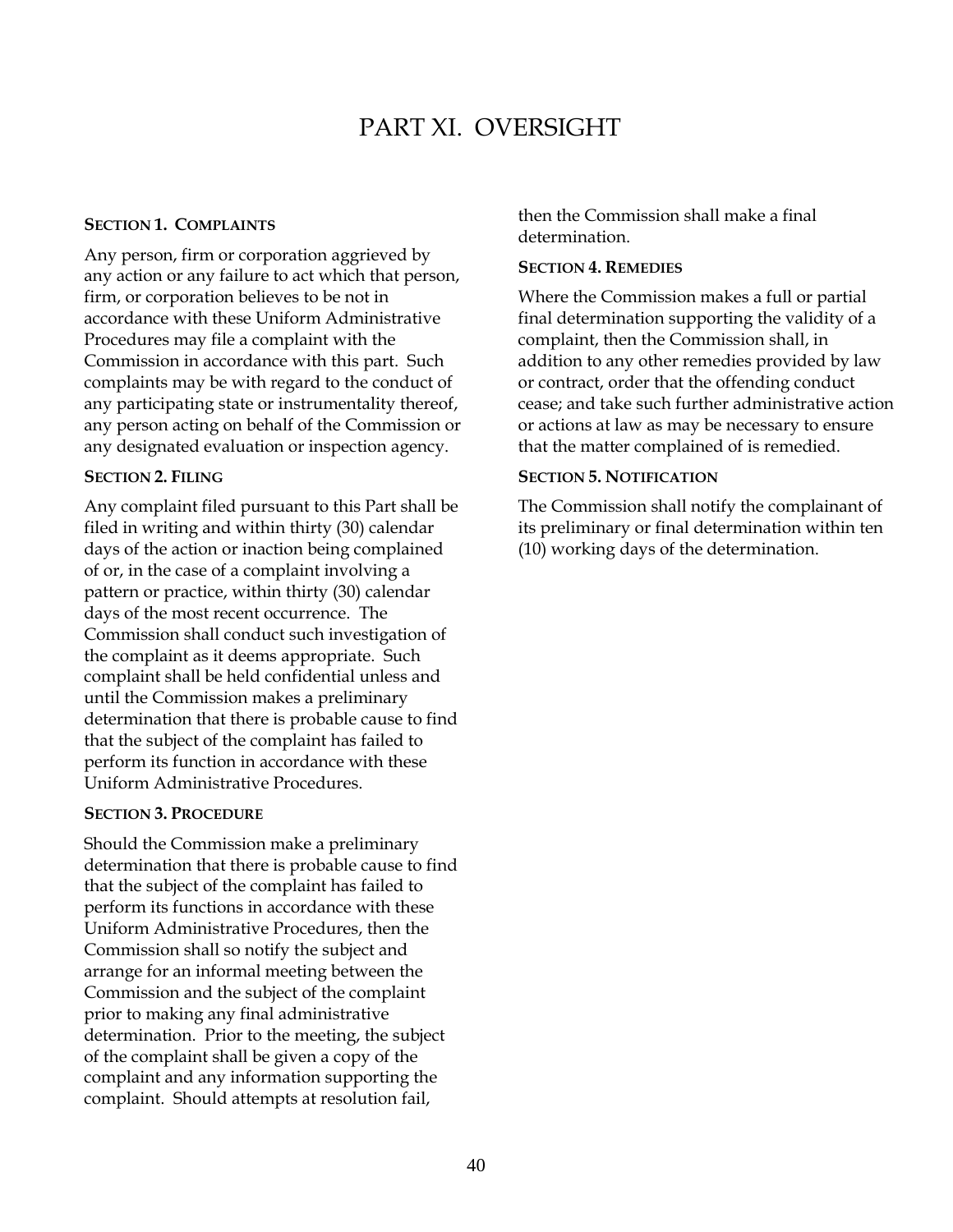# <span id="page-46-1"></span>PART XII. APPEALS

#### **SECTION 1. APPLICATION FOR APPEAL**

<span id="page-46-2"></span>**(**A) **Who May File** – Any person, firm, or corporation aggrieved by any decision of, or action by any evaluation agency or inspection agency, may file an application for appeal to the Commission.

<span id="page-46-3"></span>(B) **Time of Filing** – A notice of appeal shall be filed within thirty (30) calendar days after the date of the decision or action from which the appeal is being taken.

<span id="page-46-4"></span>(C) **Filing** – The notice of appeal may be filed either in person or by certified mail at the principal office of the Commission.

<span id="page-46-5"></span>(D) **Form of Application** – The application shall be in writing and shall contain sufficient information, as set forth in Subsection (E) hereof, to apprise the Commission of the decision or action being appealed and the facts and circumstances surrounding the decision or action being appealed.

<span id="page-46-6"></span>(E) **Contents of Application** – The application shall include, where applicable, the following documentation:

(1) A copy of the decision, direction, or order which is the subject of the appeal.

(2) A copy of the building system, compliance assurance program, or other document involved.

(3) A description of the industrialized/ modular building or building component affected.

(4) A statement of the relief sought by the appellant.

(5) The application shall contain a statement of any prior decision or other action of the Commission on such appeal.

#### **SECTION 2. HEARINGS AND HEARING NOTICES**

A hearing on an appeal shall be held no sooner than ten (10) calendar days or later than thirty (30) calendar days after receipt of application for <span id="page-46-0"></span>appeal by the Commission. The Commission shall notify the appellant in writing and provide public notice of such hearing. Such notice shall state the legal authority for, the nature of the hearing, and the time, date, and place thereof.

# <span id="page-46-8"></span>**SECTION 3. CONDUCT OF HEARINGS**

All hearings shall be conducted by the Commission or a hearing officer appointed by the Commission and comply with this Section.

<span id="page-46-9"></span>(A) **Appearances** – Any interested person may appear and be heard.

<span id="page-46-10"></span>(B) **Adjournment** – The Commission or hearing officer may, on its own motion, or on the motion of any person, adjourn a hearing to such time and place as it may determine.

<span id="page-46-11"></span>(C) **Witnesses** – A person may present such witnesses as deemed appropriate and crossexamine any witnesses presented by other persons.

<span id="page-46-12"></span>(D) **Evidence** – The Commission or hearing officer shall not be bound by common law or statutory rules of evidence in the conduct of the hearing. The Commission or hearing officer shall consider in evidence any testimony, documents, or other materials submitted by the appellant or the appellee, including the results of formal or informal appeals before national codes and standards organizations or national codes and standards appeals organizations.

<span id="page-46-13"></span><span id="page-46-7"></span>(E) **Procedures** – All parties shall be afforded an opportunity to state their positions, either by the testimony of witnesses or by a formal or informal statement by themselves, their attorneys, or any other persons. At the conclusion of the parties' statements, the Commission or hearing officer may question the appellant or appellee or any witness and any other party who so desires to be heard.